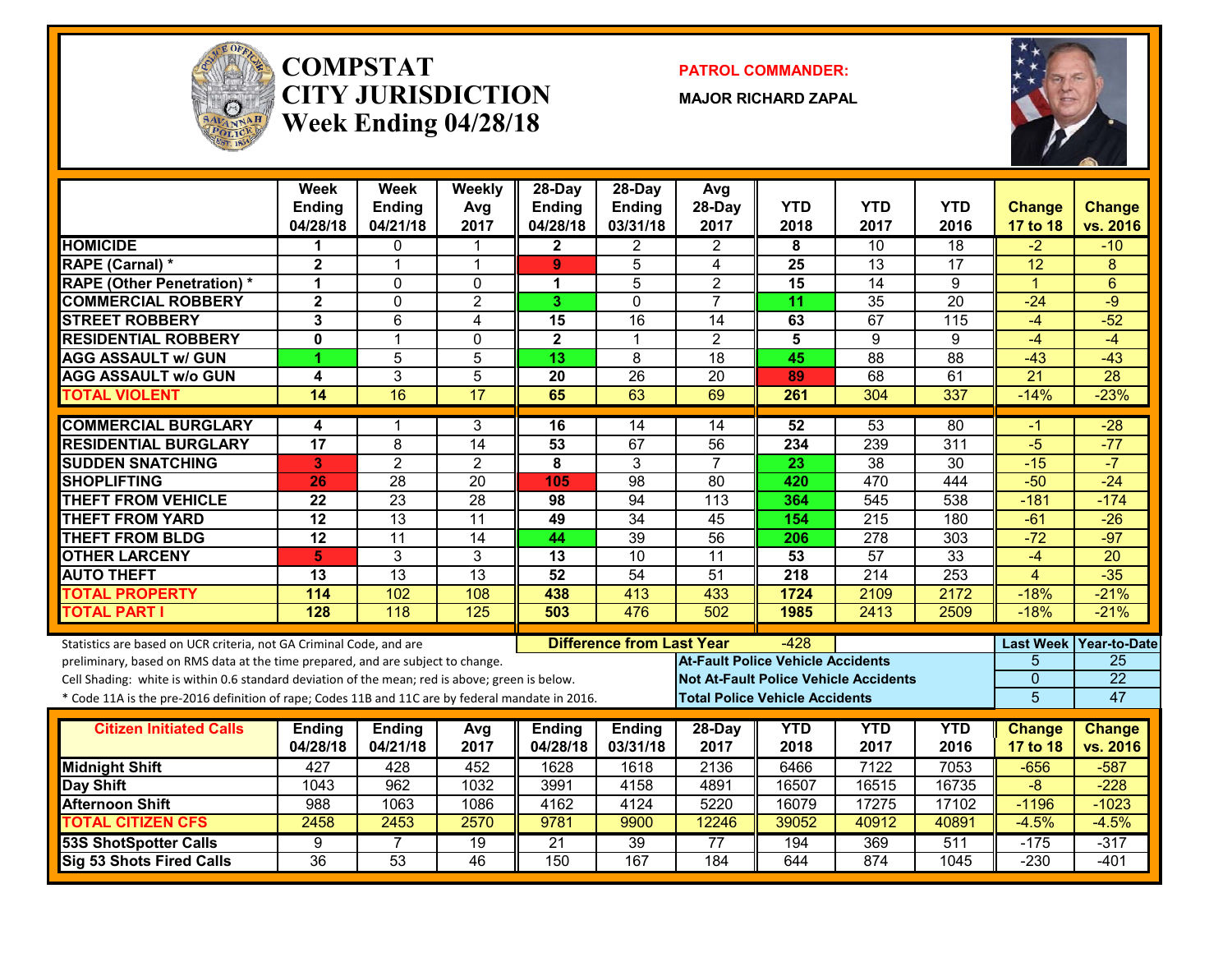

#### **COMPSTATNORTH PRECINCTWeek Ending 04/28/18**

**PRECINCT COMMANDER:**

**CAPT. CARY HILL**



|                                                                                                                                                        | Week<br><b>Ending</b><br>04/28/18 | <b>Week</b><br>Ending<br>04/21/18 | Weekly<br>Avg<br>2017 | $28-Dav$<br><b>Ending</b><br>04/28/18 | $28-Dav$<br><b>Ending</b><br>03/31/18 | Avg<br>28-Day<br>2017                    | <b>YTD</b><br>2018                    | <b>YTD</b><br>2017                           | <b>YTD</b><br>2016 | <b>Change</b><br>17 to 18 | <b>Change</b><br>vs. 2016 |
|--------------------------------------------------------------------------------------------------------------------------------------------------------|-----------------------------------|-----------------------------------|-----------------------|---------------------------------------|---------------------------------------|------------------------------------------|---------------------------------------|----------------------------------------------|--------------------|---------------------------|---------------------------|
| <b>HOMICIDE</b>                                                                                                                                        | 0                                 | 0                                 | 0                     | 0                                     | 0                                     | $\mathbf{0}$                             | 1                                     | 3                                            | 2                  | -2                        | -1                        |
| <b>RAPE (Carnal) *</b>                                                                                                                                 | $\bf{0}$                          | $\mathbf{1}$                      | $\mathbf 0$           | $\overline{\mathbf{2}}$               | 1                                     | $\mathbf 1$                              | 5                                     | $\overline{5}$                               | 4                  | $\Omega$                  | 1                         |
| <b>RAPE (Other Penetration) *</b>                                                                                                                      | $\bf{0}$                          | 0                                 | $\mathbf{0}$          | $\mathbf{0}$                          | $\mathbf 1$                           | $\mathbf{0}$                             | $\mathbf{2}$                          | $\overline{2}$                               | $\overline{2}$     | $\mathbf{0}$              | $\mathbf{0}$              |
| <b>COMMERCIAL ROBBERY</b>                                                                                                                              | $\mathbf 0$                       | 0                                 | $\mathbf{0}$          | 0                                     | $\Omega$                              | 1                                        | $\mathbf{2}$                          | 3                                            | 3                  | $-1$                      | $-1$                      |
| <b>STREET ROBBERY</b>                                                                                                                                  | $\mathbf 0$                       | $\Omega$                          | $\overline{1}$        | $\mathbf{0}$                          | $\overline{7}$                        | 4                                        | $\overline{24}$                       | 30                                           | 45                 | $-6$                      | $-21$                     |
| <b>RESIDENTIAL ROBBERY</b>                                                                                                                             | $\mathbf 0$                       | 0                                 | $\mathbf{0}$          | 4                                     | 1                                     | $\Omega$                                 | $\mathbf{2}$                          | -1                                           | $\mathbf 1$        | $\overline{1}$            | $\blacktriangleleft$      |
| <b>AGG ASSAULT w/ GUN</b>                                                                                                                              | 0                                 | $\mathbf{1}$                      | $\mathbf{1}$          | 3                                     | $\overline{2}$                        | 4                                        | 9                                     | $\overline{21}$                              | $\overline{15}$    | $-12$                     | $-6$                      |
| <b>AGG ASSAULT w/o GUN</b>                                                                                                                             | $\mathbf 1$                       | $\overline{2}$                    | $\overline{2}$        | $\overline{\mathbf{7}}$               | $\overline{7}$                        | 6                                        | 31                                    | $\overline{18}$                              | $\overline{18}$    | $\overline{13}$           | 13                        |
| <b>TOTAL VIOLENT</b>                                                                                                                                   | $\overline{1}$                    | 4                                 | $\overline{4}$        | $\overline{13}$                       | $\overline{19}$                       | 17                                       | 76                                    | 83                                           | $\overline{90}$    | $-8%$                     | $-16%$                    |
| <b>COMMERCIAL BURGLARY</b>                                                                                                                             | 1                                 | 1                                 | -1                    | 5                                     | 3                                     | 4                                        | 10                                    | 15                                           | 14                 | -5                        | -4                        |
| <b>RESIDENTIAL BURGLARY</b>                                                                                                                            | $\mathbf{2}$                      | $\mathbf{1}$                      | $\overline{2}$        | 5                                     | 4                                     | $\overline{7}$                           | 26                                    | 25                                           | 37                 | $\mathbf{1}$              | $-11$                     |
| <b>SUDDEN SNATCHING</b>                                                                                                                                | $\mathbf{1}$                      | 0                                 | $\overline{1}$        | 3                                     | 3                                     | 3                                        | 11                                    | $\overline{19}$                              | 19                 | $\overline{-8}$           | $-8$                      |
| <b>SHOPLIFTING</b>                                                                                                                                     | 5                                 | $\overline{3}$                    | 3                     | 15                                    | $\overline{17}$                       | $\overline{12}$                          | 82                                    | 64                                           | $\overline{53}$    | 18                        | 29                        |
| <b>THEFT FROM VEHICLE</b>                                                                                                                              | 6                                 | 0                                 | $6\phantom{1}$        | 16                                    | 17                                    | 24                                       | 63                                    | 137                                          | 196                | $-74$                     | $-133$                    |
| <b>THEFT FROM YARD</b>                                                                                                                                 | $\overline{2}$                    | 4                                 | 3                     | 14                                    | $\overline{8}$                        | $\overline{11}$                          | 43                                    | 76                                           | 60                 | $-33$                     | $-17$                     |
| <b>THEFT FROM BLDG</b>                                                                                                                                 | $\overline{2}$                    | 1                                 | 4                     | $\overline{13}$                       | 8                                     | $\overline{15}$                          | 61                                    | 97                                           | 99                 | $-36$                     | $-38$                     |
| <b>OTHER LARCENY</b>                                                                                                                                   | $\mathbf 1$                       | 0                                 | $\overline{1}$        | 4                                     | 1                                     | $\overline{2}$                           | 9                                     | 14                                           | 12                 | $-5$                      | $-3$                      |
| <b>AUTO THEFT</b>                                                                                                                                      | 5                                 | 1                                 | 3                     | 13                                    | $\overline{7}$                        | 12                                       | 35                                    | 63                                           | $\overline{73}$    | $-28$                     | $-38$                     |
| <b>TOTAL PROPERTY</b>                                                                                                                                  | 25                                | 11                                | $\overline{22}$       | 85                                    | 68                                    | $\overline{90}$                          | 340                                   | 510                                          | 563                | $-33%$                    | $-40%$                    |
| <b>TOTAL PART I</b>                                                                                                                                    | $\overline{26}$                   | 15                                | $\overline{27}$       | $\overline{98}$                       | 87                                    | 107                                      | 416                                   | 593                                          | 653                | $-30%$                    | $-36%$                    |
| Statistics are based on UCR criteria, not GA Criminal Code, and are<br>preliminary, based on RMS data at the time prepared, and are subject to change. |                                   |                                   |                       |                                       | <b>Difference from Last Year</b>      | <b>At-Fault Police Vehicle Accidents</b> | $-177$                                |                                              |                    | <b>Last Week</b>          | <b>Year-to-Date</b>       |
| Cell Shading: white is within 0.6 standard deviation of the mean; red is above; green is below.                                                        |                                   |                                   |                       |                                       |                                       |                                          |                                       | <b>Not At-Fault Police Vehicle Accidents</b> |                    | 0                         | 4                         |
| * Code 11A is the pre-2016 definition of rape; Codes 11B and 11C are by federal mandate in 2016.                                                       |                                   |                                   |                       |                                       |                                       |                                          | <b>Total Police Vehicle Accidents</b> |                                              |                    | $\overline{1}$            | 11                        |
|                                                                                                                                                        | Week                              | <b>Week</b>                       | Weekly                | 28-Day                                | $28-Day$                              | Avg                                      |                                       |                                              |                    |                           |                           |
| <b>Citizen Initiated Calls</b>                                                                                                                         | <b>Ending</b>                     | Ending                            | Avg                   | <b>Ending</b>                         | <b>Ending</b>                         | 28-Day                                   | <b>YTD</b>                            | <b>YTD</b>                                   | <b>YTD</b>         | <b>Change</b>             | <b>Change</b>             |
|                                                                                                                                                        | 04/28/18                          | 04/21/18                          | 2017                  | 04/28/18                              | 03/31/18                              | 2017                                     | 2018                                  | 2017                                         | 2016               | 17 to 18                  | vs. 2016                  |
| <b>Midnight Shift</b>                                                                                                                                  | 109                               | 107                               | 121                   | 407                                   | 496                                   | 484                                      | 1816                                  | 1997                                         | 1947               | $-181$                    | $-131$                    |
| Day Shift                                                                                                                                              | 262                               | 226                               | 233                   | 988                                   | 1067                                  | 931                                      | 4093                                  | 3768                                         | 3934               | 325                       | 159                       |
| <b>Afternoon Shift</b>                                                                                                                                 | 243                               | 231                               | 252                   | $\overline{957}$                      | 1034                                  | 1010                                     | 3808                                  | 4085                                         | 4015               | $-277$                    | $-207$                    |
| <b>TOTAL CITIZEN CFS</b>                                                                                                                               | 614                               | 564                               | 606                   | 2352                                  | 2597                                  | 2425                                     | 9717                                  | 9850                                         | 9897               | $-1.4%$                   | $-1.8%$                   |
| <b>53S ShotSpotter Calls</b>                                                                                                                           | $\overline{2}$                    | 1                                 | 3                     | 3                                     | 7                                     | 12                                       | 24                                    | 49                                           | 76                 | -25                       | $-52$                     |
| Sig 53 Shots Fired Calls                                                                                                                               | $\overline{\mathbf{A}}$           | $\overline{8}$                    | $\overline{7}$        | $\overline{21}$                       | $\overline{25}$                       | $\overline{28}$                          | 90                                    | $\overline{110}$                             | 164                | $-20$                     | $-74$                     |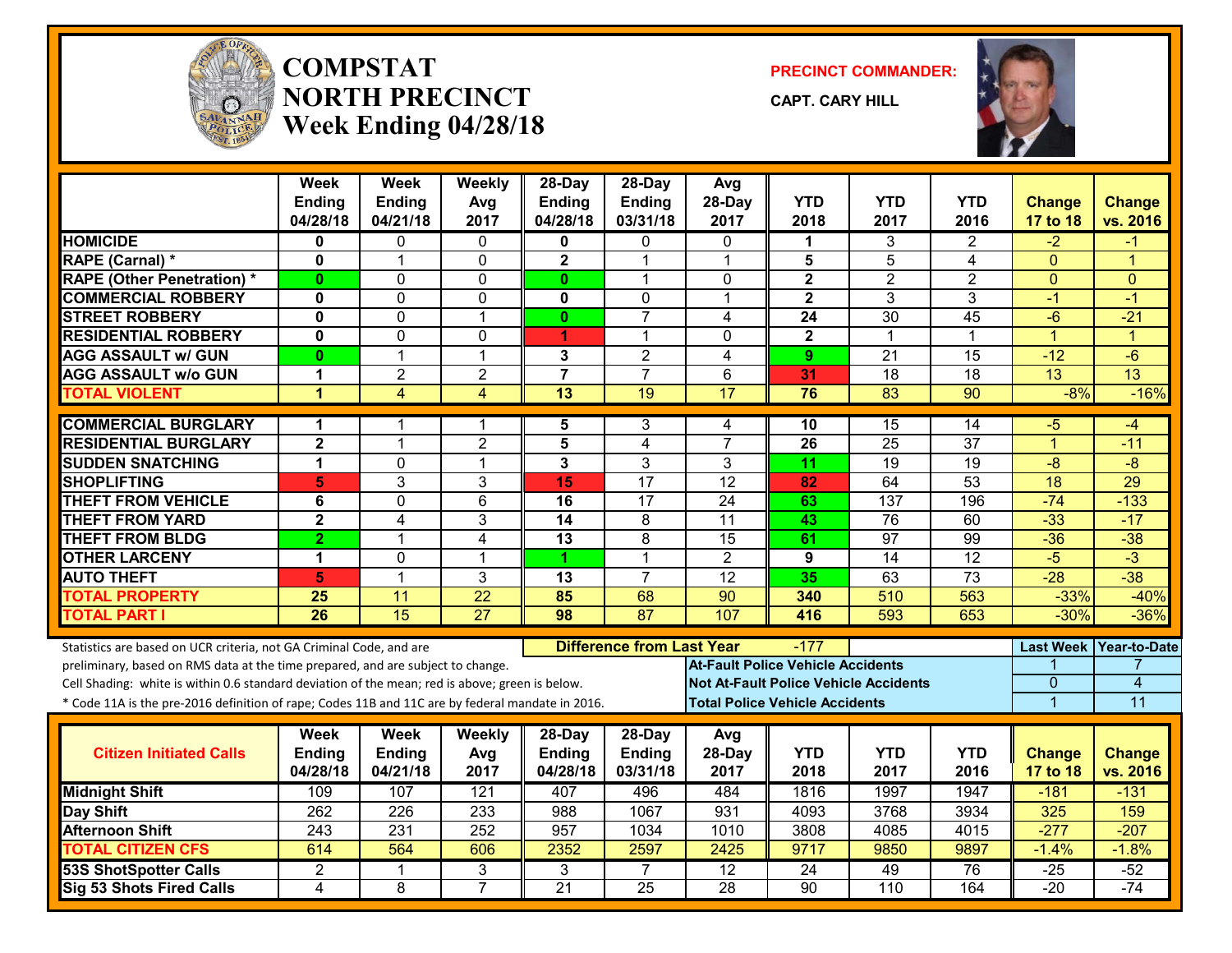# **BEAT 21 North Precinct Week Ending 04/28/18**

|                                   |                |                | <b>Last 4 Weeks</b> |                | 28 Days        | 28 Day  |                |                |                |                |                |
|-----------------------------------|----------------|----------------|---------------------|----------------|----------------|---------|----------------|----------------|----------------|----------------|----------------|
|                                   | <b>Ending</b>  | <b>Ending</b>  | <b>Ending</b>       | <b>Ending</b>  | Ending         | Average | <b>YTD</b>     | <b>YTD</b>     | <b>YTD</b>     | <b>Change</b>  | <b>Change</b>  |
|                                   | 04/28/18       | 04/21/18       | 04/14/18            | 04/07/18       | 03/31/18       | 2017    | 2018           | 2017           | 2016           | 17 to 18       | vs. 2016       |
| <b>HOMICIDE</b>                   | 0              | $\Omega$       | $\Omega$            | 0              | $\Omega$       | 0.0     | $\Omega$       | $\Omega$       | 0              | $\Omega$       | $\mathbf{0}$   |
| RAPE (Carnal) *                   | $\Omega$       | 0              | $\mathbf{0}$        | 0              | 0              | 0.1     | $\mathbf{0}$   | 0              | $\mathbf{1}$   | $\mathbf{0}$   | $-1$           |
| <b>RAPE (Other Penetration) *</b> | $\Omega$       | 0              | $\mathbf{0}$        | $\Omega$       | 0              | 0.0     | $\mathbf{1}$   | $\Omega$       | $\Omega$       | $\mathbf{1}$   | $\overline{1}$ |
| <b>COMMERCIAL ROBBERY</b>         | 0              | 0              | 0                   | $\Omega$       | $\mathbf{0}$   | 0.1     | $\mathbf{0}$   | $\mathbf{1}$   | $\mathbf{1}$   | $-1$           | $-1$           |
| <b>STREET ROBBERY</b>             | 0              | 0              | $\mathbf 0$         | 0              | 0              | 0.2     | $\mathbf 0$    | $\mathbf{1}$   | 0              | $-1$           | $\mathbf{0}$   |
| <b>RESIDENTIAL ROBBERY</b>        | $\Omega$       | $\Omega$       | $\mathbf 0$         | $\Omega$       | $\Omega$       | 0.0     | $\Omega$       | $\Omega$       | $\Omega$       | $\mathbf{0}$   | $\mathbf{0}$   |
| <b>AGG ASSAULT w/ GUN</b>         | 0              | $\Omega$       | $\mathbf 0$         | $\Omega$       | $\Omega$       | 0.2     | $\mathbf 0$    | $\mathbf{1}$   | 0              | $-1$           | $\mathbf{0}$   |
| <b>AGG ASSAULT w/o GUN</b>        | 0              | 0              | $\mathbf 0$         | 0              | 0              | 0.2     | $\mathbf{1}$   | $\mathbf{1}$   | $\overline{2}$ | $\mathbf{0}$   | $-1$           |
| <b>TOTAL VIOLENT</b>              | $\mathbf{0}$   | $\overline{0}$ | $\mathbf{0}$        | $\mathbf{0}$   | $\mathbf{0}$   | 0.7     | $\overline{2}$ | $\overline{4}$ | 4              | $-50%$         | $-50%$         |
| <b>COMMERCIAL BURGLARY</b>        | $\Omega$       | $\Omega$       | $\mathbf{0}$        | $\Omega$       | 0              | 0.2     | $\Omega$       | $\mathbf{1}$   | 1              | $-1$           | $-1$           |
| <b>RESIDENTIAL BURGLARY</b>       | 0              | 0              | $\mathbf 0$         | 0              | 0              | 1.1     | 4              | 4              | $\overline{2}$ | $\mathbf{0}$   | $\overline{2}$ |
| <b>SUDDEN SNATCHING</b>           | 0              | 0              | 0                   | $\Omega$       | 0              | 0.1     | $\mathbf 0$    | $\mathbf 0$    | 0              | $\mathbf{0}$   | $\mathbf{0}$   |
| <b>SHOPLIFTING</b>                | 0              | 0              | $\mathbf 0$         | 0              | 0              | 0.2     | $\mathbf{1}$   | $\mathbf{1}$   | 0              | $\mathbf{0}$   | $\mathbf{1}$   |
| <b>THEFT FROM VEHICLE</b>         | $\mathbf{1}$   | 0              | 0                   | $\overline{2}$ | 3              | 2.8     | 10             | 9              | 8              | $\mathbf{1}$   | $\overline{2}$ |
| <b>THEFT FROM YARD</b>            | 0              | $\mathbf 0$    | $\overline{2}$      | $\Omega$       | $\overline{2}$ | 1.2     | 4              | $\overline{2}$ | 5              | $\overline{2}$ | $-1$           |
| <b>THEFT FROM BLDG</b>            | 0              | 0              | $\mathbf 0$         | $\Omega$       | 0              | 3.0     | 5              | 17             | 8              | $-12$          | $-3$           |
| <b>OTHER LARCENY</b>              | 0              | 0              | $\mathbf 0$         | 0              | 0              | 0.2     | $\mathbf 0$    | $\overline{2}$ | $\mathbf{1}$   | $-2$           | $-1$           |
| <b>AUTO THEFT</b>                 | $\mathbf{1}$   | 0              | $\mathbf{0}$        | 3              | 4              | 1.1     | $\overline{7}$ | 5              | 4              | $\overline{2}$ | 3 <sup>1</sup> |
| <b>TOTAL PROPERTY</b>             | $\overline{2}$ | $\mathbf{O}$   | $\overline{2}$      | 5              | 9              | 9.7     | 31             | 41             | 29             | $-24%$         | 7%             |
| <b>TOTAL PART I</b>               | $\overline{2}$ | $\overline{0}$ | $\overline{2}$      | 5              | 9              | 10.4    | 33             | 45             | 33             | $-27%$         | 0%             |
|                                   |                |                |                     |                |                |         |                |                |                |                |                |

 **Difference from Last Year**r -12

Statistics are based on UCR criteria, not GA Criminal Code.

\* Rape Code 11A is the historical definition of rape (aka Legacy Rape); Rape Codes 11B and 11C are those moved from Part II to Part I in 2017.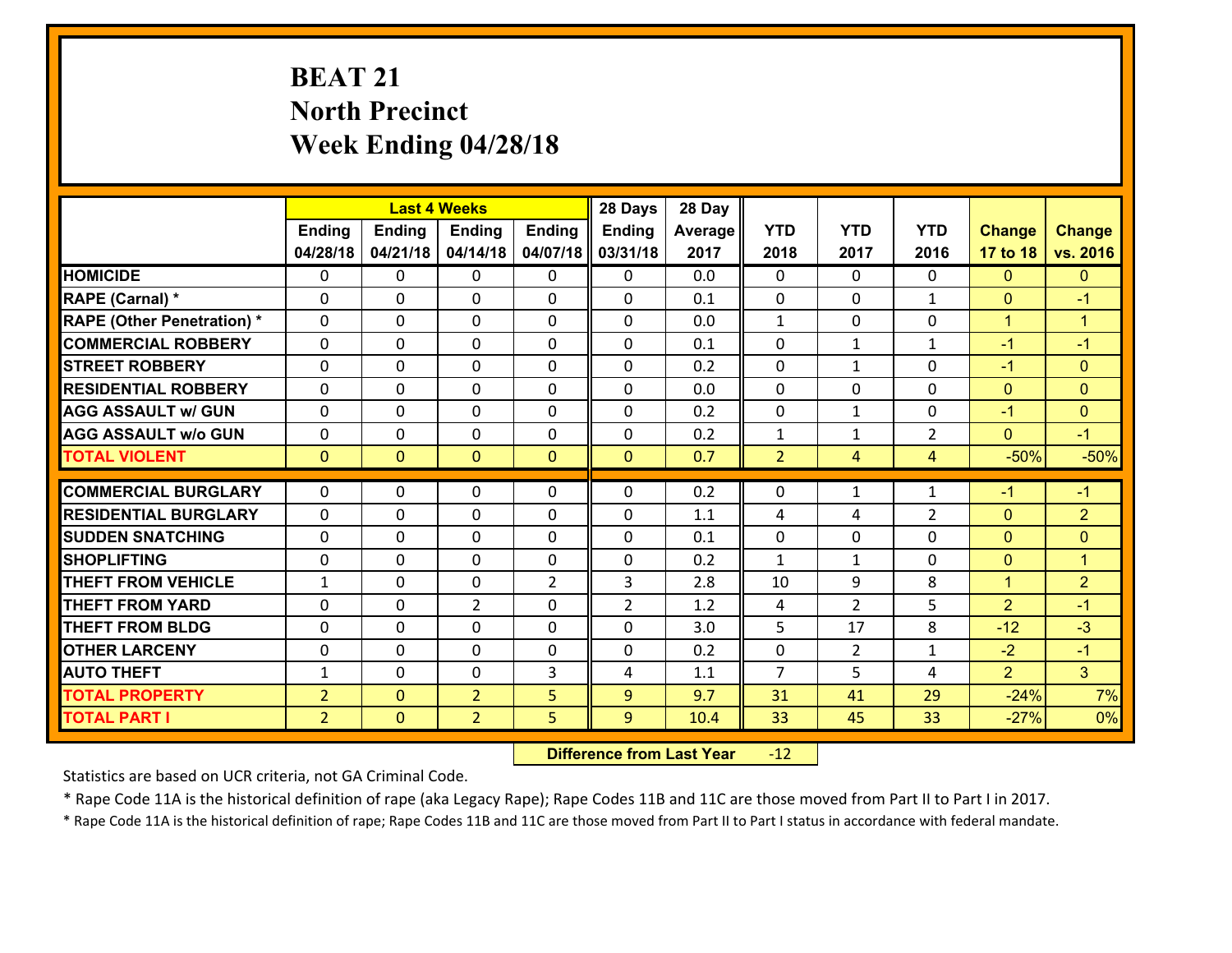# **BEAT 22 North Precinct Week Ending 04/28/18**

|                                   |                |               | <b>Last 4 Weeks</b> |                | 28 Days        | 28 Day  |                |                |                |                |                      |
|-----------------------------------|----------------|---------------|---------------------|----------------|----------------|---------|----------------|----------------|----------------|----------------|----------------------|
|                                   | Ending         | <b>Ending</b> | <b>Ending</b>       | <b>Ending</b>  | <b>Ending</b>  | Average | <b>YTD</b>     | <b>YTD</b>     | <b>YTD</b>     | <b>Change</b>  | <b>Change</b>        |
|                                   | 04/28/18       | 04/21/18      | 04/14/18            | 04/07/18       | 03/31/18       | 2017    | 2018           | 2017           | 2016           | 17 to 18       | vs. 2016             |
| <b>HOMICIDE</b>                   | $\Omega$       | 0             | 0                   | $\Omega$       | $\Omega$       | 0.0     | 1              | $\Omega$       | $\mathcal{L}$  | 1.             | $-1$                 |
| RAPE (Carnal) *                   | $\mathbf{0}$   | 0             | $\mathbf{1}$        | 0              | $\mathbf{1}$   | 0.2     | $\mathbf{1}$   | $\mathbf{0}$   | 0              | $\mathbf{1}$   | $\blacktriangleleft$ |
| <b>RAPE (Other Penetration) *</b> | $\Omega$       | 0             | $\mathbf{0}$        | $\Omega$       | $\Omega$       | 0.1     | $\Omega$       | 0              | 0              | $\mathbf{0}$   | $\Omega$             |
| <b>COMMERCIAL ROBBERY</b>         | $\mathbf{0}$   | 0             | 0                   | 0              | $\Omega$       | 0.2     | $\mathbf{0}$   | 0              | $\overline{2}$ | $\mathbf{0}$   | $-2$                 |
| <b>STREET ROBBERY</b>             | 0              | 0             | $\mathbf 0$         | 0              | 0              | 0.8     | 3              | 5              | 4              | $-2$           | $-1$                 |
| <b>RESIDENTIAL ROBBERY</b>        | $\Omega$       | $\Omega$      | $\mathbf 0$         | $\Omega$       | 0              | 0.0     | 0              | $\Omega$       | 0              | $\mathbf{0}$   | $\Omega$             |
| <b>AGG ASSAULT w/ GUN</b>         | $\mathbf{1}$   | 0             | $\mathbf 0$         | 0              | $\mathbf{1}$   | 2.2     | $\overline{2}$ | 13             | 4              | $-11$          | $-2$                 |
| <b>AGG ASSAULT w/o GUN</b>        | $\mathbf{1}$   | 0             | 1                   | $\mathbf 0$    | $\overline{2}$ | 1.8     | 8              | 3              | $\overline{7}$ | 5 <sup>5</sup> | $\mathbf{1}$         |
| <b>TOTAL VIOLENT</b>              | $\overline{2}$ | $\mathbf{0}$  | $\overline{2}$      | $\mathbf{0}$   | $\overline{4}$ | 5.2     | 15             | 21             | 19             | $-29%$         | $-21%$               |
| <b>COMMERCIAL BURGLARY</b>        | $\Omega$       | 0             | $\mathbf{0}$        | $\Omega$       | $\Omega$       | 1.0     | 3              | $\overline{2}$ | $\mathbf{1}$   | $\mathbf{1}$   | $\overline{2}$       |
| <b>RESIDENTIAL BURGLARY</b>       | 0              | 0             | $\mathbf{1}$        | 0              | $\mathbf{1}$   | 2.2     | $\overline{7}$ | $\overline{7}$ | 10             | $\mathbf{0}$   | $-3$                 |
| <b>SUDDEN SNATCHING</b>           | 0              | 0             | 0                   | 0              | 0              | 0.1     | $\mathbf{1}$   | 0              | 0              | $\mathbf{1}$   | $\overline{1}$       |
| <b>SHOPLIFTING</b>                | 0              | 1             | $\mathbf 0$         | $\overline{2}$ | 3              | 2.7     | 12             | 11             | 4              | $\mathbf{1}$   | 8                    |
| <b>THEFT FROM VEHICLE</b>         | $\overline{2}$ | $\mathbf{1}$  | $\mathbf 0$         | 0              | 3              | 2.8     | 12             | 8              | 9              | $\overline{4}$ | 3 <sup>1</sup>       |
| <b>THEFT FROM YARD</b>            | 0              | 3             | 1                   | 0              | 4              | 1.2     | 5              | 5              | 5              | $\mathbf{0}$   | $\overline{0}$       |
| <b>THEFT FROM BLDG</b>            | 0              | 0             | $\mathbf 0$         | $\mathbf{1}$   | $\mathbf{1}$   | 2.1     | 5              | 9              | 12             | $-4$           | $-7$                 |
| <b>OTHER LARCENY</b>              | 0              | 0             | $\mathbf 0$         | 0              | 0              | 0.4     | 0              | $\overline{2}$ | $\overline{2}$ | $-2$           | $-2$                 |
| <b>AUTO THEFT</b>                 | $\mathbf{1}$   | 0             | $\mathbf{1}$        | $\mathbf{0}$   | $\overline{2}$ | 2.6     | 8              | 14             | 16             | $-6$           | $-8$                 |
| <b>TOTAL PROPERTY</b>             | 3              | 5             | 3                   | 3              | 14             | 15.1    | 53             | 58             | 59             | $-9%$          | $-10%$               |
| <b>TOTAL PART I</b>               | 5              | 5             | 5                   | 3              | 18             | 20.3    | 68             | 79             | 78             | $-14%$         | $-13%$               |

 **Difference from Last Year**r -11

Statistics are based on UCR criteria, not GA Criminal Code.

\* Rape Code 11A is the historical definition of rape (aka Legacy Rape); Rape Codes 11B and 11C are those moved from Part II to Part I in 2017.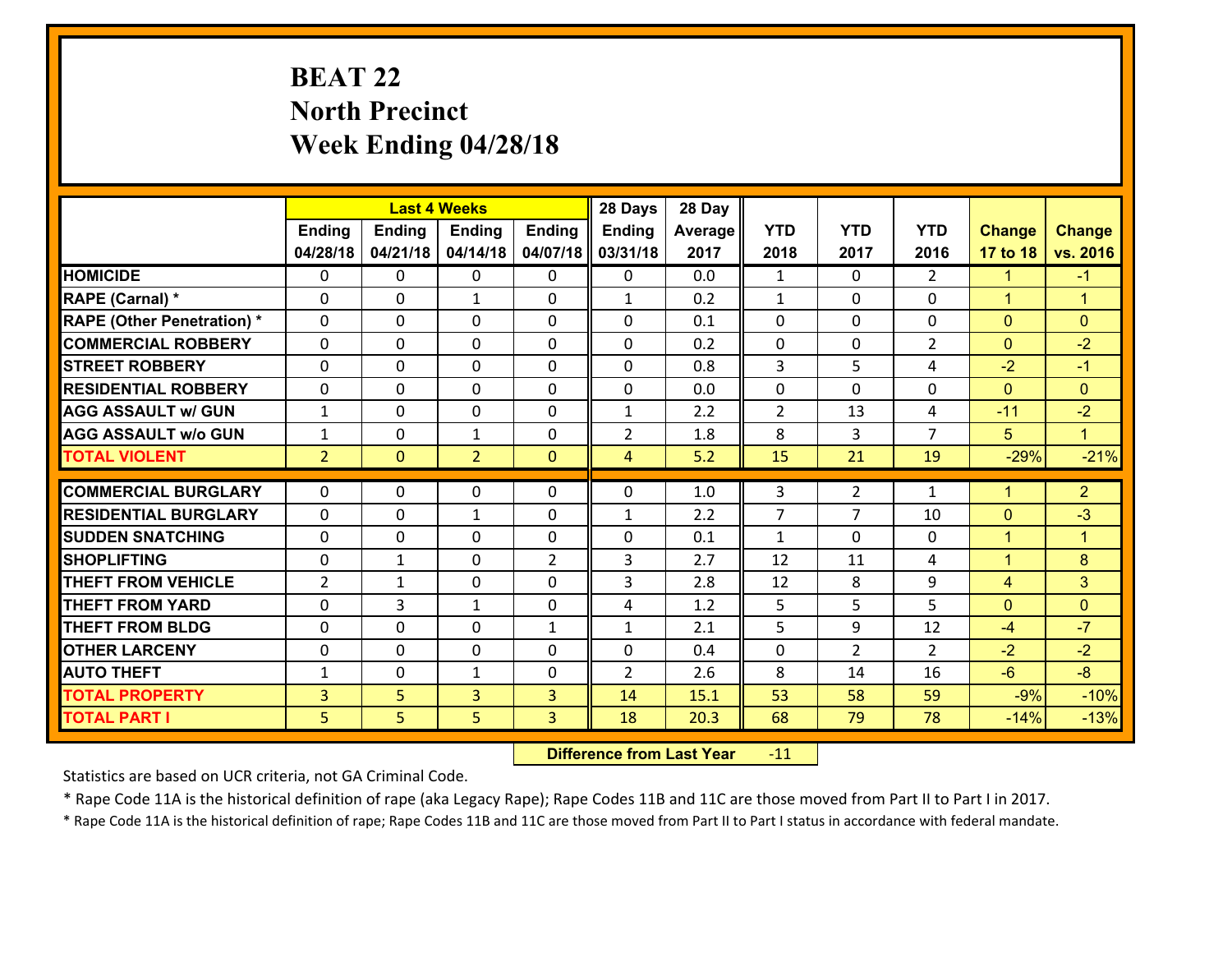# **BEAT 23 North Precinct Week Ending 04/28/18**

|                                   |                |                | <b>Last 4 Weeks</b> |               | 28 Days        | 28 Day  |                |                |                |                |                      |
|-----------------------------------|----------------|----------------|---------------------|---------------|----------------|---------|----------------|----------------|----------------|----------------|----------------------|
|                                   | <b>Ending</b>  | <b>Ending</b>  | <b>Ending</b>       | <b>Ending</b> | <b>Ending</b>  | Average | <b>YTD</b>     | <b>YTD</b>     | <b>YTD</b>     | <b>Change</b>  | <b>Change</b>        |
|                                   | 04/28/18       | 04/21/18       | 04/14/18            | 04/07/18      | 03/31/18       | 2017    | 2018           | 2017           | 2016           | 17 to 18       | vs. 2016             |
| <b>HOMICIDE</b>                   | 0              | $\Omega$       | $\Omega$            | 0             | $\Omega$       | 0.1     | $\Omega$       | $\mathbf{1}$   | 0              | $-1$           | $\Omega$             |
| RAPE (Carnal) *                   | 0              | 0              | $\mathbf{0}$        | 0             | 0              | 0.2     | $\mathbf{1}$   | $\mathbf{1}$   | 3              | $\mathbf{0}$   | $-2$                 |
| <b>RAPE (Other Penetration) *</b> | $\Omega$       | 0              | $\mathbf{0}$        | $\Omega$      | 0              | 0.0     | $\Omega$       | $\Omega$       | $\overline{2}$ | $\mathbf{0}$   | $-2$                 |
| <b>COMMERCIAL ROBBERY</b>         | 0              | 0              | 0                   | $\Omega$      | $\mathbf{0}$   | 0.2     | $\mathbf{0}$   | $\mathbf{1}$   | $\Omega$       | $-1$           | $\mathbf{0}$         |
| <b>STREET ROBBERY</b>             | 0              | 0              | $\mathbf 0$         | 0             | 0              | 0.5     | 3              | $\overline{2}$ | 6              | $\mathbf{1}$   | $-3$                 |
| <b>RESIDENTIAL ROBBERY</b>        | $\mathbf{1}$   | $\Omega$       | $\mathbf 0$         | $\Omega$      | $\mathbf{1}$   | 0.1     | $\overline{2}$ | $\mathbf{1}$   | $\mathbf{1}$   | $\mathbf{1}$   | $\blacktriangleleft$ |
| <b>AGG ASSAULT w/ GUN</b>         | $\mathbf{1}$   | 0              | $\mathbf 0$         | 0             | $\mathbf{1}$   | 0.7     | 3              | 4              | 8              | $-1$           | $-5$                 |
| <b>AGG ASSAULT w/o GUN</b>        | 0              | $\mathbf{1}$   | $\mathbf 0$         | $\mathbf{1}$  | $\overline{2}$ | 1.2     | 8              | 8              | 3              | $\mathbf{0}$   | 5 <sup>5</sup>       |
| <b>TOTAL VIOLENT</b>              | $\overline{2}$ | $\mathbf{1}$   | $\mathbf{0}$        | $\mathbf{1}$  | 4              | 2.8     | 17             | 18             | 23             | $-6%$          | $-26%$               |
| <b>COMMERCIAL BURGLARY</b>        | $\mathbf{1}$   | $\overline{2}$ | 1                   | $\mathbf{1}$  | 5              | 1.9     | 5              | 5.             | $\overline{2}$ | $\mathbf{0}$   | 3                    |
| <b>RESIDENTIAL BURGLARY</b>       | 0              | $\mathbf{1}$   | 0                   | $\mathbf{1}$  | $\overline{2}$ | 1.8     | 8              | 6              | 9              | $\overline{2}$ | $-1$                 |
| <b>SUDDEN SNATCHING</b>           | 0              | 0              | 0                   | $\Omega$      | 0              | 0.3     | $\mathbf{1}$   | $\mathbf 0$    | 0              | $\mathbf{1}$   | $\mathbf{1}$         |
| <b>SHOPLIFTING</b>                | 0              | 0              | $\mathbf 0$         | $\mathbf{1}$  | $\mathbf{1}$   | 1.0     | 4              | 5              | $\overline{2}$ | $-1$           | $\overline{2}$       |
| <b>THEFT FROM VEHICLE</b>         | 0              | $\mathbf{1}$   | 0                   | $\Omega$      | $\mathbf{1}$   | 3.1     | 8              | $\overline{7}$ | 27             | $\mathbf{1}$   | $-19$                |
| <b>THEFT FROM YARD</b>            | 0              | $\mathbf{1}$   | $\mathbf 0$         | $\mathbf{1}$  | $\overline{2}$ | 1.9     | 5              | 10             | $\overline{7}$ | $-5$           | $-2$                 |
| <b>THEFT FROM BLDG</b>            | $\mathbf{1}$   | $\overline{2}$ | $\mathbf 0$         | $\mathbf{1}$  | 4              | 1.9     | 11             | 11             | 9              | $\mathbf{0}$   | $\overline{2}$       |
| <b>OTHER LARCENY</b>              | 0              | 0              | $\mathbf 0$         | 0             | 0              | 0.3     | $\overline{2}$ | $\overline{2}$ | $\Omega$       | $\mathbf{0}$   | $\overline{2}$       |
| <b>AUTO THEFT</b>                 | $\Omega$       | $\overline{2}$ | $\mathbf{0}$        | $\Omega$      | $\overline{2}$ | 3.1     | 5              | 13             | 11             | $-8$           | $-6$                 |
| <b>TOTAL PROPERTY</b>             | $\overline{2}$ | 9              | $\mathbf{1}$        | 5             | 17             | 15.3    | 49             | 59             | 67             | $-17%$         | $-27%$               |
| <b>TOTAL PART I</b>               | $\overline{4}$ | 10             | $\mathbf{1}$        | 6             | 21             | 18.1    | 66             | 77             | 90             | $-14%$         | $-27%$               |
|                                   |                |                |                     |               |                |         |                |                |                |                |                      |

 **Difference from Last Year**r -11

Statistics are based on UCR criteria, not GA Criminal Code.

\* Rape Code 11A is the historical definition of rape (aka Legacy Rape); Rape Codes 11B and 11C are those moved from Part II to Part I in 2017.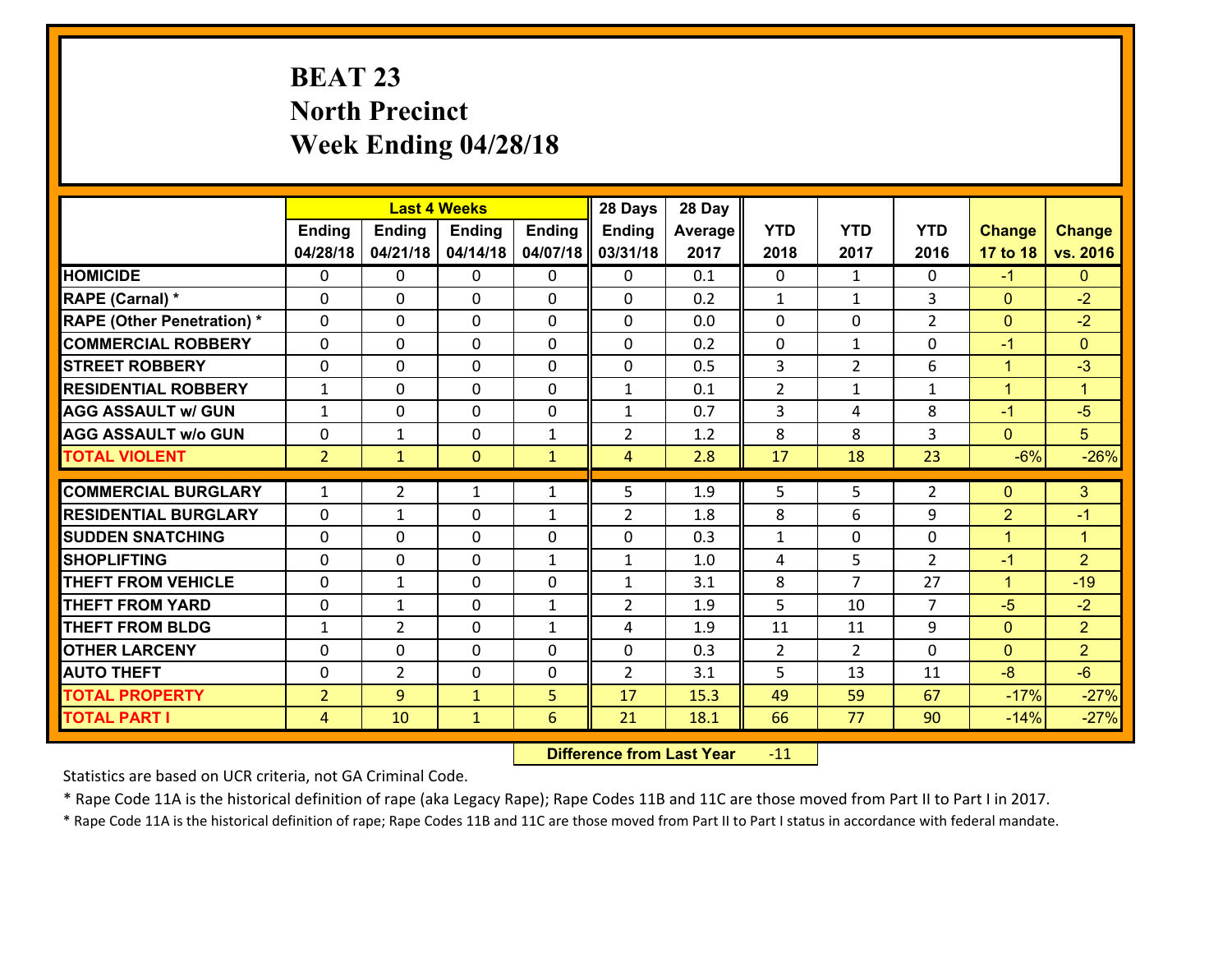# **BEAT 24 North Precinct Week Ending 04/28/18**

|                                   |               |                | <b>Last 4 Weeks</b> |               | 28 Days        | 28 Day  |                |              |                |                |                |
|-----------------------------------|---------------|----------------|---------------------|---------------|----------------|---------|----------------|--------------|----------------|----------------|----------------|
|                                   | <b>Ending</b> | <b>Ending</b>  | <b>Ending</b>       | <b>Ending</b> | <b>Ending</b>  | Average | <b>YTD</b>     | <b>YTD</b>   | <b>YTD</b>     | <b>Change</b>  | <b>Change</b>  |
|                                   | 04/28/18      | 04/21/18       | 04/14/18            | 04/07/18      | 03/31/18       | 2017    | 2018           | 2017         | 2016           | 17 to 18       | vs. 2016       |
| <b>HOMICIDE</b>                   | $\Omega$      | 0              | $\Omega$            | $\Omega$      | $\Omega$       | 0.1     | $\Omega$       | $\Omega$     | 0              | $\Omega$       | $\mathbf{0}$   |
| RAPE (Carnal) *                   | 0             | 0              | $\mathbf{0}$        | 0             | $\Omega$       | 0.1     | $\mathbf{0}$   | 0            | $\Omega$       | $\mathbf{0}$   | $\mathbf{0}$   |
| <b>RAPE (Other Penetration) *</b> | $\Omega$      | 0              | $\mathbf{0}$        | $\Omega$      | $\Omega$       | 0.0     | $\Omega$       | $\Omega$     | $\Omega$       | $\mathbf{0}$   | $\mathbf{0}$   |
| <b>COMMERCIAL ROBBERY</b>         | 0             | 0              | 0                   | 0             | 0              | 0.4     | $\mathbf{0}$   | $\mathbf{1}$ | $\Omega$       | $-1$           | $\mathbf{0}$   |
| <b>STREET ROBBERY</b>             | $\Omega$      | 0              | $\mathbf 0$         | 0             | 0              | 1.0     | $\overline{3}$ | 4            | 12             | $-1$           | $-9$           |
| <b>RESIDENTIAL ROBBERY</b>        | $\Omega$      | $\Omega$       | $\mathbf 0$         | $\Omega$      | 0              | 0.0     | $\mathbf 0$    | $\Omega$     | $\Omega$       | $\mathbf{0}$   | $\mathbf{0}$   |
| <b>AGG ASSAULT w/ GUN</b>         | $\Omega$      | 0              | $\mathbf 0$         | $\Omega$      | 0              | 0.4     | $\mathbf 1$    | $\mathbf 0$  | $\mathbf{1}$   | $\mathbf{1}$   | $\overline{0}$ |
| <b>AGG ASSAULT w/o GUN</b>        | 0             | 0              | $\mathbf 0$         | 0             | 0              | 0.4     | $\overline{2}$ | $\mathbf 0$  | $\mathbf{1}$   | $\overline{2}$ | $\mathbf{1}$   |
| <b>TOTAL VIOLENT</b>              | $\mathbf{0}$  | $\overline{0}$ | $\mathbf{O}$        | $\mathbf{0}$  | $\mathbf{0}$   | 2.3     | $6\phantom{1}$ | 5            | 14             | 20%            | $-57%$         |
| <b>COMMERCIAL BURGLARY</b>        | $\Omega$      | 0              | $\mathbf{0}$        | $\Omega$      | $\Omega$       | 0.3     | $\Omega$       | $\Omega$     | 6              | $\mathbf{0}$   | $-6$           |
| <b>RESIDENTIAL BURGLARY</b>       | 0             | 0              | $\mathbf 0$         | $\mathbf{1}$  | $\mathbf{1}$   | 1.2     | $\overline{2}$ | 5            | $\overline{7}$ | $-3$           | $-5$           |
| <b>SUDDEN SNATCHING</b>           | 0             | 0              | $\mathbf 0$         | $\mathbf{1}$  | $\mathbf{1}$   | 0.2     | 2              | $\mathbf{1}$ | $\overline{2}$ | $\mathbf{1}$   | $\mathbf{0}$   |
| <b>SHOPLIFTING</b>                | 0             | 1              | $\overline{2}$      | 0             | 3              | 4.2     | 43             | 17           | 17             | 26             | 26             |
| <b>THEFT FROM VEHICLE</b>         | $\Omega$      | $\mathbf{1}$   | $\mathbf 0$         | $\mathbf{1}$  | $\overline{2}$ | 7.9     | 8              | 47           | 26             | $-39$          | $-18$          |
| <b>THEFT FROM YARD</b>            | 0             | $\mathbf{1}$   | 1                   | 0             | $\overline{2}$ | 2.8     | 6              | 14           | 14             | $-8$           | $-8$           |
| <b>THEFT FROM BLDG</b>            | $\mathbf{1}$  | 0              | $\mathbf 0$         | 0             | $\mathbf{1}$   | 1.2     | 9              | 5            | 10             | $\overline{4}$ | $-1$           |
| <b>OTHER LARCENY</b>              | 0             | 0              | $\mathbf 0$         | 0             | 0              | 0.9     | $\overline{2}$ | $\mathbf{1}$ | 3              | $\mathbf{1}$   | $-1$           |
| <b>AUTO THEFT</b>                 | 0             | 1              | $\mathbf{0}$        | 0             | $\mathbf{1}$   | 2.4     | $\mathbf{1}$   | 13           | 17             | $-12$          | $-16$          |
| <b>TOTAL PROPERTY</b>             | $\mathbf{1}$  | 4              | $\overline{3}$      | 3             | 11             | 21.2    | 73             | 103          | 102            | $-29%$         | $-28%$         |
| <b>TOTAL PART I</b>               | $\mathbf{1}$  | $\overline{4}$ | 3                   | 3             | 11             | 23.5    | 79             | 108          | 116            | $-27%$         | $-32%$         |
|                                   |               |                |                     |               |                |         |                |              |                |                |                |

 **Difference from Last Year**r -29

Statistics are based on UCR criteria, not GA Criminal Code.

\* Rape Code 11A is the historical definition of rape (aka Legacy Rape); Rape Codes 11B and 11C are those moved from Part II to Part I in 2017.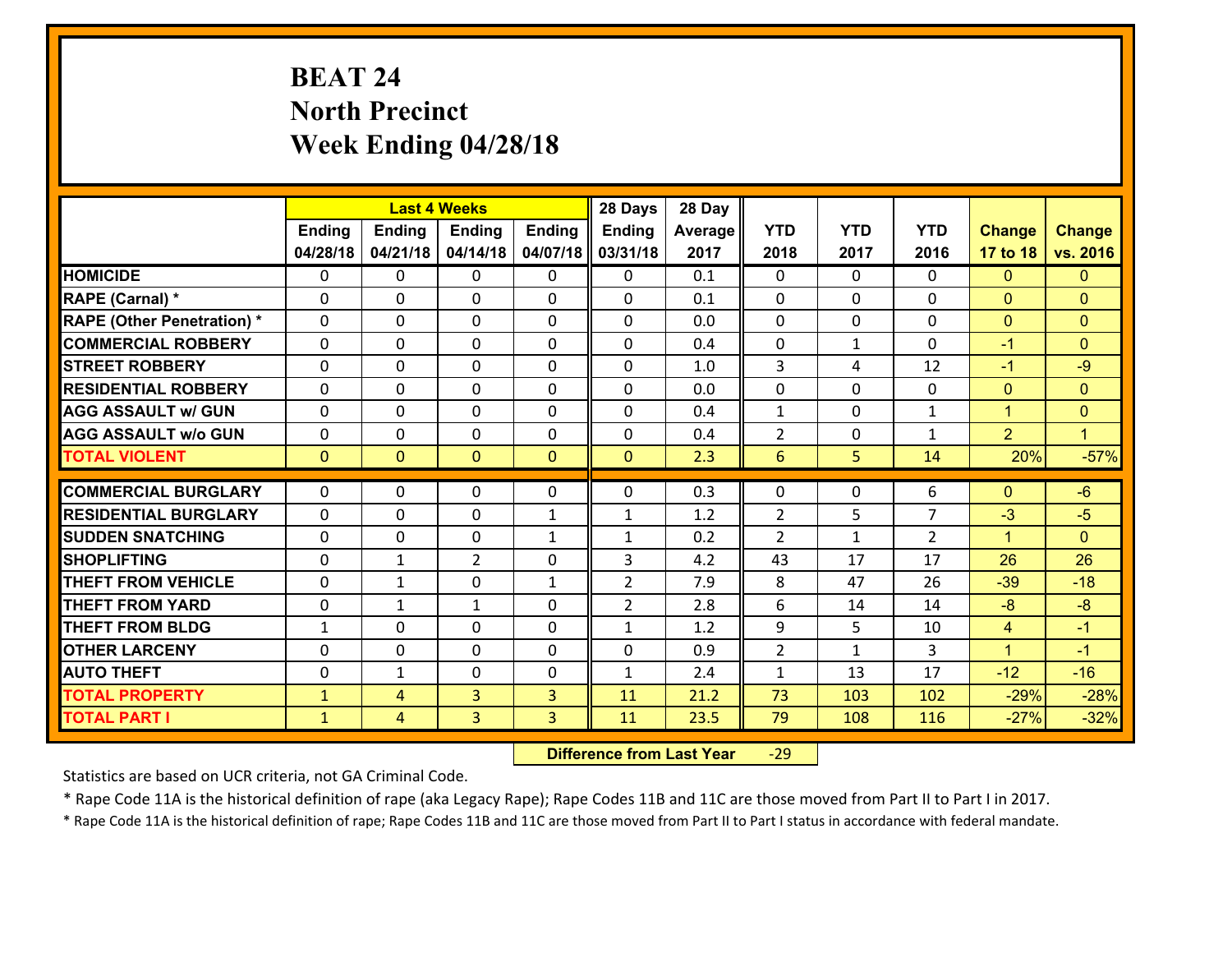# **BEAT 25 North Precinct Week Ending 04/28/18**

|                                   |               | <b>Last 4 Weeks</b> |               |                | 28 Days        | 28 Day  |                |                |                |                |                |
|-----------------------------------|---------------|---------------------|---------------|----------------|----------------|---------|----------------|----------------|----------------|----------------|----------------|
|                                   | <b>Ending</b> | <b>Ending</b>       | <b>Ending</b> | <b>Ending</b>  | Ending         | Average | <b>YTD</b>     | <b>YTD</b>     | <b>YTD</b>     | <b>Change</b>  | <b>Change</b>  |
|                                   | 04/28/18      | 04/21/18            | 04/14/18      | 04/07/18       | 03/31/18       | 2017    | 2018           | 2017           | 2016           | 17 to 18       | vs. 2016       |
| <b>HOMICIDE</b>                   | 0             | $\Omega$            | $\Omega$      | 0              | $\Omega$       | 0.0     | $\Omega$       | $\Omega$       | 0              | $\mathbf{0}$   | $\mathbf{0}$   |
| RAPE (Carnal) *                   | $\Omega$      | $\mathbf{1}$        | $\mathbf{0}$  | 0              | $\mathbf{1}$   | 0.0     | 2              | $\mathbf{1}$   | $\Omega$       | $\mathbf{1}$   | $\overline{2}$ |
| <b>RAPE (Other Penetration) *</b> | $\Omega$      | $\Omega$            | $\mathbf{0}$  | $\Omega$       | 0              | 0.0     | $\Omega$       | $\Omega$       | $\Omega$       | $\mathbf{0}$   | $\mathbf{0}$   |
| <b>COMMERCIAL ROBBERY</b>         | 0             | 0                   | 0             | $\Omega$       | $\mathbf{0}$   | 0.0     | $\mathbf{0}$   | $\Omega$       | $\Omega$       | $\mathbf{0}$   | $\mathbf{0}$   |
| <b>STREET ROBBERY</b>             | 0             | 0                   | $\mathbf 0$   | 0              | 0              | 0.0     | 6              | 13             | 9              | $-7$           | $-3$           |
| <b>RESIDENTIAL ROBBERY</b>        | $\Omega$      | $\Omega$            | $\mathbf 0$   | $\Omega$       | $\Omega$       | 0.0     | $\Omega$       | $\Omega$       | $\Omega$       | $\mathbf{0}$   | $\mathbf{0}$   |
| <b>AGG ASSAULT w/ GUN</b>         | 0             | $\Omega$            | $\mathbf 0$   | $\Omega$       | $\Omega$       | 0.0     | $\mathbf{1}$   | $\mathbf{1}$   | 0              | $\mathbf{0}$   | $\mathbf{1}$   |
| <b>AGG ASSAULT w/o GUN</b>        | 0             | $\mathbf{1}$        | $\mathbf 0$   | 0              | $\mathbf{1}$   | 0.0     | $\overline{2}$ | $\mathbf 0$    | $\mathbf{1}$   | $\overline{2}$ | $\mathbf{1}$   |
| <b>TOTAL VIOLENT</b>              | $\mathbf{0}$  | $\overline{2}$      | $\mathbf{0}$  | $\mathbf{0}$   | $\overline{2}$ | 0.0     | 11             | 15             | 10             | $-27%$         | 10%            |
| <b>COMMERCIAL BURGLARY</b>        | $\Omega$      | $\Omega$            | $\mathbf{0}$  | $\Omega$       | 0              | 0.0     | $\Omega$       | $\overline{2}$ | 2              | $-2$           | $-2$           |
| <b>RESIDENTIAL BURGLARY</b>       | 0             | 0                   | $\mathbf 0$   | 0              | 0              | 0.0     | $\mathbf 0$    | $\mathbf{1}$   | 3              | $-1$           | $-3$           |
| <b>SUDDEN SNATCHING</b>           | 0             | 0                   | 0             | $\Omega$       | 0              | 0.0     | $\mathbf 0$    | $\mathbf 0$    | $\overline{2}$ | $\mathbf{0}$   | $-2$           |
| <b>SHOPLIFTING</b>                | 0             | 0                   | $\mathbf 0$   | 0              | 0              | 0.0     | $\overline{2}$ | 9              | 5              | $-7$           | $-3$           |
| <b>THEFT FROM VEHICLE</b>         | 0             | $\mathbf{1}$        | 0             | $\mathbf{1}$   | $\overline{2}$ | 0.0     | 14             | 29             | 58             | $-15$          | $-44$          |
| <b>THEFT FROM YARD</b>            | 0             | $\overline{2}$      | $\mathbf 0$   | $\mathbf{1}$   | 3              | 0.0     | 10             | 23             | 13             | $-13$          | $-3$           |
| <b>THEFT FROM BLDG</b>            | 0             | 0                   | $\mathbf 0$   | $\Omega$       | 0              | 0.0     | 9              | 17             | 12             | $-8$           | $-3$           |
| <b>OTHER LARCENY</b>              | 0             | 0                   | $\mathbf 0$   | 0              | 0              | 0.0     | 3              | 4              | 4              | $-1$           | $-1$           |
| <b>AUTO THEFT</b>                 | $\mathbf{1}$  | 0                   | $\mathbf{0}$  | $\Omega$       | $\mathbf{1}$   | 0.0     | 4              | 8              | $\overline{7}$ | $-4$           | $-3$           |
| <b>TOTAL PROPERTY</b>             | $\mathbf{1}$  | $\overline{3}$      | $\mathbf{0}$  | $\overline{2}$ | 6              | 0.0     | 42             | 93             | 106            | $-55%$         | $-60%$         |
| <b>TOTAL PART I</b>               | $\mathbf{1}$  | 5                   | $\mathbf{0}$  | $\overline{2}$ | 8              | 0.0     | 53             | 108            | 116            | $-51%$         | $-54%$         |

 **Difference from Last Year**‐55

Statistics are based on UCR criteria, not GA Criminal Code.

\* Rape Code 11A is the historical definition of rape (aka Legacy Rape); Rape Codes 11B and 11C are those moved from Part II to Part I in 2017.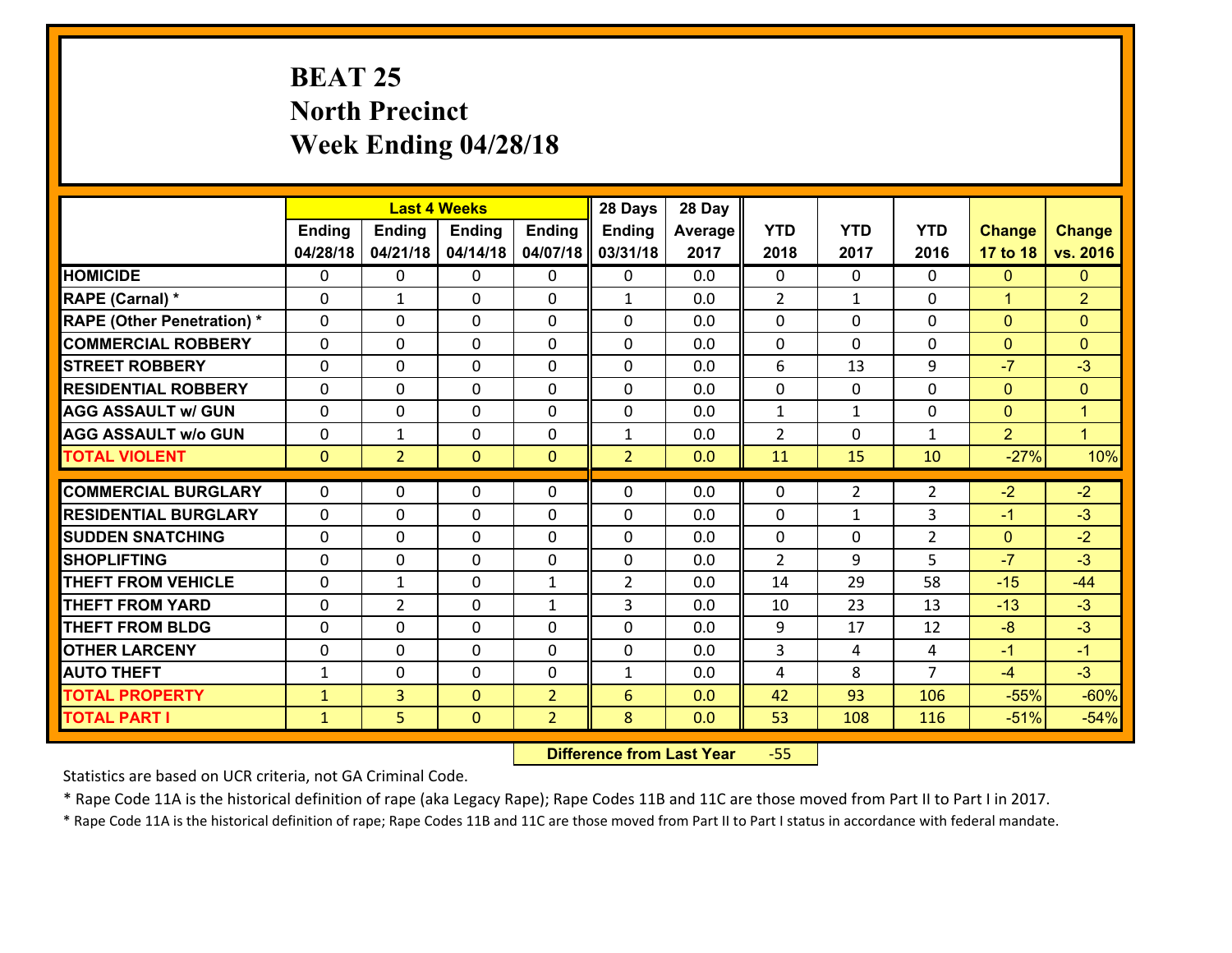# **BEAT 26 North Precinct Week Ending 04/28/18**

|                                               |                |                | <b>Last 4 Weeks</b> |                | 28 Days             | 28 Day     |                     |                |                |                |                      |
|-----------------------------------------------|----------------|----------------|---------------------|----------------|---------------------|------------|---------------------|----------------|----------------|----------------|----------------------|
|                                               | <b>Ending</b>  | <b>Ending</b>  | <b>Ending</b>       | <b>Ending</b>  | <b>Ending</b>       | Average    | <b>YTD</b>          | <b>YTD</b>     | <b>YTD</b>     | <b>Change</b>  | <b>Change</b>        |
|                                               | 04/28/18       | 04/21/18       | 04/14/18            | 04/07/18       | 03/31/18            | 2017       | 2018                | 2017           | 2016           | 17 to 18       | vs. 2016             |
| <b>HOMICIDE</b>                               | $\Omega$       | 0              | $\Omega$            | $\Omega$       | $\Omega$            | 0.0        | $\Omega$            | $\Omega$       | 0              | $\Omega$       | $\mathbf{0}$         |
| RAPE (Carnal) *                               | 0              | 0              | $\mathbf{0}$        | 0              | $\Omega$            | 0.1        | $\mathbf{1}$        | $\mathbf{1}$   | $\Omega$       | $\mathbf{0}$   | $\blacktriangleleft$ |
| <b>RAPE (Other Penetration) *</b>             | $\Omega$       | 0              | $\mathbf{0}$        | $\Omega$       | $\Omega$            | 0.1        | $\Omega$            | $\Omega$       | $\Omega$       | $\mathbf{0}$   | $\mathbf{0}$         |
| <b>COMMERCIAL ROBBERY</b>                     | 0              | 0              | 0                   | 0              | $\Omega$            | 0.2        | $\mathbf{0}$        | 0              | $\Omega$       | $\mathbf 0$    | $\mathbf{0}$         |
| <b>STREET ROBBERY</b>                         | $\Omega$       | 0              | $\mathbf 0$         | 0              | 0                   | 0.6        | $\overline{7}$      | $\overline{3}$ | $\overline{7}$ | 4              | $\mathbf{0}$         |
| <b>RESIDENTIAL ROBBERY</b>                    | $\Omega$       | $\Omega$       | $\mathbf 0$         | $\Omega$       | 0                   | 0.0        | $\Omega$            | $\Omega$       | $\Omega$       | $\overline{0}$ | $\mathbf{0}$         |
| <b>AGG ASSAULT w/ GUN</b>                     | $\Omega$       | 0              | $\mathbf 0$         | $\Omega$       | 0                   | 0.2        | $\mathbf 0$         | $\mathbf 0$    | $\mathbf{1}$   | $\mathbf{0}$   | $-1$                 |
| <b>AGG ASSAULT w/o GUN</b>                    | 0              | 0              | $\mathbf 0$         | 0              | 0                   | 0.5        | 8                   | $\overline{2}$ | $\overline{2}$ | $6^{\circ}$    | $6\overline{6}$      |
| <b>TOTAL VIOLENT</b>                          | $\mathbf{0}$   | $\overline{0}$ | $\overline{0}$      | $\mathbf{0}$   | $\mathbf{0}$        | 1.6        | 16                  | 6              | 10             | 167%           | 60%                  |
| <b>COMMERCIAL BURGLARY</b>                    | $\Omega$       | 0              | $\mathbf{0}$        | $\Omega$       | $\Omega$            | 0.7        | $\mathbf{1}$        | 3              | 2              | $-2$           | $-1$                 |
|                                               |                |                |                     |                |                     |            |                     |                |                |                |                      |
| <b>RESIDENTIAL BURGLARY</b>                   | 0              | 0              | $\mathbf 0$         | 0              | 0                   | 0.0        | 0                   | 0              | 4              | $\mathbf{0}$   | $-4$                 |
| <b>SUDDEN SNATCHING</b><br><b>SHOPLIFTING</b> | 0<br>3         | 1              | $\mathbf 0$         | 0              | $\mathbf{1}$        | 0.5        | 3<br>$\overline{7}$ | 9<br>13        | 4<br>13        | $-6$<br>$-6$   | $-1$<br>$-6$         |
|                                               |                | 0              | 1                   | 0              | 4<br>$\overline{2}$ | 2.0<br>3.3 |                     |                |                | $-13$          | $-36$                |
| <b>THEFT FROM VEHICLE</b>                     | $\mathbf{1}$   | $\mathbf{1}$   | $\mathbf 0$         | 0              |                     |            | 4                   | 17             | 40             |                |                      |
| <b>THEFT FROM YARD</b>                        | 0              | $\mathbf{1}$   | $\mathbf 0$         | 0              | $\mathbf{1}$        | 2.2        | $\overline{7}$      | 16             | 11             | $-9$           | $-4$                 |
| <b>THEFT FROM BLDG</b>                        | 0              | $\overline{2}$ | 1                   | 0              | 3                   | 2.5        | 12                  | 22             | 25             | $-10$          | $-13$                |
| <b>OTHER LARCENY</b>                          | 0              | 0              | $\mathbf 0$         | $\mathbf{1}$   | $\mathbf{1}$        | 0.3        | $\overline{2}$      | $\overline{2}$ | $\overline{2}$ | $\overline{0}$ | $\overline{0}$       |
| <b>AUTO THEFT</b>                             | $\mathbf{0}$   | 0              | $\mathbf{0}$        | $\mathbf{1}$   | $\mathbf{1}$        | 1.3        | 6                   | 5              | 8              | $\mathbf{1}$   | $-2$                 |
| <b>TOTAL PROPERTY</b>                         | $\overline{4}$ | 5              | $\overline{2}$      | $\overline{2}$ | 13                  | 12.7       | 42                  | 87             | 109            | $-52%$         | $-61%$               |
| <b>TOTAL PART I</b>                           | $\overline{4}$ | 5              | $\overline{2}$      | $\overline{2}$ | 13                  | 14.3       | 58                  | 93             | 119            | $-38%$         | $-51%$               |

 **Difference from Last Year**‐35

Statistics are based on UCR criteria, not GA Criminal Code.

\* Rape Code 11A is the historical definition of rape (aka Legacy Rape); Rape Codes 11B and 11C are those moved from Part II to Part I in 2017.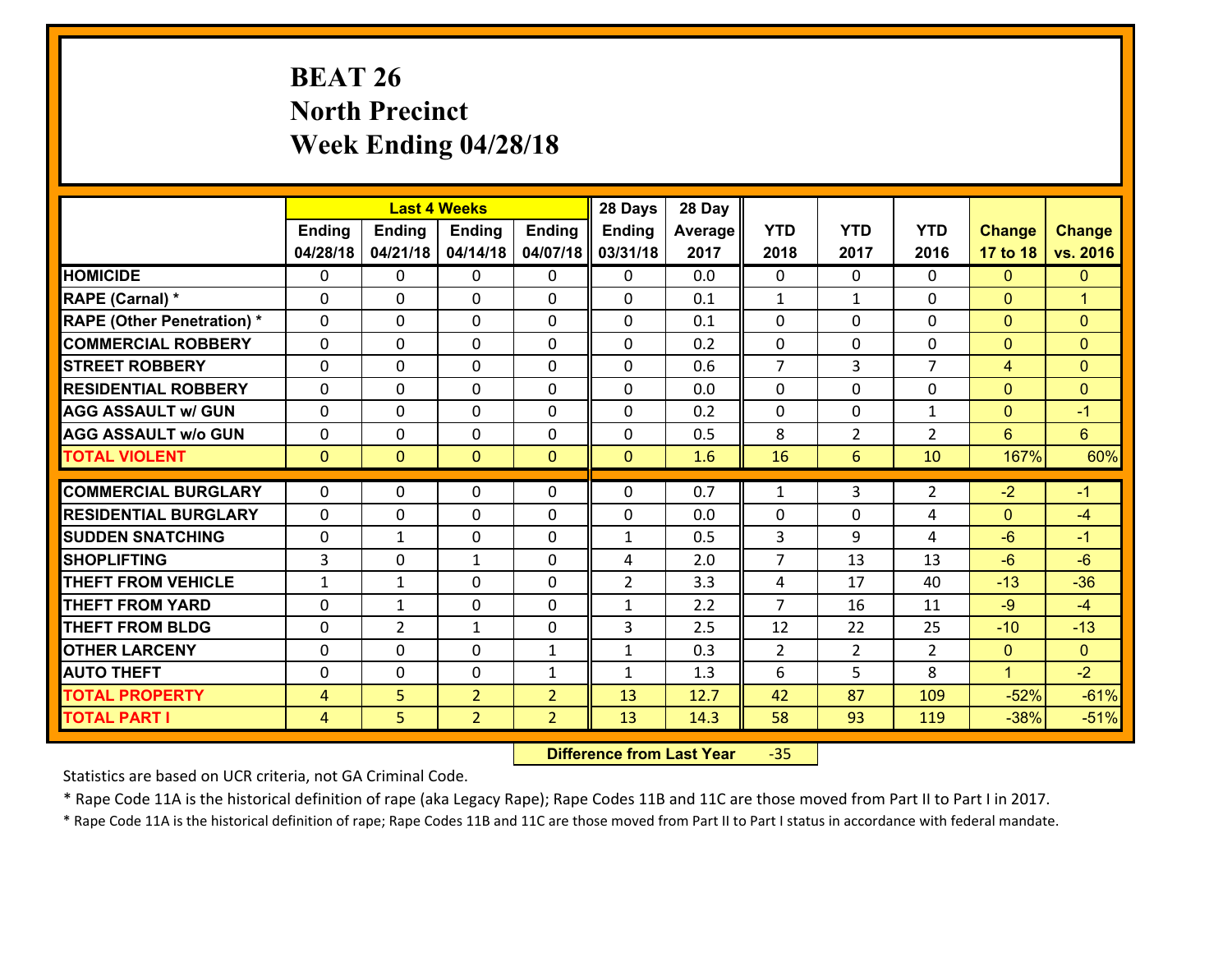# **BEAT 27 North Precinct Week Ending 04/28/18**

|                                   |                |                 | <b>Last 4 Weeks</b> |                | 28 Days        | 28 Day  |                |                |                |                |                      |
|-----------------------------------|----------------|-----------------|---------------------|----------------|----------------|---------|----------------|----------------|----------------|----------------|----------------------|
|                                   | <b>Ending</b>  | <b>Ending</b>   | <b>Ending</b>       | <b>Ending</b>  | Ending         | Average | <b>YTD</b>     | <b>YTD</b>     | <b>YTD</b>     | <b>Change</b>  | <b>Change</b>        |
|                                   | 04/28/18       | 04/21/18        | 04/14/18            | 04/07/18       | 03/31/18       | 2017    | 2018           | 2017           | 2016           | 17 to 18       | vs. 2016             |
| <b>HOMICIDE</b>                   | $\Omega$       | 0               | $\mathbf{0}$        | $\Omega$       | 0              | 0.2     | $\Omega$       | $\mathfrak{D}$ | $\Omega$       | $-2$           | $\mathbf{0}$         |
| RAPE (Carnal) *                   | $\Omega$       | 0               | $\mathbf{0}$        | 0              | $\Omega$       | 0.6     | $\Omega$       | $\overline{2}$ | $\Omega$       | $-2$           | $\mathbf{0}$         |
| <b>RAPE (Other Penetration) *</b> | $\Omega$       | 0               | $\mathbf 0$         | 0              | 0              | 0.2     | $\mathbf{1}$   | $\overline{2}$ | $\Omega$       | $-1$           | $\blacktriangleleft$ |
| <b>COMMERCIAL ROBBERY</b>         | 0              | 0               | 0                   | 0              | 0              | 0.0     | $\overline{2}$ | 0              | $\Omega$       | $\overline{2}$ | $\overline{2}$       |
| <b>STREET ROBBERY</b>             | $\Omega$       | 0               | $\mathbf 0$         | 0              | 0              | 1.0     | $\overline{2}$ | $\overline{2}$ | $\overline{7}$ | $\overline{0}$ | $-5$                 |
| <b>RESIDENTIAL ROBBERY</b>        | 0              | 0               | $\mathbf 0$         | 0              | 0              | 0.0     | $\mathbf 0$    | $\mathbf 0$    | 0              | $\overline{0}$ | $\mathbf{0}$         |
| <b>AGG ASSAULT w/ GUN</b>         | 0              | 0               | 1                   | 0              | $\mathbf{1}$   | 0.5     | $\overline{2}$ | $\overline{2}$ | $\mathbf{1}$   | $\overline{0}$ | $\mathbf{1}$         |
| <b>AGG ASSAULT w/o GUN</b>        | $\mathbf{1}$   | 0               | $\mathbf{1}$        | 0              | $\overline{2}$ | 2.1     | $\overline{2}$ | 4              | $\overline{2}$ | $-2$           | $\overline{0}$       |
| <b>TOTAL VIOLENT</b>              | $\mathbf{1}$   | $\overline{0}$  | $\overline{2}$      | $\mathbf{0}$   | 3              | 4.5     | 9              | 14             | 10             | $-36%$         | $-10%$               |
|                                   |                |                 |                     |                |                |         |                |                |                |                |                      |
| <b>COMMERCIAL BURGLARY</b>        | $\Omega$       | 0               | $\mathbf{0}$        | 0              | $\Omega$       | 0.3     | 1              | $\overline{2}$ | 0              | $-1$           | $\mathbf{1}$         |
| <b>RESIDENTIAL BURGLARY</b>       | $\Omega$       | 1               | $\mathbf 0$         | 0              | $\mathbf{1}$   | 0.5     | 5              | $\overline{2}$ | $\overline{2}$ | 3              | 3                    |
| <b>SUDDEN SNATCHING</b>           | $\mathbf{0}$   | 1               | $\mathbf{0}$        | $\Omega$       | $\mathbf{1}$   | 2.2     | 4              | 9              | 11             | $-5$           | $-7$                 |
| <b>SHOPLIFTING</b>                | $\mathbf{1}$   | 1               | $\Omega$            | $\overline{2}$ | 4              | 1.6     | 13             | 8              | 12             | 5              | $\blacktriangleleft$ |
| <b>THEFT FROM VEHICLE</b>         | $\mathbf{1}$   | 0               | $\mathbf 0$         | $\overline{2}$ | 3              | 3.9     | $\overline{7}$ | 20             | 28             | $-13$          | $-21$                |
| <b>THEFT FROM YARD</b>            | $\mathbf{0}$   | 0               | 0                   | 0              | 0              | 1.5     | 6              | 6              | 5              | $\mathbf{0}$   | $\blacktriangleleft$ |
| <b>THEFT FROM BLDG</b>            | $\overline{2}$ | $\overline{2}$  | $\mathbf 0$         | 0              | 4              | 4.3     | 10             | 16             | 23             | $-6$           | $-13$                |
| <b>OTHER LARCENY</b>              | 0              | 0               | $\mathbf 0$         | 0              | 0              | 0.2     | $\mathbf 0$    | $\mathbf{1}$   | $\Omega$       | $-1$           | $\overline{0}$       |
| <b>AUTO THEFT</b>                 | 0              | $\mathbf{1}$    | 0                   | $\mathbf{1}$   | $\overline{2}$ | 1.1     | 4              | 5              | 10             | $-1$           | $-6$                 |
| <b>TOTAL PROPERTY</b>             | $\overline{4}$ | $6\overline{6}$ | $\mathbf{O}$        | 5              | 15             | 15.7    | 50             | 69             | 91             | $-28%$         | $-45%$               |
| <b>TOTAL PART I</b>               | 5              | 6               | $\overline{2}$      | 5              | 18             | 20.3    | 59             | 83             | 101            | $-29%$         | $-42%$               |

 **Difference from Last Year**‐24

Statistics are based on UCR criteria, not GA Criminal Code.

\* Rape Code 11A is the historical definition of rape (aka Legacy Rape); Rape Codes 11B and 11C are those moved from Part II to Part I in 2017.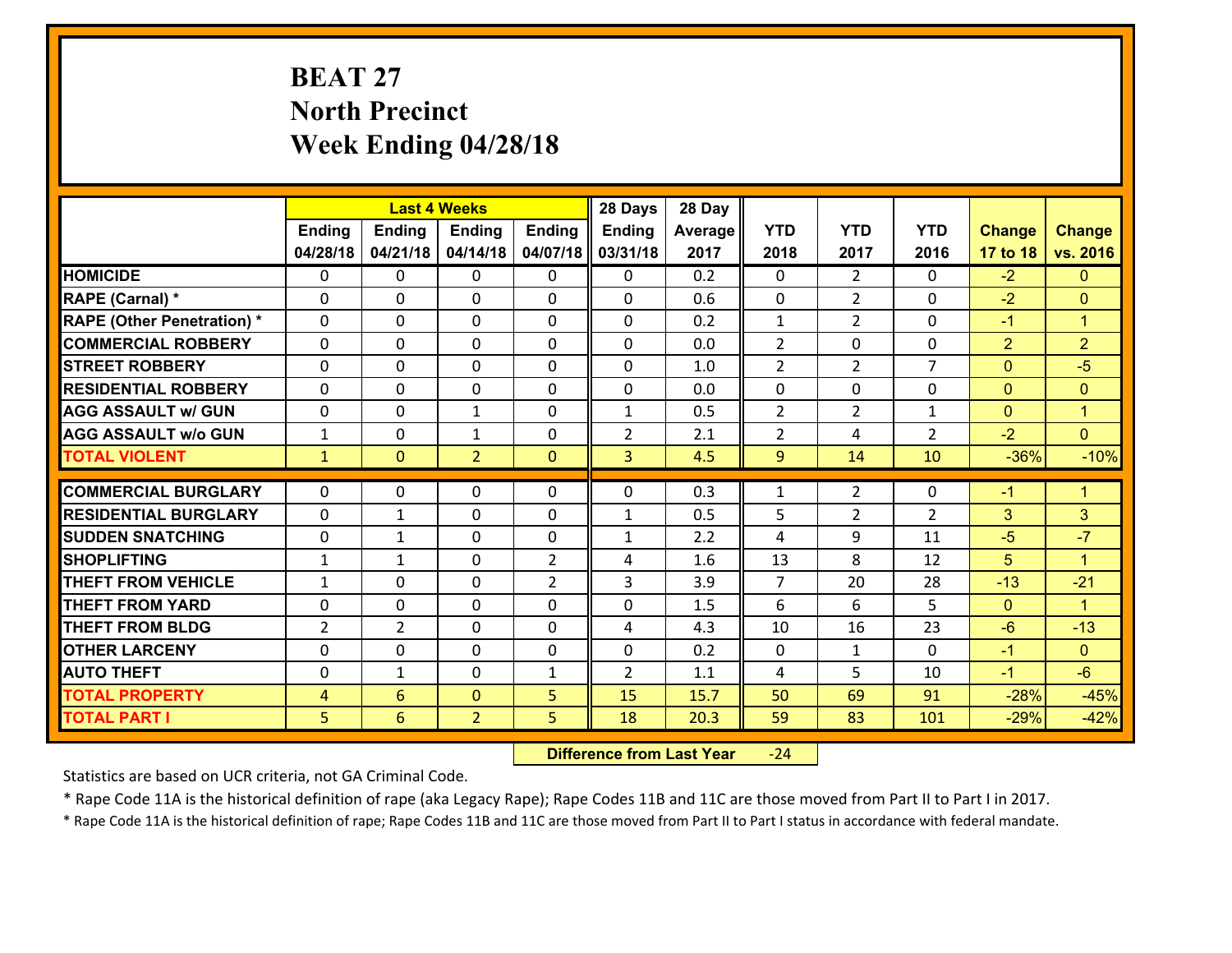

#### **COMPSTATCENTRAL PRECINCTWeek Ending 04/28/18**

**PRECINCT COMMANDER:**

**CAPT. BEN HERRON**



|                                                                                                  | Week<br><b>Ending</b>   | <b>Week</b><br><b>Ending</b> | Weekly<br>Avg    | 28-Day<br><b>Ending</b> | 28-Day<br><b>Ending</b>          | Avg<br>28-Day                            | <b>YTD</b>              | <b>YTD</b>                                   | <b>YTD</b>       | <b>Change</b>           | <b>Change</b>         |
|--------------------------------------------------------------------------------------------------|-------------------------|------------------------------|------------------|-------------------------|----------------------------------|------------------------------------------|-------------------------|----------------------------------------------|------------------|-------------------------|-----------------------|
|                                                                                                  | 04/28/18                | 04/21/18                     | 2017             | 04/28/18                | 03/31/18                         | 2017                                     | 2018                    | 2017                                         | 2016             | 17 to 18                | vs. 2016              |
| <b>HOMICIDE</b>                                                                                  | 0                       | 0                            | $\Omega$         | 0                       | 0                                |                                          | 0                       | $\Omega$                                     | 10               | $\Omega$                | $-10$                 |
| RAPE (Carnal) *                                                                                  | 1                       | 0                            | $\mathbf 0$      | $\mathbf 2$             | $\mathbf 1$                      | 1                                        | $\overline{\mathbf{7}}$ | 6                                            | 5                | $\mathbf{1}$            | $\overline{2}$        |
| <b>RAPE (Other Penetration) *</b>                                                                | $\mathbf 0$             | 0                            | $\mathbf 0$      | 0                       | $\overline{2}$                   | 1                                        | 5                       | 4                                            | 3                | $\mathbf{1}$            | $\overline{2}$        |
| <b>COMMERCIAL ROBBERY</b>                                                                        | 4                       | 0                            | $\mathbf 0$      | $\mathbf 2$             | $\Omega$                         | $\overline{2}$                           | $\overline{\mathbf{2}}$ | 6                                            | $\overline{4}$   | $-4$                    | $-2$                  |
| <b>STREET ROBBERY</b>                                                                            | 1                       | 0                            | $\mathbf 1$      | 3                       | $\overline{2}$                   | 5                                        | 14                      | 16                                           | 19               | $-2$                    | $-5$                  |
| <b>RESIDENTIAL ROBBERY</b>                                                                       | $\mathbf 0$             | $\overline{0}$               | $\mathbf 0$      | $\overline{\mathbf{0}}$ | $\mathbf 0$                      | 1                                        | $\mathbf 1$             | 4                                            | 6                | $-3$                    | $-5$                  |
| <b>AGG ASSAULT w/ GUN</b>                                                                        | $\mathbf{0}$            | 1                            | $\overline{2}$   | 4                       | 4                                | $\overline{7}$                           | 15                      | $\overline{31}$                              | $\overline{25}$  | $-16$                   | $-10$                 |
| <b>AGG ASSAULT W/o GUN</b>                                                                       | $\overline{\mathbf{2}}$ | $\overline{0}$               | $\overline{2}$   | 4                       | 9                                | 6                                        | $\overline{24}$         | $\overline{20}$                              | $\overline{13}$  | $\overline{\mathbf{4}}$ | 11                    |
| <b>TOTAL VIOLENT</b>                                                                             | 5                       | $\mathbf{1}$                 | 6                | 15                      | $\overline{18}$                  | 23                                       | 68                      | 87                                           | 85               | $-22%$                  | $-20%$                |
| <b>COMMERCIAL BURGLARY</b>                                                                       | $\mathbf{0}$            | 0                            | 1                | 4                       | 4                                | 4                                        | 18                      | 12                                           | $\overline{27}$  | 6                       | $-9$                  |
| <b>RESIDENTIAL BURGLARY</b>                                                                      | $\overline{\mathbf{4}}$ | $\overline{\mathbf{4}}$      | 4                | 19                      | 13                               | 17                                       | 55                      | $\overline{76}$                              | 82               | $-21$                   | $-27$                 |
| <b>SUDDEN SNATCHING</b>                                                                          | $\mathbf{0}$            | 1                            | $\Omega$         | $\mathbf 1$             | $\mathbf{0}$                     | $\overline{2}$                           | $\mathbf{2}$            | 11                                           | 9                | $-9$                    | $-7$                  |
| <b>SHOPLIFTING</b>                                                                               | 5                       | 3                            | 5                | 13                      | $\overline{11}$                  | $\overline{18}$                          | 47                      | $\overline{76}$                              | 49               | $-29$                   | $-2$                  |
| <b>THEFT FROM VEHICLE</b>                                                                        | 3                       | $\overline{10}$              | 8                | $\overline{27}$         | $\overline{30}$                  | $\overline{32}$                          | 105                     | 155                                          | 156              | $-50$                   | $-51$                 |
| <b>THEFT FROM YARD</b>                                                                           | 1                       | 4                            | 4                | $\overline{13}$         | $\overline{7}$                   | $\overline{16}$                          | 46                      | 76                                           | $\overline{54}$  | $-30$                   | $-\frac{1}{\sqrt{2}}$ |
| <b>THEFT FROM BLDG</b>                                                                           | 1                       | $\overline{7}$               | 4                | 14                      | 12                               | 16                                       | 57                      | 47                                           | 85               | 10                      | $-28$                 |
| <b>OTHER LARCENY</b>                                                                             | 1                       | 3                            | 1                | $\overline{\mathbf{4}}$ | 3                                | $\overline{3}$                           | $\overline{12}$         | $\overline{14}$                              | $\overline{8}$   | $-2$                    | $\overline{4}$        |
| <b>AUTO THEFT</b>                                                                                | $\overline{2}$          | 3                            | $\overline{4}$   | $\overline{14}$         | $\overline{19}$                  | $\overline{16}$                          | 69                      | $\overline{58}$                              | $\overline{71}$  | $\overline{11}$         | $\overline{-2}$       |
| <b>TOTAL PROPERTY</b>                                                                            | 17                      | 35                           | 31               | 109                     | 99                               | 124                                      | 411                     | 525                                          | 541              | $-22%$                  | $-24%$                |
| <b>TOTAL PART I</b>                                                                              | $\overline{22}$         | $\overline{36}$              | $\overline{37}$  | 124                     | 117                              | 147                                      | 479                     | 612                                          | 626              | $-22%$                  | $-23%$                |
| Statistics are based on UCR criteria, not GA Criminal Code, and are                              |                         |                              |                  |                         | <b>Difference from Last Year</b> |                                          | -133                    |                                              |                  | <b>Last Week</b>        | <b>Year-to-Date</b>   |
| preliminary, based on RMS data at the time prepared, and are subject to change.                  |                         |                              |                  |                         |                                  | <b>At-Fault Police Vehicle Accidents</b> |                         |                                              |                  | $\overline{2}$          |                       |
| Cell Shading: white is within 0.6 standard deviation of the mean; red is above; green is below.  |                         |                              |                  |                         |                                  |                                          |                         | <b>Not At-Fault Police Vehicle Accidents</b> |                  | $\mathbf 0$             | 7                     |
| * Code 11A is the pre-2016 definition of rape; Codes 11B and 11C are by federal mandate in 2016. |                         |                              |                  |                         |                                  | <b>Total Police Vehicle Accidents</b>    |                         |                                              |                  | $\overline{2}$          | 14                    |
|                                                                                                  | Week                    | <b>Week</b>                  | Weekly           | $28-Day$                | 28-Day                           | Avg                                      |                         |                                              |                  |                         |                       |
| <b>Citizen Initiated Calls</b>                                                                   | <b>Ending</b>           | <b>Ending</b>                | Avg              | <b>Ending</b>           | <b>Ending</b>                    | 28-Day                                   | <b>YTD</b>              | <b>YTD</b>                                   | <b>YTD</b>       | <b>Change</b>           | <b>Change</b>         |
|                                                                                                  | 04/28/18                | 04/21/18                     | 2017             | 04/28/18                | 03/31/18                         | 2017                                     | 2018                    | 2017                                         | 2016             | 17 to 18                | vs. 2016              |
| <b>Midnight Shift</b>                                                                            | 109                     | 130                          | 126              | 454                     | 405                              | 503                                      | 1701                    | 1818                                         | 1866             | $-117$                  | $-165$                |
| Day Shift                                                                                        | 241                     | 221                          | $\overline{271}$ | 952                     | 991                              | 1085                                     | 4023                    | 4225                                         | 4305             | $-202$                  | $-282$                |
| <b>Afternoon Shift</b>                                                                           | 249                     | 277                          | 294              | 1043                    | 1020                             | 1176                                     | 3942                    | 4355                                         | 4329             | $-413$                  | $-387$                |
| <b>TOTAL CITIZEN CFS</b>                                                                         | 599                     | 628                          | 691              | 2449                    | 2416                             | 2764                                     | 9666                    | 10398                                        | 10500            | $-7.0%$                 | $-7.9%$               |
| <b>53S ShotSpotter Calls</b>                                                                     | -1                      | 4                            | $\overline{9}$   | 7                       | 16                               | $\overline{36}$                          | 65                      | 170                                          | $\overline{203}$ | $-105$                  | $-138$                |
| Sig 53 Shots Fired Calls                                                                         | 6                       | $\overline{17}$              | $\overline{15}$  | $\overline{36}$         | $\overline{51}$                  | 61                                       | 164                     | 302                                          | $\overline{305}$ | $-138$                  | $-141$                |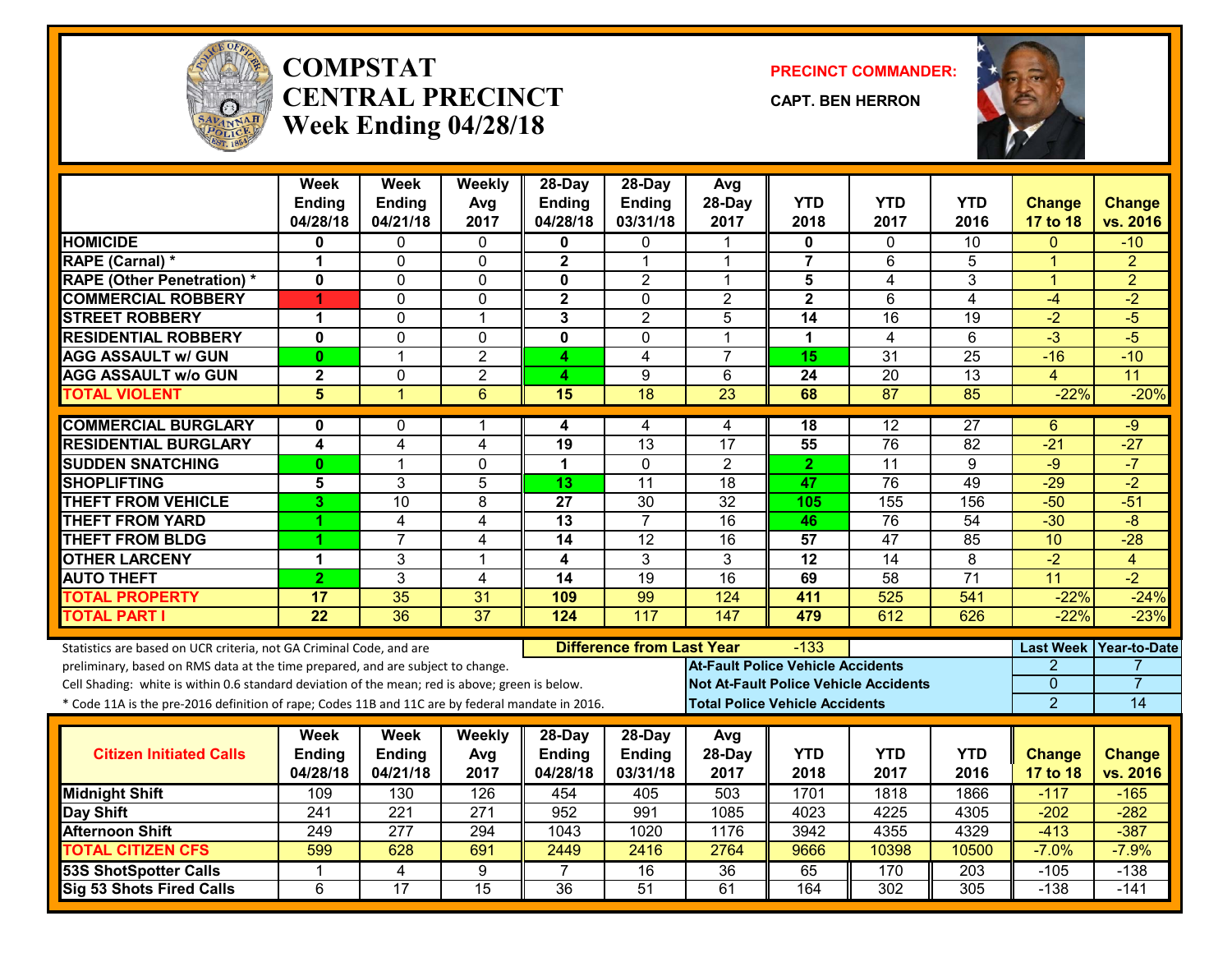# **BEAT 31 Central Precinct Week Ending 04/28/18**

|                                   |                |                | <b>Last 4 Weeks</b> |                | 28 Days        | 28 Day  |                |                |                |                |                      |
|-----------------------------------|----------------|----------------|---------------------|----------------|----------------|---------|----------------|----------------|----------------|----------------|----------------------|
|                                   | <b>Ending</b>  | <b>Ending</b>  | <b>Ending</b>       | <b>Ending</b>  | Ending         | Average | <b>YTD</b>     | <b>YTD</b>     | <b>YTD</b>     | <b>Change</b>  | <b>Change</b>        |
|                                   | 04/28/18       | 04/21/18       | 04/14/18            | 04/07/18       | 03/31/18       | 2017    | 2018           | 2017           | 2016           | 17 to 18       | vs. 2016             |
| <b>HOMICIDE</b>                   | $\Omega$       | 0              | 0                   | 0              | 0              | 0.1     | 0              | $\Omega$       | 4              | $\mathbf{0}$   | $-4$                 |
| RAPE (Carnal) *                   | $\Omega$       | 0              | $\mathbf{0}$        | $\Omega$       | $\Omega$       | 0.2     | $\mathbf{0}$   | $\mathbf{1}$   | $\mathbf{1}$   | $-1$           | $-1$                 |
| <b>RAPE (Other Penetration) *</b> | 0              | 0              | $\mathbf 0$         | $\Omega$       | 0              | 0.3     | $\mathbf{1}$   | 3              | 0              | $-2$           | $\blacktriangleleft$ |
| <b>COMMERCIAL ROBBERY</b>         | 0              | $\mathbf{1}$   | $\mathbf 0$         | 0              | $\mathbf{1}$   | 0.0     | $\mathbf{1}$   | 0              | 0              | $\mathbf{1}$   | $\blacktriangleleft$ |
| <b>STREET ROBBERY</b>             | 0              | 0              | $\mathbf 0$         | 0              | 0              | 1.1     | 6              | $\overline{2}$ | $\overline{2}$ | $\overline{4}$ | $\overline{4}$       |
| <b>RESIDENTIAL ROBBERY</b>        | 0              | 0              | $\mathbf 0$         | $\mathbf 0$    | 0              | 0.2     | $\mathbf 0$    | $\overline{2}$ | $\overline{2}$ | $-2$           | $-2$                 |
| <b>AGG ASSAULT w/ GUN</b>         | 0              | 0              | $\mathbf 0$         | 0              | 0              | 1.0     | $\overline{2}$ | 4              | 3              | $-2$           | $-1$                 |
| <b>AGG ASSAULT w/o GUN</b>        | 0              | 0              | $\mathbf 0$         | $\mathbf{1}$   | $\mathbf{1}$   | 1.1     | 5              | 3              | 1              | $\overline{2}$ | $\overline{4}$       |
| <b>TOTAL VIOLENT</b>              | $\mathbf{0}$   | $\mathbf{1}$   | $\mathbf{0}$        | $\mathbf{1}$   | $\overline{2}$ | 3.8     | 15             | 15             | 13             | 0%             | 15%                  |
| <b>COMMERCIAL BURGLARY</b>        | $\Omega$       |                |                     |                |                |         |                |                | 4              |                |                      |
|                                   |                | 0              | 0                   | 0              | $\Omega$       | 0.5     | 6              | $\mathbf{1}$   |                | 5              | $\overline{2}$       |
| <b>RESIDENTIAL BURGLARY</b>       | $\overline{2}$ | 0              | 1                   | 0              | 3              | 2.3     | 5              | 11             | 13             | $-6$           | $-8$                 |
| <b>SUDDEN SNATCHING</b>           | $\Omega$       | $\Omega$       | $\mathbf 0$         | $\Omega$       | 0              | 0.4     | 0              | $\mathbf{1}$   | $\mathbf{1}$   | $-1$           | $-1$                 |
| <b>SHOPLIFTING</b>                | 0              | 0              | $\mathbf 0$         | 0              | 0              | 1.5     | 0              | 9              | $\overline{7}$ | $-9$           | $-7$                 |
| <b>THEFT FROM VEHICLE</b>         | $\mathbf{1}$   | 0              | $\overline{2}$      | $\mathbf{0}$   | 3              | 7.0     | 18             | 35             | 31             | $-17$          | $-13$                |
| <b>THEFT FROM YARD</b>            | 0              | $\mathbf{1}$   | 1                   | $\mathbf{1}$   | 3              | 4.9     | 12             | 22             | 12             | $-10$          | $\overline{0}$       |
| <b>THEFT FROM BLDG</b>            | $\overline{2}$ | 0              | $\overline{2}$      | $\Omega$       | 4              | 2.8     | 12             | 4              | 18             | 8              | $-6$                 |
| <b>OTHER LARCENY</b>              | $\mathbf 0$    | 0              | $\mathbf 0$         | $\Omega$       | 0              | 0.7     | $\mathbf 0$    | 4              | 0              | $-4$           | $\overline{0}$       |
| <b>AUTO THEFT</b>                 | 0              | 0              | $\mathbf 0$         | $\mathbf{1}$   | $\mathbf{1}$   | 3.0     | 5              | 12             | 14             | $-7$           | $-9$                 |
| <b>TOTAL PROPERTY</b>             | 5              | $\mathbf{1}$   | 6                   | $\overline{2}$ | 14             | 22.9    | 58             | 99             | 100            | $-41%$         | $-42%$               |
| <b>TOTAL PART I</b>               | 5              | $\overline{2}$ | 6                   | 3              | 16             | 26.8    | 73             | 114            | 113            | $-36%$         | $-35%$               |

 **Difference from Last Year**r -41

Statistics are based on UCR criteria, not GA Criminal Code.

\* Rape Code 11A is the historical definition of rape (aka Legacy Rape); Rape Codes 11B and 11C are those moved from Part II to Part I in 2017.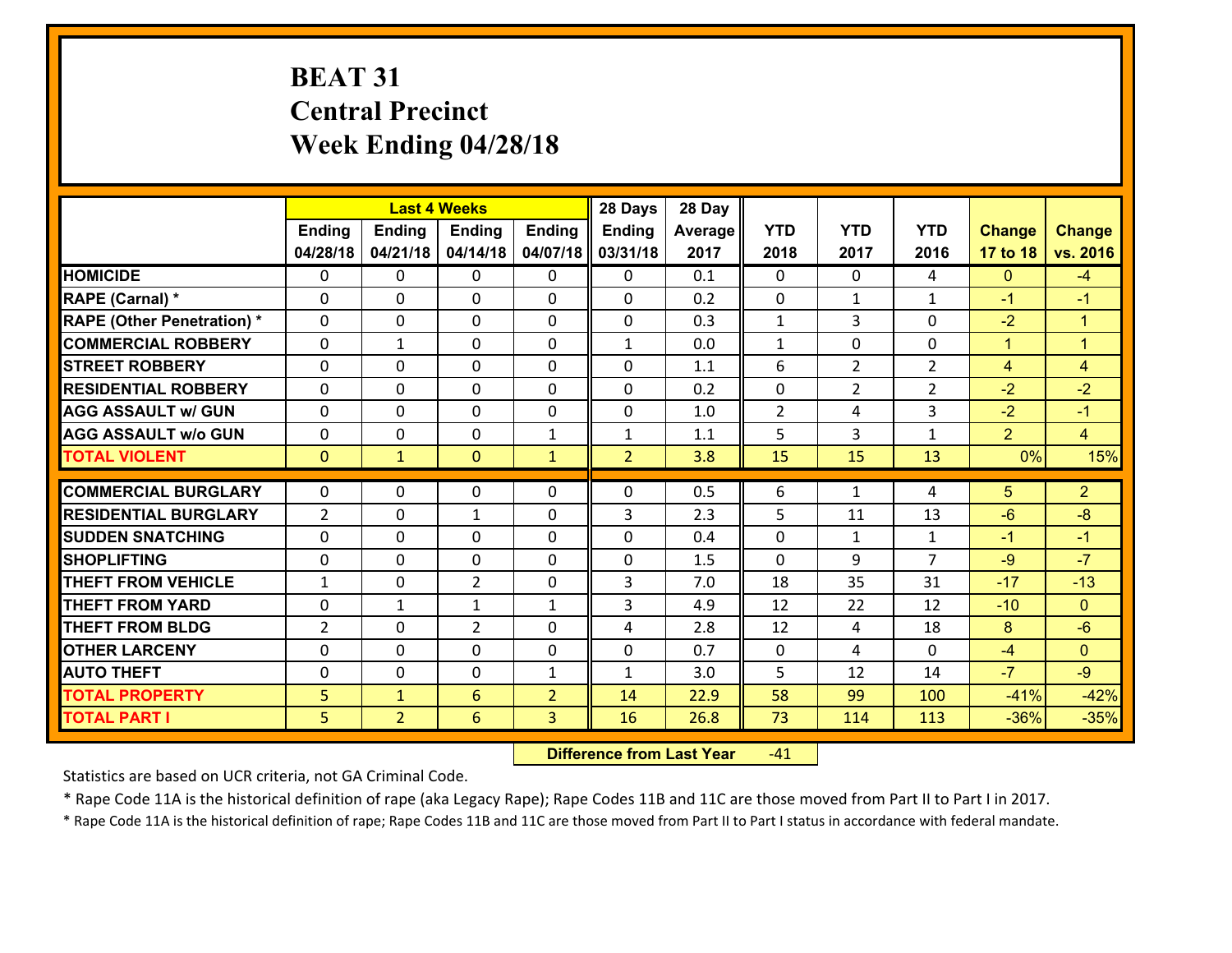# **BEAT 32 Central Precinct Week Ending 04/28/18**

|                                   |                |               | <b>Last 4 Weeks</b> |                | 28 Days        | 28 Day  |                |                |                |                |                      |
|-----------------------------------|----------------|---------------|---------------------|----------------|----------------|---------|----------------|----------------|----------------|----------------|----------------------|
|                                   | <b>Ending</b>  | <b>Ending</b> | <b>Ending</b>       | <b>Ending</b>  | <b>Ending</b>  | Average | <b>YTD</b>     | <b>YTD</b>     | <b>YTD</b>     | <b>Change</b>  | <b>Change</b>        |
|                                   | 04/28/18       | 04/21/18      | 04/14/18            | 04/07/18       | 03/31/18       | 2017    | 2018           | 2017           | 2016           | 17 to 18       | vs. 2016             |
| <b>HOMICIDE</b>                   | $\Omega$       | 0             | $\Omega$            | $\Omega$       | $\Omega$       | 0.0     | $\Omega$       | $\Omega$       | 0              | $\mathbf{0}$   | $\mathbf{0}$         |
| RAPE (Carnal) *                   | 0              | 0             | $\mathbf{0}$        | 0              | $\Omega$       | 0.4     | $\mathbf{1}$   | $\overline{2}$ | $\Omega$       | $-1$           | $\blacktriangleleft$ |
| <b>RAPE (Other Penetration) *</b> | $\Omega$       | 0             | $\mathbf{0}$        | $\Omega$       | $\Omega$       | 0.2     | 0              | $\mathbf{1}$   | $\Omega$       | $-1$           | $\mathbf{0}$         |
| <b>COMMERCIAL ROBBERY</b>         | 0              | 0             | $\mathbf 0$         | $\mathbf{1}$   | $\mathbf{1}$   | 0.5     | $\mathbf{1}$   | 3              | $\Omega$       | $-2$           | $\mathbf{1}$         |
| <b>STREET ROBBERY</b>             | $\Omega$       | 0             | $\mathbf 0$         | 0              | 0              | 0.5     | $\mathbf 1$    | $\mathbf{1}$   | 3              | $\overline{0}$ | $-2$                 |
| <b>RESIDENTIAL ROBBERY</b>        | $\Omega$       | $\Omega$      | $\mathbf 0$         | $\Omega$       | 0              | 0.0     | $\mathbf 0$    | 0              | $\Omega$       | $\mathbf{0}$   | $\mathbf{0}$         |
| <b>AGG ASSAULT w/ GUN</b>         | $\Omega$       | 0             | $\mathbf{1}$        | 0              | $\mathbf{1}$   | 0.4     | $\overline{2}$ | 3              | $\mathbf{1}$   | $-1$           | $\mathbf{1}$         |
| <b>AGG ASSAULT w/o GUN</b>        | 0              | 1             | $\mathbf 0$         | 0              | $\mathbf{1}$   | 0.5     | $\overline{2}$ | $\overline{2}$ | 3              | $\mathbf{0}$   | $-1$                 |
| <b>TOTAL VIOLENT</b>              | $\mathbf{0}$   | $\mathbf{1}$  | $\mathbf{1}$        | $\mathbf{1}$   | 3              | 2.5     | $\overline{7}$ | 12             | $\overline{7}$ | $-42%$         | 0%                   |
| <b>COMMERCIAL BURGLARY</b>        | $\Omega$       | 0             | $\mathbf{0}$        | $\Omega$       | $\Omega$       | 0.3     | $\Omega$       | $\Omega$       | 3              | $\mathbf{0}$   | $-3$                 |
| <b>RESIDENTIAL BURGLARY</b>       | 0              | 0             | $\mathbf 0$         | 0              | 0              | 2.1     | 5              | 4              | 10             | $\mathbf{1}$   | $-5$                 |
| <b>SUDDEN SNATCHING</b>           | 0              | 0             | $\mathbf 0$         | 0              | 0              | 0.2     | $\mathbf 0$    | $\overline{2}$ | $\Omega$       | $-2$           | $\mathbf{0}$         |
| <b>SHOPLIFTING</b>                | 0              | 3             | 1                   | $\mathbf{1}$   | 5              | 3.8     | 20             | 11             | 8              | $9^{\circ}$    | 12                   |
| <b>THEFT FROM VEHICLE</b>         | $\overline{2}$ | 0             | 4                   | 0              | 6              | 8.7     | 25             | 41             | 32             | $-16$          | $-7$                 |
| <b>THEFT FROM YARD</b>            | $\mathbf 0$    | $\mathbf{1}$  | 1                   | 0              | $\overline{2}$ | 2.8     | 11             | 19             | 5              | $-8$           | $6\phantom{a}$       |
| <b>THEFT FROM BLDG</b>            | $\mathbf{1}$   | 0             | 1                   | 0              | $\overline{2}$ | 4.1     | 11             | 17             | 20             | $-6$           | $-9$                 |
| <b>OTHER LARCENY</b>              | 0              | 0             | 3                   | $\mathbf{1}$   | 4              | 1.0     | 5              | $\overline{2}$ | $\Omega$       | 3              | 5                    |
| <b>AUTO THEFT</b>                 | 0              | 0             | $\overline{2}$      | 0              | $\overline{2}$ | 2.3     | 11             | 11             | 10             | $\mathbf{0}$   | $\blacktriangleleft$ |
| <b>TOTAL PROPERTY</b>             | $\overline{3}$ | 4             | 12                  | $\overline{2}$ | 21             | 25.4    | 88             | 107            | 88             | $-18%$         | 0%                   |
| <b>TOTAL PART I</b>               | $\overline{3}$ | 5             | 13                  | $\overline{3}$ | 24             | 27.8    | 95             | 119            | 95             | $-20%$         | 0%                   |

 **Difference from Last Year**‐24

Statistics are based on UCR criteria, not GA Criminal Code.

\* Rape Code 11A is the historical definition of rape (aka Legacy Rape); Rape Codes 11B and 11C are those moved from Part II to Part I in 2017.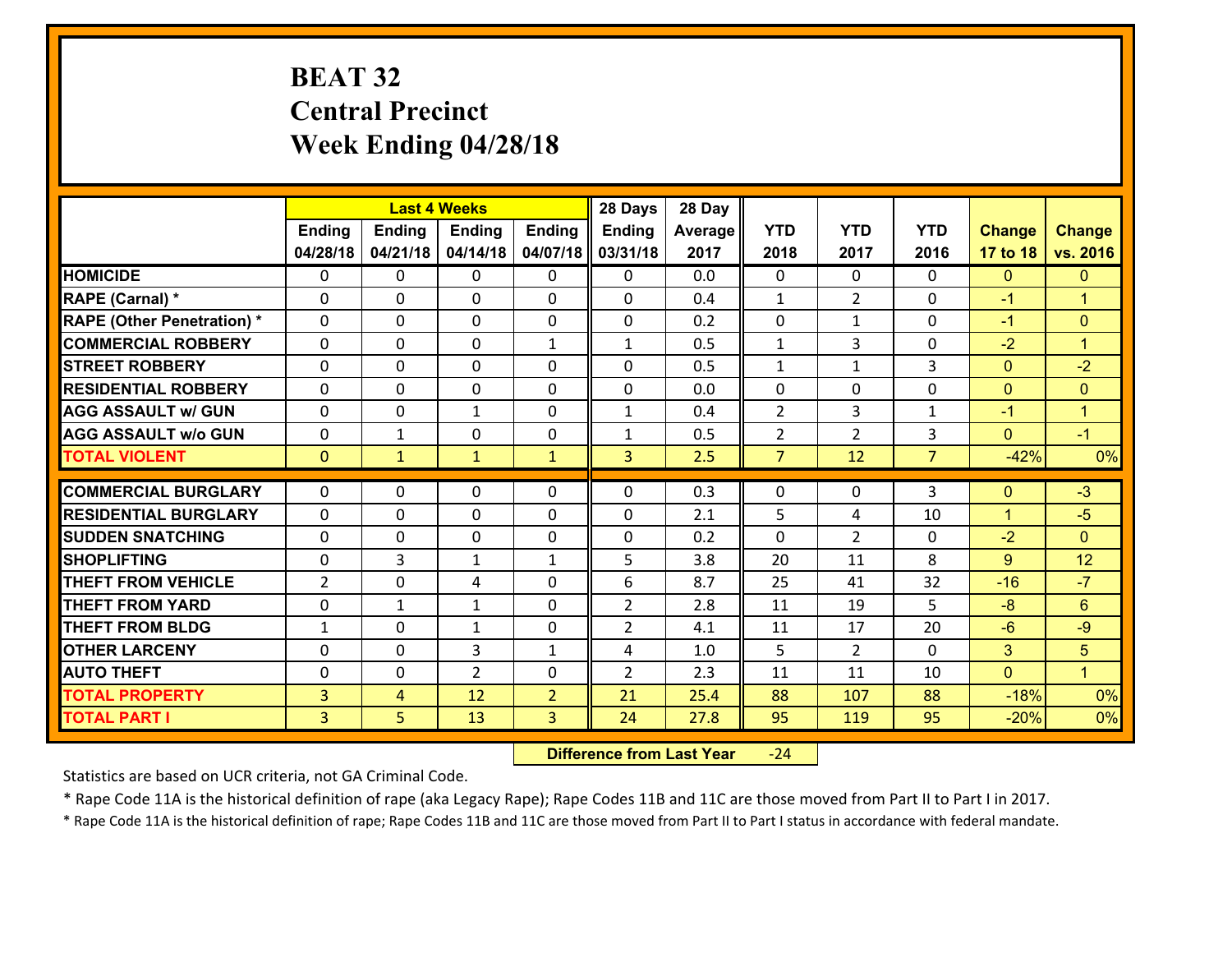# **BEAT 33 Central PrecinctWeek Ending 04/28/18**

|                                   |                |               | <b>Last 4 Weeks</b>            |                   | 28 Days                        | 28 Day  |                   |                      |                |                           |                |
|-----------------------------------|----------------|---------------|--------------------------------|-------------------|--------------------------------|---------|-------------------|----------------------|----------------|---------------------------|----------------|
|                                   | <b>Ending</b>  | <b>Ending</b> | <b>Endina</b>                  | <b>Ending</b>     | <b>Ending</b>                  | Average | <b>YTD</b>        | <b>YTD</b>           | <b>YTD</b>     | <b>Change</b>             | <b>Change</b>  |
|                                   | 04/28/18       | 04/21/18      | 04/14/18                       | 04/07/18          | 03/31/18                       | 2017    | 2018              | 2017                 | 2016           | 17 to 18                  | vs. 2016       |
| <b>HOMICIDE</b>                   | $\Omega$       | 0             | 0                              | $\Omega$          | 0                              | 0.2     | 0                 | $\Omega$             | 4              | $\mathbf{0}$              | $-4$           |
| RAPE (Carnal) *                   | $\Omega$       | $\Omega$      | $\mathbf 0$                    | $\Omega$          | $\Omega$                       | 0.2     | $\Omega$          | $\Omega$             | $\mathcal{P}$  | $\mathbf{0}$              | $-2$           |
| <b>RAPE (Other Penetration) *</b> | 0              | 0             | $\mathbf 0$                    | 0                 | 0                              | 0.1     | $\mathbf{1}$      | 0                    | $\mathbf{1}$   | $\mathbf{1}$              | $\Omega$       |
| <b>COMMERCIAL ROBBERY</b>         | 0              | 0             | $\mathbf 0$                    | 0                 | 0                              | 0.5     | 0                 | 3                    | $\mathbf{1}$   | $-3$                      | $-1$           |
| <b>STREET ROBBERY</b>             | $\mathbf{1}$   | $\mathbf{1}$  | $\mathbf 0$                    | $\mathbf{1}$      | 3                              | 1.5     | 6                 | 9                    | $\overline{7}$ | $-3$                      | $-1$           |
| <b>RESIDENTIAL ROBBERY</b>        | 0              | 0             | $\mathbf 0$                    | $\Omega$          | 0                              | 0.1     | $\mathbf 0$       | $\Omega$             | 0              | $\mathbf{0}$              | $\overline{0}$ |
| <b>AGG ASSAULT w/ GUN</b>         | 0              | 0             | $\mathbf 0$                    | 0                 | 0                              | 1.4     | $\overline{2}$    | 8                    | 4              | $-6$                      | $-2$           |
| <b>AGG ASSAULT w/o GUN</b>        | 0              | 0             | $\mathbf 0$                    | $\mathbf 0$       | 0                              | 1.1     | 3                 | 6                    | 5              | $-3$                      | $-2$           |
| <b>TOTAL VIOLENT</b>              | $\mathbf{1}$   | $\mathbf{1}$  | $\mathbf{0}$                   | $\mathbf{1}$      | 3                              | 4.9     | 12                | 26                   | 24             | $-54%$                    | $-50%$         |
| <b>COMMERCIAL BURGLARY</b>        | $\overline{2}$ | 0             | 0                              | 0                 | $\overline{2}$                 | 0.6     | 3                 | $\overline{2}$       | 9              | $\blacktriangleleft$      | $-6$           |
| <b>RESIDENTIAL BURGLARY</b>       | $\overline{2}$ |               |                                |                   | 5                              | 1.7     | 6                 | 6                    | 10             | $\mathbf{0}$              | $-4$           |
| <b>SUDDEN SNATCHING</b>           |                | 1<br>$\Omega$ | $\mathbf{1}$                   | $\mathbf{1}$      |                                | 0.3     |                   |                      | $\overline{2}$ | $-1$                      | $-1$           |
| <b>SHOPLIFTING</b>                | 0<br>0         | $\mathbf{1}$  | 1<br>$\mathbf 0$               | 0<br>$\mathbf{1}$ | $\mathbf{1}$<br>$\overline{2}$ | 5.4     | $\mathbf{1}$<br>8 | $\overline{2}$<br>35 | 14             | $-27$                     | $-6$           |
| <b>THEFT FROM VEHICLE</b>         | $\mathbf{0}$   | $\mathbf{1}$  |                                | 0                 |                                | 5.6     | 16                | 42                   | 30             | $-26$                     | $-14$          |
| <b>THEFT FROM YARD</b>            |                | 5             | 0                              |                   | $\mathbf{1}$<br>$\overline{7}$ | 3.2     |                   |                      | 20             |                           | $-7$           |
| <b>THEFT FROM BLDG</b>            | 0<br>0         | 0             | $\overline{2}$<br>$\mathbf{1}$ | 0<br>$\Omega$     |                                | 2.5     | 13<br>9           | 10<br>8              | 19             | 3<br>$\blacktriangleleft$ | $-10$          |
|                                   |                |               |                                |                   | $\mathbf{1}$                   |         |                   |                      |                |                           |                |
| <b>OTHER LARCENY</b>              | 0              | 0             | $\mathbf 0$                    | $\mathbf 0$       | 0                              | 0.8     | 4                 | 4                    | 4              | $\mathbf{0}$              | $\overline{0}$ |
| <b>AUTO THEFT</b>                 | $\mathbf{1}$   | $\mathbf{1}$  | $\mathbf{1}$                   | $\Omega$          | 3                              | 3.0     | 14                | 12                   | 18             | $\overline{2}$            | $-4$           |
| <b>TOTAL PROPERTY</b>             | 5              | 9             | 6                              | $\overline{2}$    | 22                             | 23.1    | 74                | 121                  | 126            | $-39%$                    | $-41%$         |
| <b>TOTAL PART I</b>               | 6              | 10            | 6                              | 3                 | 25                             | 28.0    | 86                | 147                  | 150            | $-41%$                    | $-43%$         |

 **Difference from Last Year**r -61

Statistics are based on UCR criteria, not GA Criminal Code.

\* Rape Code 11A is the historical definition of rape (aka Legacy Rape); Rape Codes 11B and 11C are those moved from Part II to Part I in 2017.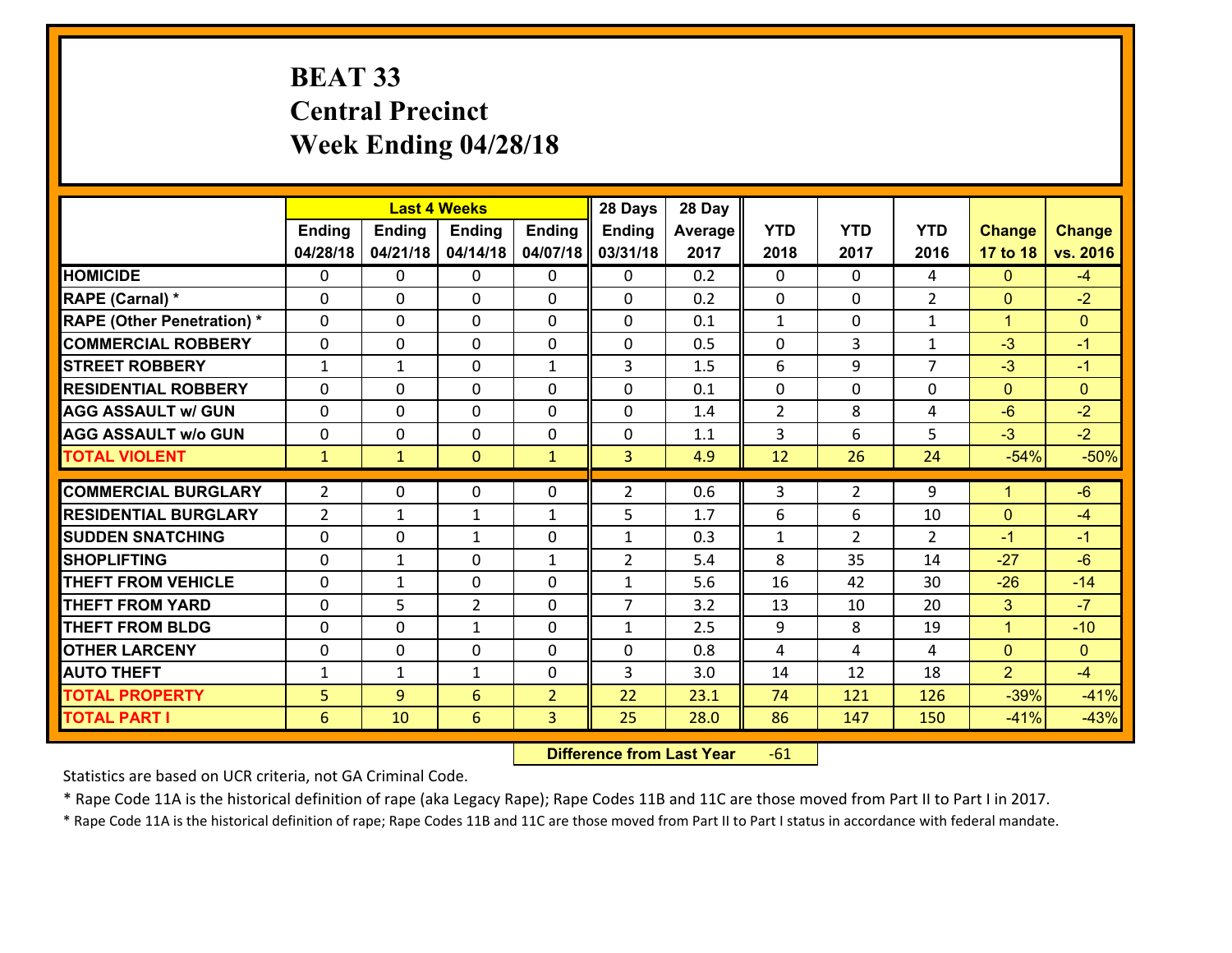# **BEAT 34 Central Precinct Week Ending 04/28/18**

|                                   |                |               | <b>Last 4 Weeks</b> |                | 28 Days        | 28 Day  |                |                |                |                |                |
|-----------------------------------|----------------|---------------|---------------------|----------------|----------------|---------|----------------|----------------|----------------|----------------|----------------|
|                                   | Ending         | <b>Ending</b> | <b>Ending</b>       | <b>Ending</b>  | <b>Ending</b>  | Average | <b>YTD</b>     | <b>YTD</b>     | <b>YTD</b>     | <b>Change</b>  | <b>Change</b>  |
|                                   | 04/28/18       | 04/21/18      | 04/14/18            | 04/07/18       | 03/31/18       | 2017    | 2018           | 2017           | 2016           | 17 to 18       | vs. 2016       |
| <b>HOMICIDE</b>                   | $\mathbf{0}$   | 0             | $\mathbf{0}$        | 0              | 0              | 0.3     | $\mathbf{0}$   | $\Omega$       | $\mathbf{1}$   | $\mathbf{0}$   | $-1$           |
| RAPE (Carnal) *                   | $\Omega$       | 0             | $\mathbf{0}$        | 0              | $\Omega$       | 0.5     | 2              | $\overline{2}$ | 0              | $\mathbf{0}$   | $\overline{2}$ |
| <b>RAPE (Other Penetration) *</b> | $\Omega$       | $\Omega$      | $\Omega$            | $\Omega$       | $\Omega$       | 0.0     | $\Omega$       | $\Omega$       | $\mathbf{1}$   | $\Omega$       | $-1$           |
| <b>COMMERCIAL ROBBERY</b>         | 0              | 0             | $\mathbf 0$         | 0              | 0              | 0.1     | 0              | $\mathbf{0}$   | $\mathbf{1}$   | $\mathbf{0}$   | $-1$           |
| <b>STREET ROBBERY</b>             | $\Omega$       | 0             | $\mathbf{0}$        | $\Omega$       | $\Omega$       | 0.7     | $\mathbf{0}$   | $\overline{2}$ | $\overline{2}$ | $-2$           | $-2$           |
| <b>RESIDENTIAL ROBBERY</b>        | $\Omega$       | $\Omega$      | $\mathbf 0$         | $\Omega$       | 0              | 0.3     | $\mathbf 1$    | $\overline{2}$ | $\mathbf{1}$   | $-1$           | $\Omega$       |
| <b>AGG ASSAULT w/ GUN</b>         | $\mathbf{1}$   | $\mathbf{1}$  | $\mathbf 0$         | $\Omega$       | $\overline{2}$ | 2.4     | 3              | 13             | $\overline{7}$ | $-10$          | $-4$           |
| <b>AGG ASSAULT W/o GUN</b>        | $\mathbf{1}$   | 0             | $\mathbf 0$         | 0              | $\mathbf{1}$   | 1.8     | 8              | 6              | $\mathbf{1}$   | $\overline{2}$ | $\overline{7}$ |
| <b>TOTAL VIOLENT</b>              | $\overline{2}$ | $\mathbf{1}$  | $\mathbf{0}$        | $\mathbf{0}$   | $\overline{3}$ | 6.1     | 14             | 25             | 14             | $-44%$         | 0%             |
| <b>COMMERCIAL BURGLARY</b>        | $\mathbf{0}$   | 0             | 0                   | 0              | $\Omega$       | 0.4     | 2              | 2              | 3              | $\mathbf{0}$   | $-1$           |
| <b>RESIDENTIAL BURGLARY</b>       | 2              | 3             | $\overline{2}$      | $\overline{2}$ | 9              | 5.4     | 24             | 28             | 19             | -4             | 5              |
| <b>ISUDDEN SNATCHING</b>          | $\Omega$       | 0             | $\mathbf{0}$        | $\Omega$       | $\Omega$       | 0.5     | $\Omega$       | 4              | $\overline{2}$ | $-4$           | $-2$           |
| <b>SHOPLIFTING</b>                | $\mathbf{0}$   | 0             | $\mathbf 0$         | $\Omega$       | 0              | 2.8     | $\overline{2}$ | $\Omega$       | $\mathbf{1}$   | $\overline{2}$ | $\mathbf{1}$   |
| <b>THEFT FROM VEHICLE</b>         | 2              | $\mathbf{1}$  | $\overline{2}$      | $\Omega$       | 5              | 3.3     | 15             | 16             | 16             | $-1$           | $-1$           |
| <b>THEFT FROM YARD</b>            | 0              | 0             | $\mathbf 0$         | $\Omega$       | 0              | 1.6     | 3              | 6              | $\overline{7}$ | $-3$           | $-4$           |
| <b>THEFT FROM BLDG</b>            | 0              | $\mathbf{1}$  | $\overline{2}$      | 0              | 3              | 2.3     | 10             | 4              | 8              | 6              | $\overline{2}$ |
| <b>OTHER LARCENY</b>              | 0              | 0             | $\mathbf 0$         | 0              | 0              | 0.2     | 0              | $\mathbf{1}$   | $\mathbf{1}$   | $-1$           | $-1$           |
| <b>AUTO THEFT</b>                 | $\mathbf{0}$   | 0             | $\mathbf 0$         | 0              | 0              | 3.2     | 11             | 9              | 15             | $\overline{2}$ | $-4$           |
| <b>TOTAL PROPERTY</b>             | $\overline{4}$ | 5             | 6                   | $\overline{2}$ | 17             | 19.7    | 67             | 70             | 72             | $-4%$          | $-7%$          |
| <b>TOTAL PART I</b>               | 6              | 6             | 6                   | $\overline{2}$ | 20             | 25.8    | 81             | 95             | 86             | $-15%$         | $-6%$          |

 **Difference from Last Year**r -14

Statistics are based on UCR criteria, not GA Criminal Code.

\* Rape Code 11A is the historical definition of rape (aka Legacy Rape); Rape Codes 11B and 11C are those moved from Part II to Part I in 2017.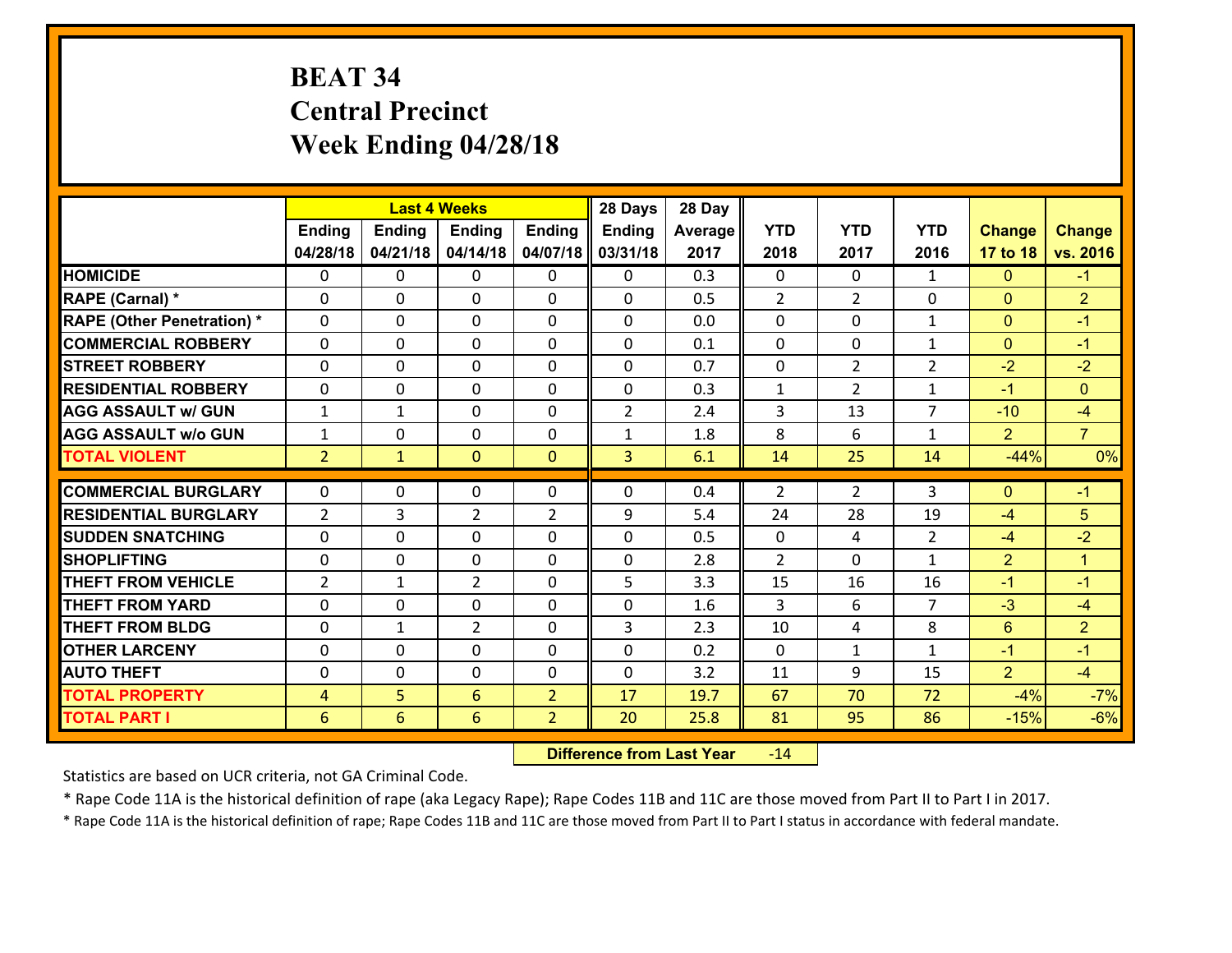# **BEAT 35 Central Precinct Week Ending 04/28/18**

|                                   |                |                | <b>Last 4 Weeks</b> |                | 28 Days       | 28 Day  |                |                |                |                |                      |
|-----------------------------------|----------------|----------------|---------------------|----------------|---------------|---------|----------------|----------------|----------------|----------------|----------------------|
|                                   | <b>Ending</b>  | <b>Ending</b>  | <b>Ending</b>       | <b>Ending</b>  | <b>Ending</b> | Average | <b>YTD</b>     | <b>YTD</b>     | <b>YTD</b>     | <b>Change</b>  | <b>Change</b>        |
|                                   | 04/28/18       | 04/21/18       | 04/14/18            | 04/07/18       | 03/31/18      | 2017    | 2018           | 2017           | 2016           | 17 to 18       | vs. 2016             |
| <b>HOMICIDE</b>                   | 0              | 0              | 0                   | 0              | 0             | 0.1     | $\mathbf 0$    | $\Omega$       | $\mathbf{1}$   | $\mathbf{0}$   | $-1$                 |
| RAPE (Carnal) *                   | $\Omega$       | 0              | $\mathbf{0}$        | $\mathbf{1}$   | $\mathbf{1}$  | 0.0     | 2              | 0              | $\mathbf{1}$   | $\overline{2}$ | $\blacktriangleleft$ |
| <b>RAPE (Other Penetration) *</b> | $\Omega$       | 0              | $\Omega$            | $\Omega$       | $\Omega$      | 0.0     | 3              | $\Omega$       | $\Omega$       | 3              | 3                    |
| <b>COMMERCIAL ROBBERY</b>         | $\Omega$       | 0              | $\mathbf 0$         | $\Omega$       | 0             | 0.4     | 0              | $\Omega$       | $\overline{2}$ | $\mathbf{0}$   | $-2$                 |
| <b>STREET ROBBERY</b>             | 0              | 0              | $\mathbf 0$         | 0              | 0             | 0.6     | $\mathbf{1}$   | $\mathbf{1}$   | 4              | $\mathbf{0}$   | $-3$                 |
| <b>RESIDENTIAL ROBBERY</b>        | $\Omega$       | 0              | $\mathbf 0$         | 0              | 0             | 0.1     | $\mathbf 0$    | $\mathbf{0}$   | $\overline{2}$ | $\overline{0}$ | $-2$                 |
| <b>AGG ASSAULT w/ GUN</b>         | 0              | $\mathbf{1}$   | $\mathbf 0$         | 0              | $\mathbf{1}$  | 1.3     | 6              | $\overline{3}$ | $\overline{7}$ | 3              | $-1$                 |
| <b>AGG ASSAULT w/o GUN</b>        | 0              | 0              | $\mathbf 0$         | $\mathbf{1}$   | $\mathbf{1}$  | 1.2     | 4              | $\overline{2}$ | $\overline{2}$ | $\overline{2}$ | 2 <sup>1</sup>       |
| <b>TOTAL VIOLENT</b>              | $\mathbf{0}$   | $\mathbf{1}$   | $\mathbf{0}$        | $\overline{2}$ | 3             | 3.6     | 16             | 6              | 19             | 167%           | $-16%$               |
| <b>COMMERCIAL BURGLARY</b>        | $\Omega$       |                |                     |                |               |         | 2              |                | 5              | $-2$           | $-3$                 |
|                                   |                | 1              | 0                   | 0              | $\mathbf{1}$  | 1.0     |                | 4              |                |                |                      |
| <b>RESIDENTIAL BURGLARY</b>       | $\Omega$       | 0              | $\mathbf{0}$        | $\mathbf{1}$   | $\mathbf{1}$  | 3.7     | 8              | 18             | 21             | $-10$          | $-13$                |
| <b>SUDDEN SNATCHING</b>           | $\Omega$       | 0              | $\mathbf 0$         | $\Omega$       | 0             | 0.2     | $\mathbf{1}$   | $\mathbf{1}$   | 3              | $\Omega$       | $-2$                 |
| <b>SHOPLIFTING</b>                | 0              | 0              | 1                   | $\overline{2}$ | 3             | 2.2     | 5              | 8              | 13             | $-3$           | $-8$                 |
| <b>THEFT FROM VEHICLE</b>         | 3              | $\overline{2}$ | 0                   | $\mathbf{1}$   | 6             | 3.6     | 15             | 14             | 26             | $\mathbf{1}$   | $-11$                |
| <b>THEFT FROM YARD</b>            | 0              | $\mathbf{1}$   | $\mathbf 0$         | 0              | $\mathbf{1}$  | 2.2     | 4              | 12             | $\overline{7}$ | $-8$           | $-3$                 |
| <b>THEFT FROM BLDG</b>            | 0              | 0              | $\mathbf 0$         | 0              | 0             | 2.6     | 5              | 8              | 13             | $-3$           | $-8$                 |
| <b>OTHER LARCENY</b>              | 0              | 0              | $\mathbf 0$         | 0              | 0             | 0.5     | $\overline{2}$ | 3              | $\overline{2}$ | $-1$           | $\overline{0}$       |
| <b>AUTO THEFT</b>                 | $\overline{2}$ | 3              | 0                   | $\mathbf{1}$   | 6             | 2.5     | 19             | 9              | 10             | 10             | 9                    |
| <b>TOTAL PROPERTY</b>             | 5 <sup>1</sup> | $\overline{7}$ | $\mathbf{1}$        | 5              | 18            | 18.6    | 61             | 77             | 100            | $-21%$         | $-39%$               |
| <b>TOTAL PART I</b>               | 5              | 8              | $\mathbf{1}$        | $\overline{7}$ | 21            | 22.2    | 77             | 83             | 119            | $-7%$          | $-35%$               |

 **Difference from Last Year**r -6

Statistics are based on UCR criteria, not GA Criminal Code.

\* Rape Code 11A is the historical definition of rape (aka Legacy Rape); Rape Codes 11B and 11C are those moved from Part II to Part I in 2017.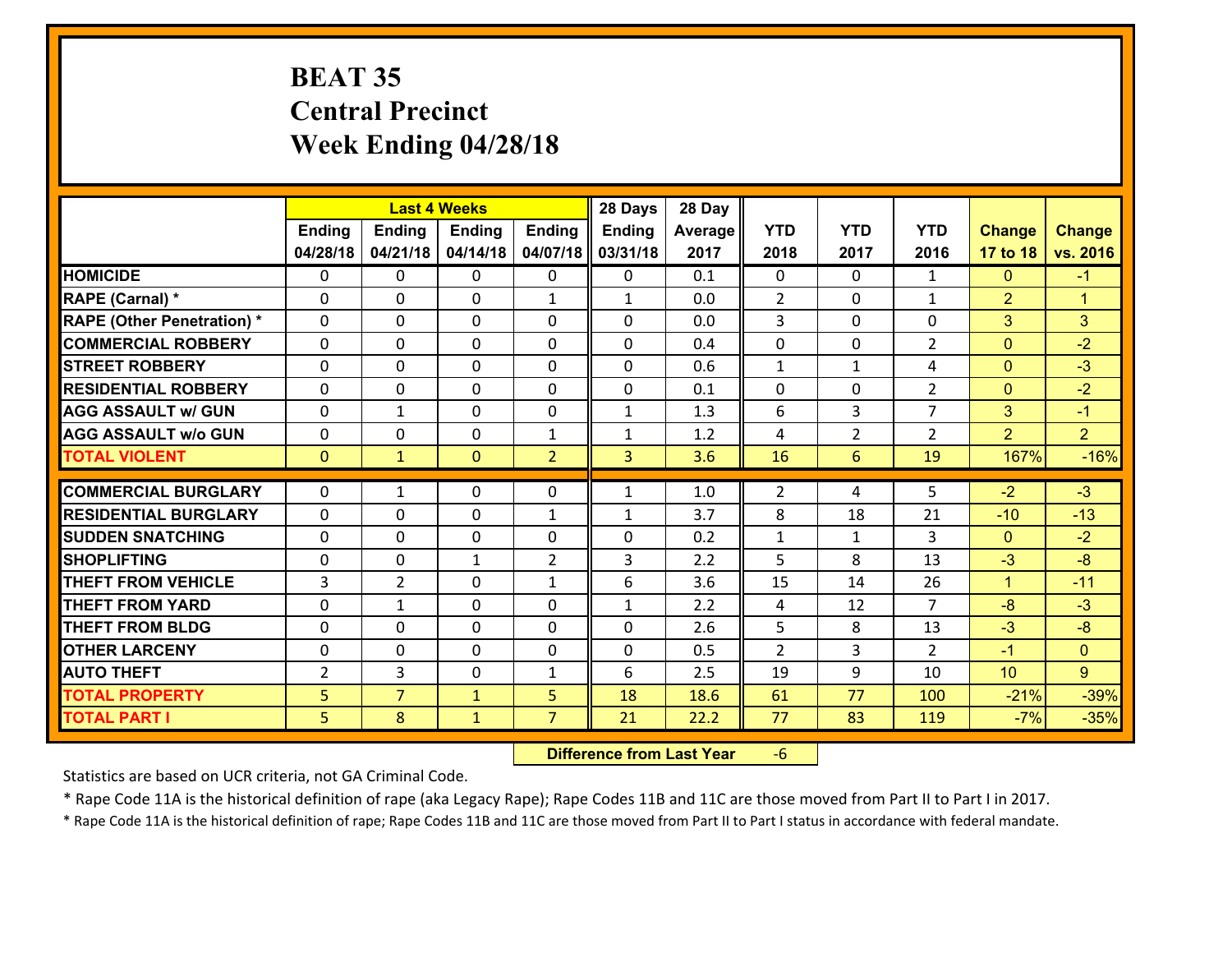# **BEAT 36 Central Precinct Week Ending 04/28/18**

|                                              |                |                     | <b>Last 4 Weeks</b> |                | 28 Days        | 28 Day       |                |                |                |                |                |
|----------------------------------------------|----------------|---------------------|---------------------|----------------|----------------|--------------|----------------|----------------|----------------|----------------|----------------|
|                                              | Ending         | <b>Ending</b>       | <b>Ending</b>       | <b>Ending</b>  | <b>Ending</b>  | Average      | <b>YTD</b>     | <b>YTD</b>     | <b>YTD</b>     | <b>Change</b>  | <b>Change</b>  |
|                                              | 04/28/18       | 04/21/18            | 04/14/18            | 04/07/18       | 03/31/18       | 2017         | 2018           | 2017           | 2016           | 17 to 18       | vs. 2016       |
| <b>HOMICIDE</b>                              | 0              | 0                   | 0                   | 0              | 0              | 0.0          | 0              | $\Omega$       | 0              | $\mathbf{0}$   | $\mathbf{0}$   |
| RAPE (Carnal) *                              | 1              | 0                   | $\mathbf{0}$        | 0              | $\mathbf{1}$   | 0.2          | 2              | $\mathbf{1}$   | $\mathbf{1}$   | $\mathbf{1}$   | $\mathbf{1}$   |
| <b>RAPE (Other Penetration) *</b>            | $\mathbf{0}$   | 0                   | $\mathbf{0}$        | $\Omega$       | $\Omega$       | 0.0          | $\mathbf{0}$   | 0              | $\mathbf{1}$   | $\mathbf{0}$   | $-1$           |
| <b>COMMERCIAL ROBBERY</b>                    | $\mathbf{0}$   | 0                   | $\mathbf{0}$        | 0              | $\Omega$       | 0.2          | $\Omega$       | $\Omega$       | 0              | $\mathbf{0}$   | $\mathbf{0}$   |
| <b>ISTREET ROBBERY</b>                       | $\mathbf{0}$   | 0                   | $\mathbf 0$         | 0              | 0              | 0.4          | $\mathbf{0}$   | $\mathbf{1}$   | $\mathbf{1}$   | $-1$           | $-1$           |
| <b>RESIDENTIAL ROBBERY</b>                   | $\Omega$       | 0                   | 0                   | $\Omega$       | $\Omega$       | 0.1          | $\mathbf{0}$   | $\mathbf{0}$   | $\mathbf{1}$   | $\mathbf{0}$   | $-1$           |
| <b>AGG ASSAULT w/ GUN</b>                    | 0              | 0                   | $\mathbf 0$         | $\Omega$       | 0              | 0.6          | $\mathbf{0}$   | $\mathbf{0}$   | 3              | $\mathbf{0}$   | $-3$           |
| <b>AGG ASSAULT W/o GUN</b>                   | 0              | 0                   | $\mathbf 0$         | 0              | 0              | 0.7          | $\overline{2}$ | $\mathbf{1}$   | $\mathbf{1}$   | $\mathbf{1}$   | $\mathbf{1}$   |
| <b>TOTAL VIOLENT</b>                         | $\mathbf{1}$   | $\mathbf{0}$        | $\mathbf{0}$        | $\mathbf{0}$   | $\mathbf{1}$   | 2.1          | $\overline{4}$ | $\overline{3}$ | 8              | 33%            | $-50%$         |
| <b>COMMERCIAL BURGLARY</b>                   | $\mathbf{1}$   | 0                   | $\mathbf{0}$        | 0              | $\mathbf{1}$   | 0.8          | 5              | 3              | 3              | $\overline{2}$ | 2 <sup>1</sup> |
|                                              |                |                     |                     |                |                |              |                |                |                |                |                |
|                                              |                |                     |                     |                |                |              |                |                |                |                |                |
| <b>RESIDENTIAL BURGLARY</b>                  | $\mathbf{0}$   | 1                   | $\mathbf{0}$        | 0              | 1              | 1.7          | 7              | 9              | 9              | -2             | $-2$           |
| <b>ISUDDEN SNATCHING</b>                     | $\mathbf{0}$   | 0                   | 0                   | 0              | $\Omega$       | 0.2          | $\mathbf{0}$   | $\mathbf{1}$   | $\mathbf{1}$   | $-1$           | $-1$           |
| <b>SHOPLIFTING</b>                           | $\mathbf{0}$   | $\mathbf{1}$        | $\mathbf{1}$        | $\mathbf{1}$   | 3              | 2.6          | 12             | 13             | 6              | $-1$           | 6              |
| <b>THEFT FROM VEHICLE</b>                    | $\mathbf{1}$   | 1                   | 2                   | $\overline{2}$ | 6              | 3.3          | 16             | $\overline{7}$ | 21             | 9              | $-5$           |
| <b>THEFT FROM YARD</b>                       | $\mathbf{0}$   | 0                   | $\mathbf{0}$        | $\Omega$       | $\Omega$       | 1.5          | 3              | $\overline{7}$ | 3              | -4             | $\mathbf{0}$   |
| <b>THEFT FROM BLDG</b>                       | $\mathbf{1}$   | $\mathbf{1}$        | 1                   | $\mathbf{1}$   | 4              | 1.5          | 10             | 6              | $\overline{7}$ | $\overline{4}$ | 3              |
| <b>OTHER LARCENY</b>                         | $\mathbf{0}$   | 0                   | $\mathbf{0}$        | $\Omega$       | $\Omega$       | 0.3          | $\mathbf{1}$   | 0              | $\mathbf{1}$   | $\mathbf{1}$   | $\mathbf{0}$   |
| <b>AUTO THEFT</b>                            | $\overline{2}$ | 0                   | 0                   | 0              | $\overline{2}$ | 2.0          | 9              | 5              | 4              | $\overline{4}$ | 5              |
| <b>TOTAL PROPERTY</b><br><b>TOTAL PART I</b> | 5<br>6         | 4<br>$\overline{4}$ | 4<br>$\overline{4}$ | 4<br>4         | 17<br>18       | 13.8<br>16.0 | 63<br>67       | 51<br>54       | 55<br>63       | 24%<br>24%     | 15%<br>6%      |

 **Difference from Last Year**r 13

Statistics are based on UCR criteria, not GA Criminal Code.

\* Rape Code 11A is the historical definition of rape (aka Legacy Rape); Rape Codes 11B and 11C are those moved from Part II to Part I in 2017.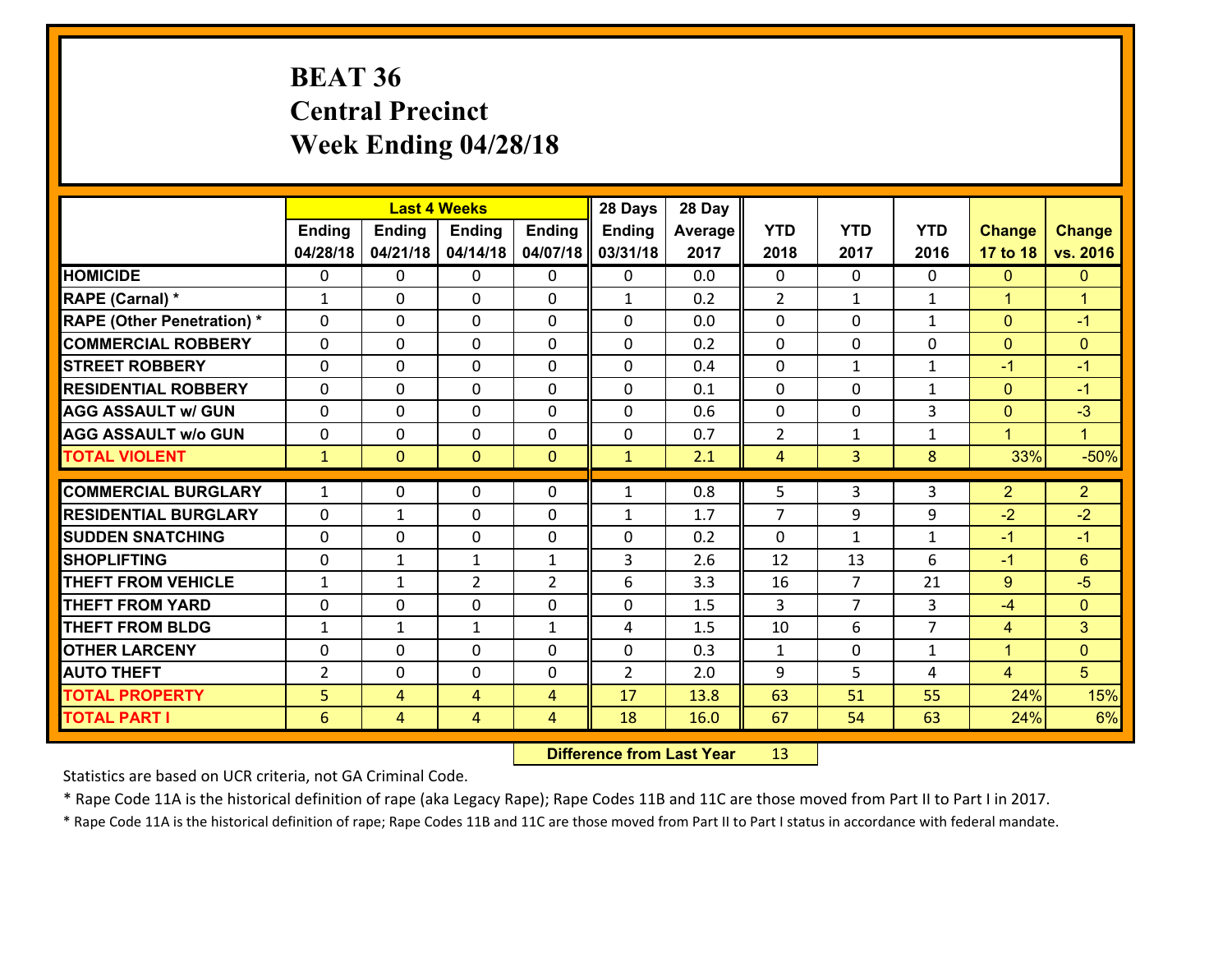

#### **COMPSTATSOUTH PRECINCT CAPT. JOY GELLATLYWeek Ending 04/28/18**

**PRECINCT COMMANDER:**



|                                                                                                  | Week<br>Ending<br>04/28/18 | Week<br><b>Ending</b><br>04/21/18 | Weekly<br>Avg<br>2017 | 28-Day<br><b>Ending</b><br>04/28/18 | $28$ -Day<br><b>Ending</b><br>03/31/18 | Avg<br>28-Day<br>2017                    | <b>YTD</b><br>2018                    | YTD<br>2017                                  | <b>YTD</b><br>2016 | <b>Change</b><br>17 to 18 | <b>Change</b><br>vs. 2016 |
|--------------------------------------------------------------------------------------------------|----------------------------|-----------------------------------|-----------------------|-------------------------------------|----------------------------------------|------------------------------------------|---------------------------------------|----------------------------------------------|--------------------|---------------------------|---------------------------|
| <b>HOMICIDE</b>                                                                                  | 0                          | 0                                 | $\mathbf{0}$          | $\mathbf{0}$                        | 1                                      | $\Omega$                                 | 1                                     | 1                                            | $\overline{2}$     | $\Omega$                  | -1                        |
| RAPE (Carnal) *                                                                                  | $\mathbf{0}$               | $\Omega$                          | $\mathbf 0$           | $\overline{2}$                      | 1                                      | $\overline{1}$                           | $\overline{7}$                        | $\mathbf 1$                                  | 6                  | $6\phantom{1}$            | 1                         |
| <b>RAPE (Other Penetration) *</b>                                                                | 1                          | $\mathbf{0}$                      | 0                     | 1                                   | 1                                      | $\mathbf{0}$                             | 5                                     | $\overline{2}$                               | 1                  | 3                         | 4                         |
| <b>COMMERCIAL ROBBERY</b>                                                                        | 1                          | 0                                 | 1                     | 1                                   | $\Omega$                               | $\overline{2}$                           | 5                                     | $\overline{10}$                              | 9                  | $-5$                      | $-4$                      |
| <b>STREET ROBBERY</b>                                                                            | $\overline{2}$             | 1                                 | $\mathbf 1$           | 3                                   | 3                                      | $\overline{2}$                           | 10                                    | 8                                            | 14                 | $\overline{2}$            | $-4$                      |
| <b>RESIDENTIAL ROBBERY</b>                                                                       | 0                          | $\mathbf{1}$                      | 0                     | 1                                   | 0                                      | $\Omega$                                 | $\mathbf{2}$                          | $\mathbf 1$                                  | 1                  | $\mathbf{1}$              | 1                         |
| <b>AGG ASSAULT w/ GUN</b>                                                                        | 1                          | $\overline{2}$                    | $\mathbf{1}$          | 4                                   | $\mathbf 0$                            | 3                                        | 6                                     | 13                                           | 3                  | $-7$                      | 3                         |
| <b>AGG ASSAULT w/o GUN</b>                                                                       | 0                          | $\mathbf 0$                       | $\mathbf 1$           | 1                                   | $\overline{2}$                         | 3                                        | 9                                     | $\overline{7}$                               | 16                 | $\overline{2}$            | $-7$                      |
| <b>TOTAL VIOLENT</b>                                                                             | 5                          | $\overline{4}$                    | $\overline{3}$        | 13                                  | $\overline{8}$                         | 12                                       | 45                                    | 43                                           | 52                 | 5%                        | $-13%$                    |
| <b>COMMERCIAL BURGLARY</b>                                                                       | $\mathbf{2}$               | $\mathbf{0}$                      | 1                     | 5                                   | 5                                      | 4                                        | 16                                    | 21                                           | 14                 | -5                        | $\overline{2}$            |
| <b>RESIDENTIAL BURGLARY</b>                                                                      | 5                          | 1                                 | 4                     | 14                                  | 19                                     | 14                                       | 67                                    | 55                                           | 60                 | 12                        | $\overline{7}$            |
| <b>SUDDEN SNATCHING</b>                                                                          | $\overline{2}$             | $\Omega$                          | $\overline{0}$        | $\overline{2}$                      | $\Omega$                               | $\mathbf 1$                              | $\overline{5}$                        | $\overline{2}$                               | $\overline{2}$     | $\overline{3}$            | $\overline{3}$            |
| <b>SHOPLIFTING</b>                                                                               | 6                          | 19                                | $\overline{7}$        | 51                                  | 47                                     | 28                                       | 194                                   | 240                                          | 249                | $-46$                     | $-55$                     |
| <b>THEFT FROM VEHICLE</b>                                                                        | $\overline{7}$             | 10                                | $\overline{7}$        | 27                                  | $\overline{26}$                        | $\overline{30}$                          | 107                                   | 136                                          | 98                 | $-29$                     | 9                         |
| <b>THEFT FROM YARD</b>                                                                           | 3                          | $\overline{2}$                    | 2                     | 8                                   | $\overline{7}$                         | 8                                        | 24                                    | $\overline{27}$                              | $\overline{34}$    | $\overline{3}$            | $-10$                     |
| <b>THEFT FROM BLDG</b>                                                                           | 4                          | $\mathbf{1}$                      | 3                     | 6                                   | $\overline{7}$                         | 13                                       | 35                                    | 81                                           | 47                 | $-46$                     | $-12$                     |
| <b>OTHER LARCENY</b>                                                                             | 0                          | $\Omega$                          | $\overline{1}$        | $\mathbf{0}$                        | $\overline{2}$                         | 3                                        | $\overline{7}$                        | $\overline{14}$                              | 6                  | $-7$                      | $\blacktriangleleft$      |
| <b>AUTO THEFT</b>                                                                                | 3                          | $\overline{7}$                    | $\overline{3}$        | $\overline{13}$                     | $\overline{9}$                         | 13                                       | 51                                    | $\overline{43}$                              | 49                 | $\overline{8}$            | $\overline{2}$            |
| <b>TOTAL PROPERTY</b>                                                                            | 32                         | 40                                | 28                    | 126                                 | 122                                    | 113                                      | 506                                   | 619                                          | 559                | $-18%$                    | $-9%$                     |
| <b>TOTAL PART I</b>                                                                              | $\overline{37}$            | 44                                | 31                    | 139                                 | 130                                    | $\overline{125}$                         | 551                                   | 662                                          | 611                | $-17%$                    | $-10%$                    |
| Statistics are based on UCR criteria, not GA Criminal Code, and are                              |                            |                                   |                       |                                     | <b>Difference from Last Year</b>       |                                          | $-111$                                |                                              |                    |                           | Last Week   Year-to-Date  |
| preliminary, based on RMS data at the time prepared, and are subject to change.                  |                            |                                   |                       |                                     |                                        | <b>At-Fault Police Vehicle Accidents</b> |                                       |                                              |                    | 0                         | 3                         |
| Cell Shading: white is within 0.6 standard deviation of the mean; red is above; green is below.  |                            |                                   |                       |                                     |                                        |                                          |                                       | <b>Not At-Fault Police Vehicle Accidents</b> |                    | 0                         | $\overline{5}$            |
| * Code 11A is the pre-2016 definition of rape; Codes 11B and 11C are by federal mandate in 2016. |                            |                                   |                       |                                     |                                        |                                          | <b>Total Police Vehicle Accidents</b> |                                              |                    | $\overline{0}$            | $\overline{8}$            |
|                                                                                                  | Week                       | Week                              | Weekly                | 28-Day                              | 28-Day                                 | Avg                                      |                                       |                                              |                    |                           |                           |
| <b>Citizen Initiated Calls</b>                                                                   | Ending                     | <b>Ending</b>                     | Avg                   | <b>Ending</b>                       | Ending                                 | 28-Day                                   | <b>YTD</b>                            | <b>YTD</b>                                   | <b>YTD</b>         | <b>Change</b>             | <b>Change</b>             |
|                                                                                                  | 04/28/18                   | 04/21/18                          | 2017                  | 04/28/18                            | 03/31/18                               | 2017                                     | 2018                                  | 2017                                         | 2016               | 17 to 18                  | vs. 2016                  |
| <b>Midnight Shift</b>                                                                            | 107                        | 105                               | 91                    | 390                                 | 361                                    | 364                                      | 1450                                  | 1564                                         | 1537               | $-114$                    | $-87$                     |
| <b>Day Shift</b>                                                                                 | 249                        | 272                               | 247                   | 1004                                | 987                                    | 986                                      | 4116                                  | 4346                                         | 4305               | $-230$                    | $-189$                    |
| <b>Afternoon Shift</b>                                                                           | 229                        | 278                               | 246                   | 1007                                | 956                                    | 982                                      | 3936                                  | 4336                                         | 4185               | $-400$                    | $-249$                    |
| <b>TOTAL CITIZEN CFS</b>                                                                         | 585                        | 655                               | 583                   | 2401                                | 2304                                   | 2332                                     | 9502                                  | 10246                                        | 10027              | $-7.3%$                   | $-5.2%$                   |
| <b>53S ShotSpotter Calls</b>                                                                     | 0                          | 0                                 | 0                     | 0                                   | 0                                      | $\mathbf{0}$                             | 0                                     | $\mathbf{0}$                                 | 0                  | 0                         | 0                         |
| Sig 53 Shots Fired Calls                                                                         | 9                          | $\overline{20}$                   | $\overline{8}$        | $\overline{43}$                     | 34                                     | 32                                       | 152                                   | 151                                          | $\overline{148}$   | $\mathbf 1$               | 4                         |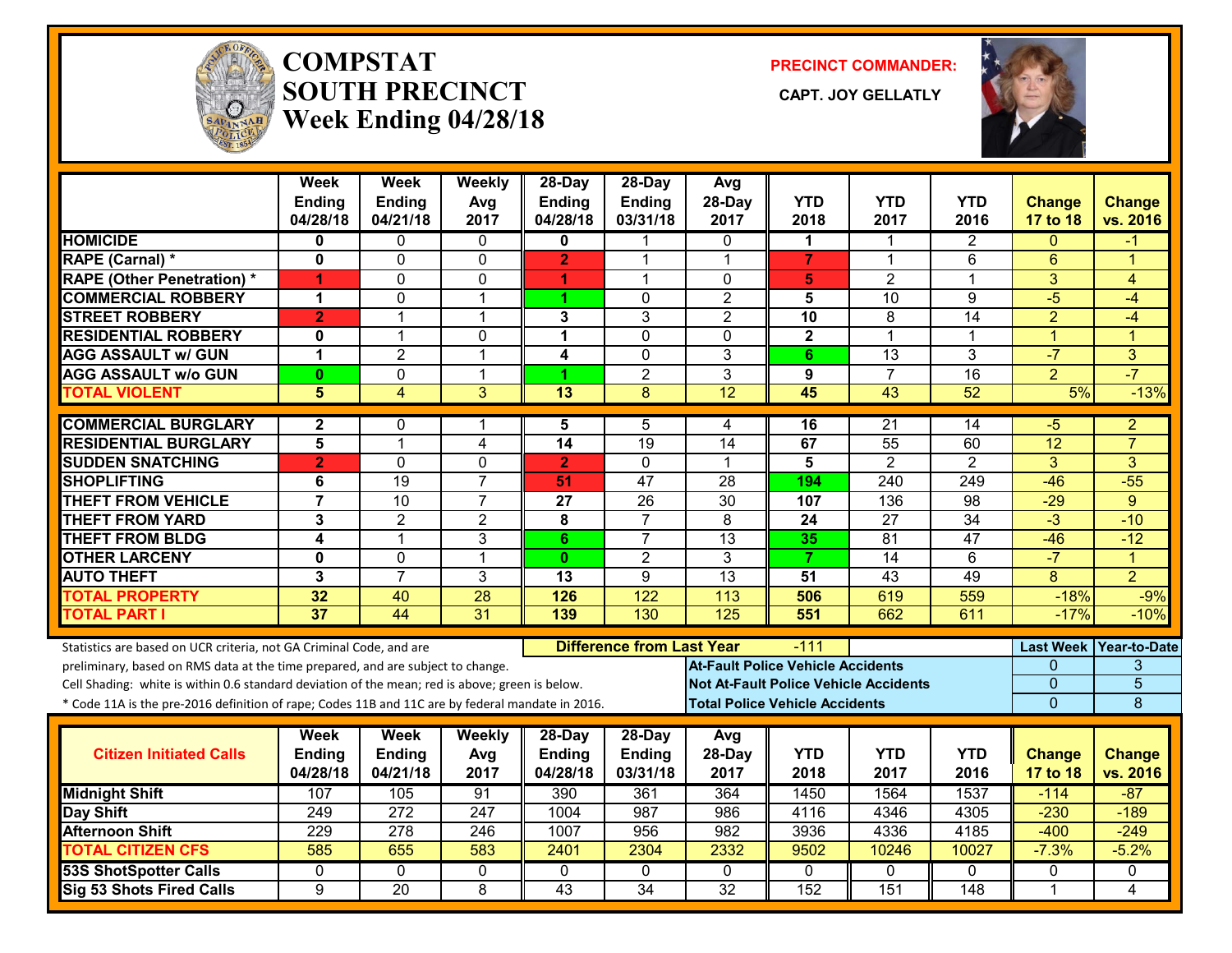# **BEAT 41 South Precinct Week Ending 04/28/18**

|                                              |                              |                                  | <b>Last 4 Weeks</b>              |                                  | 28 Days                          | 28 Day       |                |                |                |                  |                      |
|----------------------------------------------|------------------------------|----------------------------------|----------------------------------|----------------------------------|----------------------------------|--------------|----------------|----------------|----------------|------------------|----------------------|
|                                              | <b>Ending</b>                | <b>Ending</b>                    | <b>Ending</b>                    | <b>Ending</b>                    | <b>Ending</b>                    | Average      | <b>YTD</b>     | <b>YTD</b>     | <b>YTD</b>     | <b>Change</b>    | <b>Change</b>        |
|                                              | 04/28/18                     | 04/21/18                         | 04/14/18                         | 04/07/18                         | 03/31/18                         | 2017         | 2018           | 2017           | 2016           | 17 to 18         | vs. 2016             |
| <b>HOMICIDE</b>                              | 0                            | 0                                | 0                                | 0                                | 0                                | 0.0          | $\mathbf{0}$   | $\Omega$       | 0              | $\mathbf{0}$     | $\mathbf{0}$         |
| RAPE (Carnal) *                              | 0                            | $\Omega$                         | $\mathbf{0}$                     | 0                                | 0                                | 0.1          | 1              | 0              | $\overline{2}$ | $\mathbf{1}$     | $-1$                 |
| <b>RAPE (Other Penetration) *</b>            | $\Omega$                     | 0                                | $\Omega$                         | $\Omega$                         | $\Omega$                         | 0.0          | $\Omega$       | $\Omega$       | $\Omega$       | $\Omega$         | $\Omega$             |
| <b>COMMERCIAL ROBBERY</b>                    | 0                            | $\Omega$                         | $\mathbf 0$                      | $\Omega$                         | $\mathbf{0}$                     | 1.2          | $\mathbf 0$    | 3              | $\mathcal{L}$  | $-3$             | $-2$                 |
| <b>ISTREET ROBBERY</b>                       | 0                            | 0                                | $\mathbf 0$                      | 0                                | 0                                | 0.3          | $\mathbf{1}$   | $\mathbf 0$    | 3              | $\mathbf{1}$     | $-2$                 |
| <b>RESIDENTIAL ROBBERY</b>                   | 0                            | 0                                | 0                                | $\Omega$                         | 0                                | 0.1          | $\mathbf 0$    | $\mathbf{0}$   | 0              | $\mathbf{0}$     | $\overline{0}$       |
| <b>AGG ASSAULT w/ GUN</b>                    | 0                            | 0                                | $\mathbf 0$                      | $\Omega$                         | 0                                | 0.2          | $\mathbf 0$    | $\mathbf{1}$   | 0              | $-1$             | $\mathbf{0}$         |
| <b>AGG ASSAULT w/o GUN</b>                   | 0                            | 0                                | $\mathbf 0$                      | $\Omega$                         | 0                                | 0.3          | $\mathbf{1}$   | $\overline{2}$ | $\overline{2}$ | $-1$             | $-1$                 |
| <b>TOTAL VIOLENT</b>                         | $\mathbf{0}$                 | $\overline{0}$                   | $\mathbf{0}$                     | $\overline{0}$                   | $\mathbf{0}$                     | 2.1          | $\overline{3}$ | 6              | 9              | $-50%$           | $-67%$               |
| <b>COMMERCIAL BURGLARY</b>                   | $\Omega$                     | 0                                | $\mathbf{0}$                     | 0                                | 0                                | 1.4          | 1              | 3              | 9              | $-2$             | $-8$                 |
| <b>RESIDENTIAL BURGLARY</b>                  | $\Omega$                     | 0                                | $\Omega$                         | $\mathbf{1}$                     | $\mathbf{1}$                     | 2.1          | 6              | 6              | 10             | $\mathbf{0}$     | $-4$                 |
| <b>SUDDEN SNATCHING</b>                      | $\Omega$                     | $\Omega$                         | $\mathbf 0$                      | $\Omega$                         | 0                                | 0.2          | $\overline{2}$ | $\Omega$       | $\mathbf{1}$   | 2                | $\blacktriangleleft$ |
| <b>SHOPLIFTING</b>                           | $\Omega$                     | $\mathbf{1}$                     | $\mathbf{0}$                     | $\Omega$                         | $\mathbf{1}$                     | 4.4          | $\overline{7}$ | 23             | 12             | $-16$            | $-5$                 |
| <b>THEFT FROM VEHICLE</b>                    | 1                            | 1                                | $\overline{2}$                   | 0                                | 4                                | 3.5          | 12             | 11             | 28             | $\mathbf{1}$     | $-16$                |
| <b>THEFT FROM YARD</b>                       | 0                            | 0                                | $\mathbf 0$                      | $\Omega$                         | 0                                | 1.8          | $\mathbf{1}$   | 5              | 3              | $-4$             | $-2$                 |
| <b>THEFT FROM BLDG</b>                       | 0                            | 0                                | $\mathbf 0$                      | $\mathbf{1}$                     | $\mathbf{1}$                     | 3.1          | 8              | 9              | 8              | $-1$             | $\mathbf{0}$         |
| <b>OTHER LARCENY</b>                         | 0                            | 0                                | $\mathbf 0$                      | 0                                | 0                                | 0.4          | $\mathbf{1}$   | $\mathbf{1}$   | $\Omega$       | $\mathbf{0}$     | $\mathbf{1}$         |
| <b>AUTO THEFT</b>                            |                              |                                  |                                  |                                  |                                  |              |                |                |                | $\mathbf{1}$     | $-8$                 |
|                                              | 0                            | 0                                | $\mathbf{0}$                     | $\Omega$                         | 0                                | 1.7          | 4              | 3              | 12             |                  |                      |
|                                              |                              |                                  |                                  |                                  |                                  |              |                |                |                |                  |                      |
| <b>TOTAL PROPERTY</b><br><b>TOTAL PART I</b> | $\mathbf{1}$<br>$\mathbf{1}$ | $\overline{2}$<br>$\overline{2}$ | $\overline{2}$<br>$\overline{2}$ | $\overline{2}$<br>$\overline{2}$ | $\overline{7}$<br>$\overline{7}$ | 18.6<br>20.8 | 42<br>45       | 61<br>67       | 83<br>92       | $-31%$<br>$-33%$ | $-49%$<br>$-51%$     |

 **Difference from Last Year**r -22

Statistics are based on UCR criteria, not GA Criminal Code.

\* Rape Code 11A is the historical definition of rape (aka Legacy Rape); Rape Codes 11B and 11C are those moved from Part II to Part I in 2017.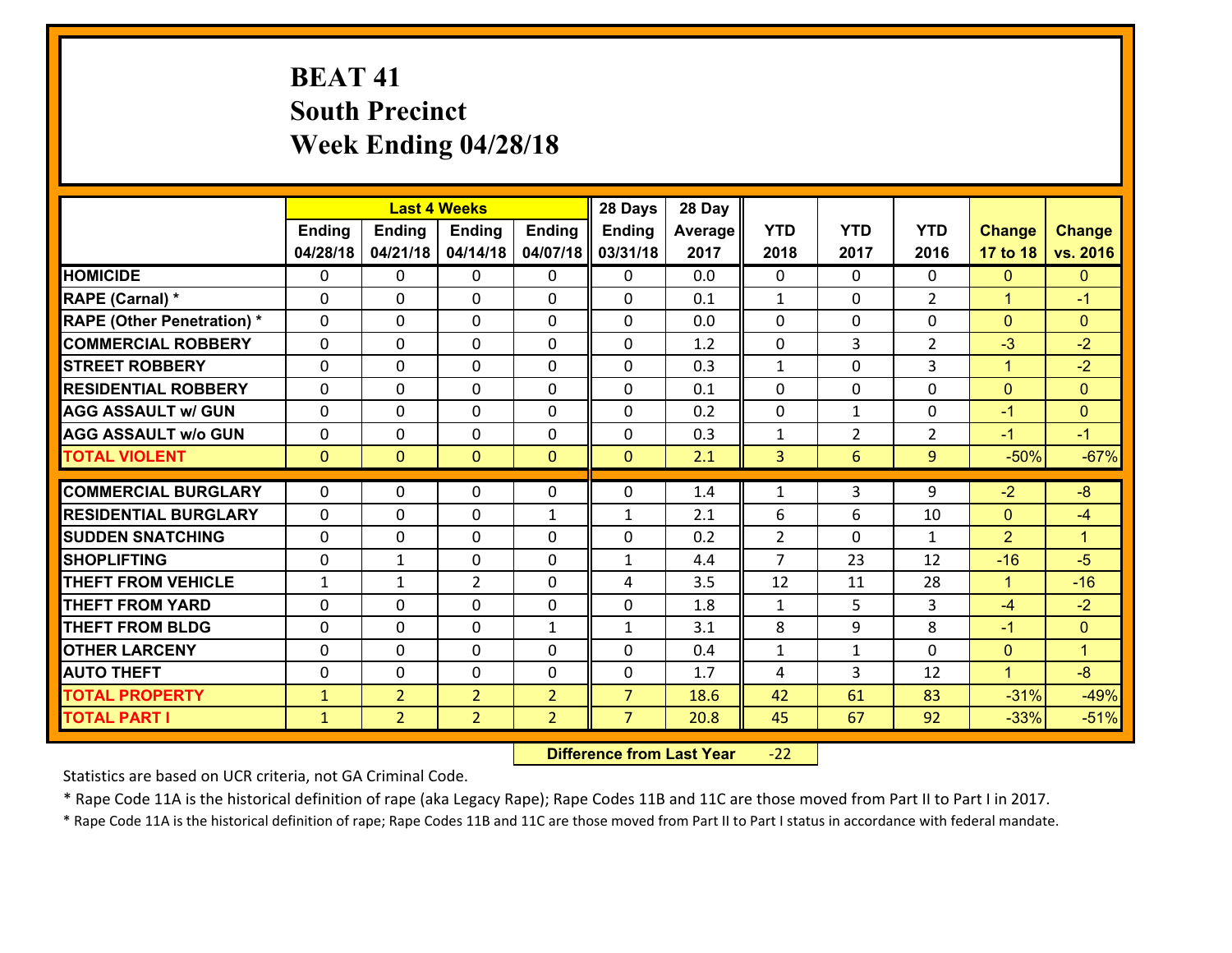# **BEAT 42 South Precinct Week Ending 04/28/18**

|                                   |                |                | <b>Last 4 Weeks</b> |                | 28 Days        | 28 Day  |                |                |                |                |                      |
|-----------------------------------|----------------|----------------|---------------------|----------------|----------------|---------|----------------|----------------|----------------|----------------|----------------------|
|                                   | <b>Ending</b>  | <b>Ending</b>  | <b>Ending</b>       | <b>Ending</b>  | <b>Ending</b>  | Average | <b>YTD</b>     | <b>YTD</b>     | <b>YTD</b>     | <b>Change</b>  | <b>Change</b>        |
|                                   | 04/28/18       | 04/21/18       | 04/14/18            | 04/07/18       | 03/31/18       | 2017    | 2018           | 2017           | 2016           | 17 to 18       | vs. 2016             |
| <b>HOMICIDE</b>                   | 0              | 0              | 0                   | 0              | 0              | 0.0     | $\Omega$       | $\Omega$       | 0              | $\mathbf{0}$   | $\mathbf{0}$         |
| RAPE (Carnal) *                   | 0              | $\Omega$       | $\mathbf{0}$        | 0              | 0              | 0.0     | $\mathbf{0}$   | 0              | $\mathbf{1}$   | $\mathbf{0}$   | $-1$                 |
| <b>RAPE (Other Penetration) *</b> | $\Omega$       | 0              | $\Omega$            | 0              | 0              | 0.0     | $\mathbf{1}$   | $\Omega$       | $\Omega$       | $\mathbf{1}$   | $\blacktriangleleft$ |
| <b>COMMERCIAL ROBBERY</b>         | 0              | $\Omega$       | $\mathbf 0$         | $\Omega$       | 0              | 0.0     | $\mathbf{1}$   | $\overline{2}$ | $\mathcal{L}$  | $-1$           | $-1$                 |
| <b>ISTREET ROBBERY</b>            | 0              | 0              | $\mathbf 0$         | 0              | 0              | 0.0     | 4              | $\mathbf{1}$   | $\overline{2}$ | 3              | $\overline{2}$       |
| <b>RESIDENTIAL ROBBERY</b>        | 0              | 0              | 0                   | $\Omega$       | 0              | 0.0     | $\mathbf 0$    | $\mathbf{0}$   | $\mathbf{1}$   | $\mathbf{0}$   | $-1$                 |
| <b>AGG ASSAULT w/ GUN</b>         | 0              | 0              | $\mathbf 0$         | $\mathbf{1}$   | $\mathbf{1}$   | 0.0     | $\mathbf{1}$   | $\mathbf{1}$   | $\mathbf{1}$   | $\mathbf{0}$   | $\mathbf{0}$         |
| <b>AGG ASSAULT w/o GUN</b>        | 0              | 0              | $\mathbf 0$         | $\Omega$       | 0              | 0.0     | $\mathbf{1}$   | $\mathbf{0}$   | 3              | $\mathbf{1}$   | $-2$                 |
| <b>TOTAL VIOLENT</b>              | $\mathbf{0}$   | $\overline{0}$ | $\mathbf{0}$        | $\mathbf{1}$   | $\mathbf{1}$   | 0.0     | 8              | $\overline{4}$ | 10             | 100%           | $-20%$               |
| <b>COMMERCIAL BURGLARY</b>        | $\Omega$       | 0              | $\mathbf{0}$        | $\mathbf{1}$   | 1              | 0.0     | $\overline{2}$ | 4              | 2              | $-2$           | $\mathbf{0}$         |
| <b>RESIDENTIAL BURGLARY</b>       | $\Omega$       | 0              | $\mathbf{1}$        | 1              | $\overline{2}$ | 0.0     | $\overline{2}$ | $\overline{2}$ | $\Omega$       | $\mathbf{0}$   | $\overline{2}$       |
| <b>SUDDEN SNATCHING</b>           | $\Omega$       | $\Omega$       | $\Omega$            | $\Omega$       | 0              | 0.0     | $\Omega$       | $\Omega$       | $\Omega$       | $\Omega$       | $\Omega$             |
| <b>SHOPLIFTING</b>                | 6              | $\overline{7}$ | 10                  | $\overline{2}$ | 25             | 0.0     | 92             | 126            | 134            | $-34$          | $-42$                |
| <b>THEFT FROM VEHICLE</b>         | 0              | 0              | $\mathbf{1}$        | 0              | $\mathbf{1}$   | 0.0     | 12             | 30             | 18             | $-18$          | $-6$                 |
| <b>THEFT FROM YARD</b>            | 0              | 0              | $\mathbf 0$         | $\mathbf{1}$   | $\mathbf{1}$   | 0.0     | $\overline{7}$ | 4              | $\overline{7}$ | 3              | $\mathbf{0}$         |
| <b>THEFT FROM BLDG</b>            | 0              | 0              | $\mathbf 0$         | 0              | 0              | 0.0     | $\mathbf 0$    | 21             | 8              | $-21$          | $-8$                 |
| <b>OTHER LARCENY</b>              | 0              | 0              | $\mathbf 0$         | 0              | 0              | 0.0     | $\mathbf 0$    | 3              | $\mathbf{1}$   | $-3$           | $-1$                 |
| <b>AUTO THEFT</b>                 | $\Omega$       | 0              | $\overline{2}$      | $\mathbf{1}$   | 3              | 0.0     | 9              | $\overline{7}$ | $\overline{7}$ | $\overline{2}$ | $\overline{2}$       |
| <b>TOTAL PROPERTY</b>             | 6              | $\overline{7}$ | 14                  | 6              | 33             | 0.0     | 124            | 197            | 177            | $-37%$         | $-30%$               |
| <b>TOTAL PART I</b>               | $6\phantom{1}$ | $\overline{7}$ | 14                  | $\overline{7}$ | 34             | 0.0     | 132            | 201            | 187            | $-34%$         | $-29%$               |

 **Difference from Last Year**r -69

Statistics are based on UCR criteria, not GA Criminal Code.

\* Rape Code 11A is the historical definition of rape (aka Legacy Rape); Rape Codes 11B and 11C are those moved from Part II to Part I in 2017.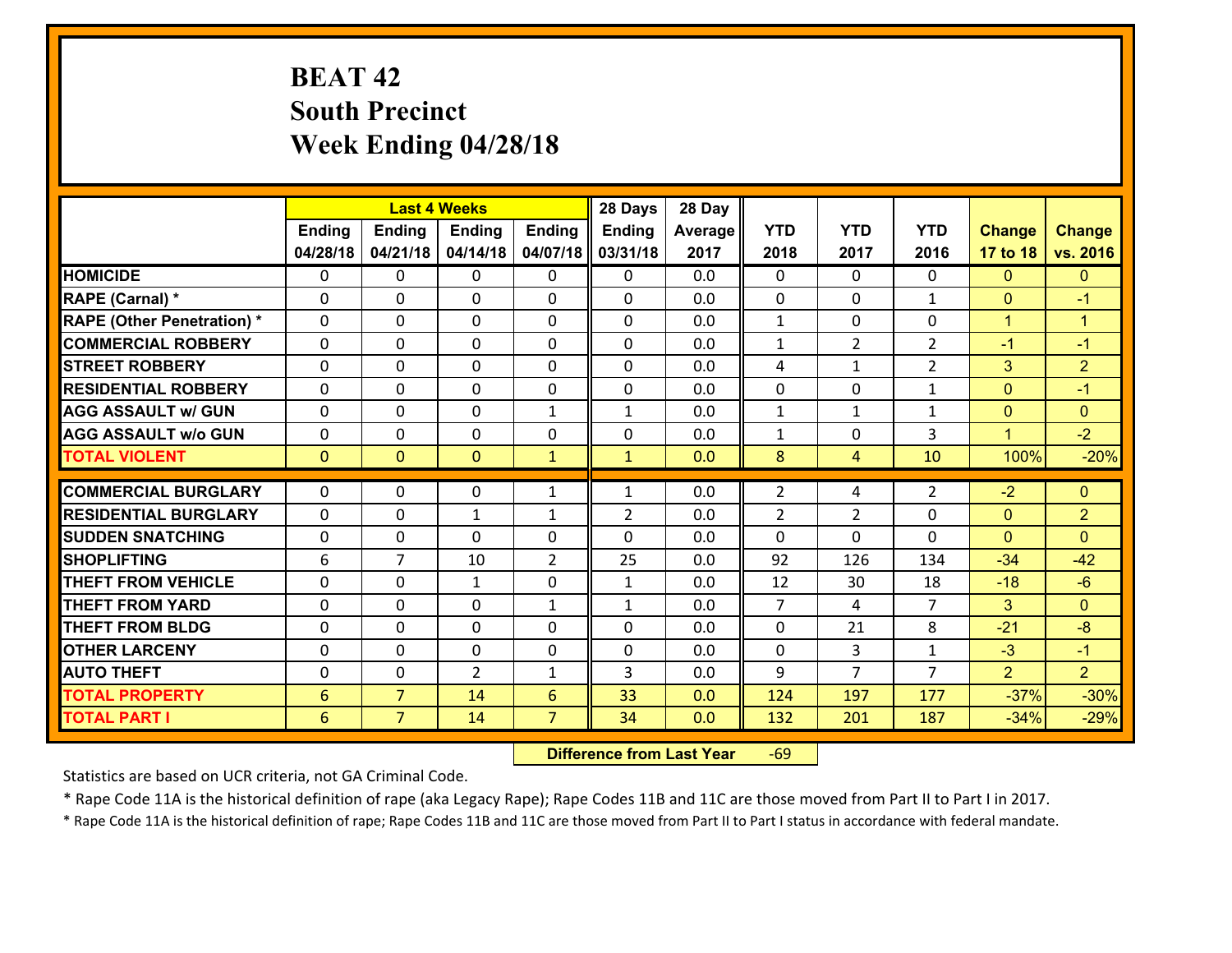# **BEAT 43 South Precinct Week Ending 04/28/18**

|                                   |                |               | <b>Last 4 Weeks</b> |                | 28 Days        | 28 Day  |                |                |                |                |                      |
|-----------------------------------|----------------|---------------|---------------------|----------------|----------------|---------|----------------|----------------|----------------|----------------|----------------------|
|                                   | <b>Ending</b>  | <b>Ending</b> | <b>Ending</b>       | Ending         | <b>Ending</b>  | Average | <b>YTD</b>     | <b>YTD</b>     | <b>YTD</b>     | <b>Change</b>  | <b>Change</b>        |
|                                   | 04/28/18       | 04/21/18      | 04/14/18            | 04/07/18       | 03/31/18       | 2017    | 2018           | 2017           | 2016           | 17 to 18       | vs. 2016             |
| <b>HOMICIDE</b>                   | $\Omega$       | 0             | $\Omega$            | $\Omega$       | $\Omega$       | 0.0     | 1              | $\Omega$       | $\mathbf{1}$   | $\mathbf{1}$   | $\mathbf{0}$         |
| RAPE (Carnal) *                   | 0              | 0             | $\mathbf{0}$        | 0              | $\Omega$       | 0.0     | 2              | 0              | $\Omega$       | $\overline{2}$ | $\overline{2}$       |
| <b>RAPE (Other Penetration) *</b> | $\Omega$       | 0             | $\mathbf{0}$        | $\Omega$       | $\Omega$       | 0.1     | $\Omega$       | $\Omega$       | $\Omega$       | $\mathbf{0}$   | $\Omega$             |
| <b>COMMERCIAL ROBBERY</b>         | 0              | 0             | 0                   | 0              | 0              | 0.4     | $\mathbf{0}$   | $\mathbf{1}$   | 3              | $-1$           | $-3$                 |
| <b>STREET ROBBERY</b>             | $\Omega$       | 0             | $\mathbf 0$         | $\mathbf{1}$   | $\mathbf{1}$   | 0.5     | $\overline{2}$ | $\overline{2}$ | 3              | $\mathbf{0}$   | $-1$                 |
| <b>RESIDENTIAL ROBBERY</b>        | $\Omega$       | $\Omega$      | $\mathbf 0$         | $\Omega$       | 0              | 0.1     | $\mathbf 0$    | $\Omega$       | $\Omega$       | $\mathbf{0}$   | $\mathbf{0}$         |
| <b>AGG ASSAULT w/ GUN</b>         | $\Omega$       | 1             | $\mathbf 0$         | 0              | $\mathbf{1}$   | 0.5     | $\mathbf 1$    | $\overline{2}$ | 0              | $-1$           | $\blacktriangleleft$ |
| <b>AGG ASSAULT w/o GUN</b>        | 0              | 0             | $\mathbf 0$         | 0              | 0              | 0.6     | $\mathbf 1$    | $\mathbf{1}$   | 5              | $\mathbf{0}$   | $-4$                 |
| <b>TOTAL VIOLENT</b>              | $\mathbf{0}$   | $\mathbf{1}$  | $\mathbf{O}$        | $\mathbf{1}$   | $\overline{2}$ | 2.1     | $\overline{7}$ | 6              | 12             | 17%            | $-42%$               |
| <b>COMMERCIAL BURGLARY</b>        | $\Omega$       | 1             | $\mathbf{0}$        | $\Omega$       | $\mathbf{1}$   | 1.2     | 5              | 5.             | $\overline{2}$ | $\mathbf{0}$   | 3                    |
| <b>RESIDENTIAL BURGLARY</b>       | $\mathbf{1}$   | 1             | $\mathbf 0$         | 0              | $\overline{2}$ | 2.6     | 13             | 11             | 12             | $\overline{2}$ | $\overline{1}$       |
| <b>SUDDEN SNATCHING</b>           | 0              | 0             | $\mathbf 0$         | $\overline{2}$ | $\overline{2}$ | 0.2     | 2              | $\mathbf{1}$   | 0              | $\mathbf{1}$   | $\overline{2}$       |
| <b>SHOPLIFTING</b>                | $\mathbf{1}$   | 0             | $\mathbf 0$         | 0              | $\mathbf{1}$   | 3.5     | 14             | 20             | 48             | $-6$           | $-34$                |
| <b>THEFT FROM VEHICLE</b>         | $\mathbf{1}$   | $\mathbf{1}$  | $\overline{2}$      | 3              | $\overline{7}$ | 4.6     | 18             | 27             | 8              | $-9$           | 10                   |
| <b>THEFT FROM YARD</b>            | 0              | 0             | 1                   | 0              | $\mathbf{1}$   | 1.2     | $\overline{2}$ | $\overline{3}$ | 6              | $-1$           | $-4$                 |
| <b>THEFT FROM BLDG</b>            | 0              | 0             | $\mathbf 0$         | $\mathbf{1}$   | $\mathbf{1}$   | 2.8     | 11             | 14             | 13             | $-3$           | $-2$                 |
| <b>OTHER LARCENY</b>              | 0              | 0             | $\mathbf 0$         | 0              | 0              | 0.2     | $\mathbf{1}$   | $\mathbf{1}$   | $\mathbf{1}$   | $\mathbf{0}$   | $\overline{0}$       |
| <b>AUTO THEFT</b>                 | $\mathbf{0}$   | 1             | $\overline{2}$      | 0              | 3              | 2.1     | 6              | $\overline{7}$ | 9              | $-1$           | $-3$                 |
| <b>TOTAL PROPERTY</b>             | $\overline{3}$ | 4             | 5                   | 6              | 18             | 18.3    | 72             | 89             | 99             | $-19%$         | $-27%$               |
| <b>TOTAL PART I</b>               | $\overline{3}$ | 5             | 5                   | $\overline{7}$ | 20             | 20.5    | 79             | 95             | 111            | $-17%$         | $-29%$               |

 **Difference from Last Year**r -16

Statistics are based on UCR criteria, not GA Criminal Code.

\* Rape Code 11A is the historical definition of rape (aka Legacy Rape); Rape Codes 11B and 11C are those moved from Part II to Part I in 2017.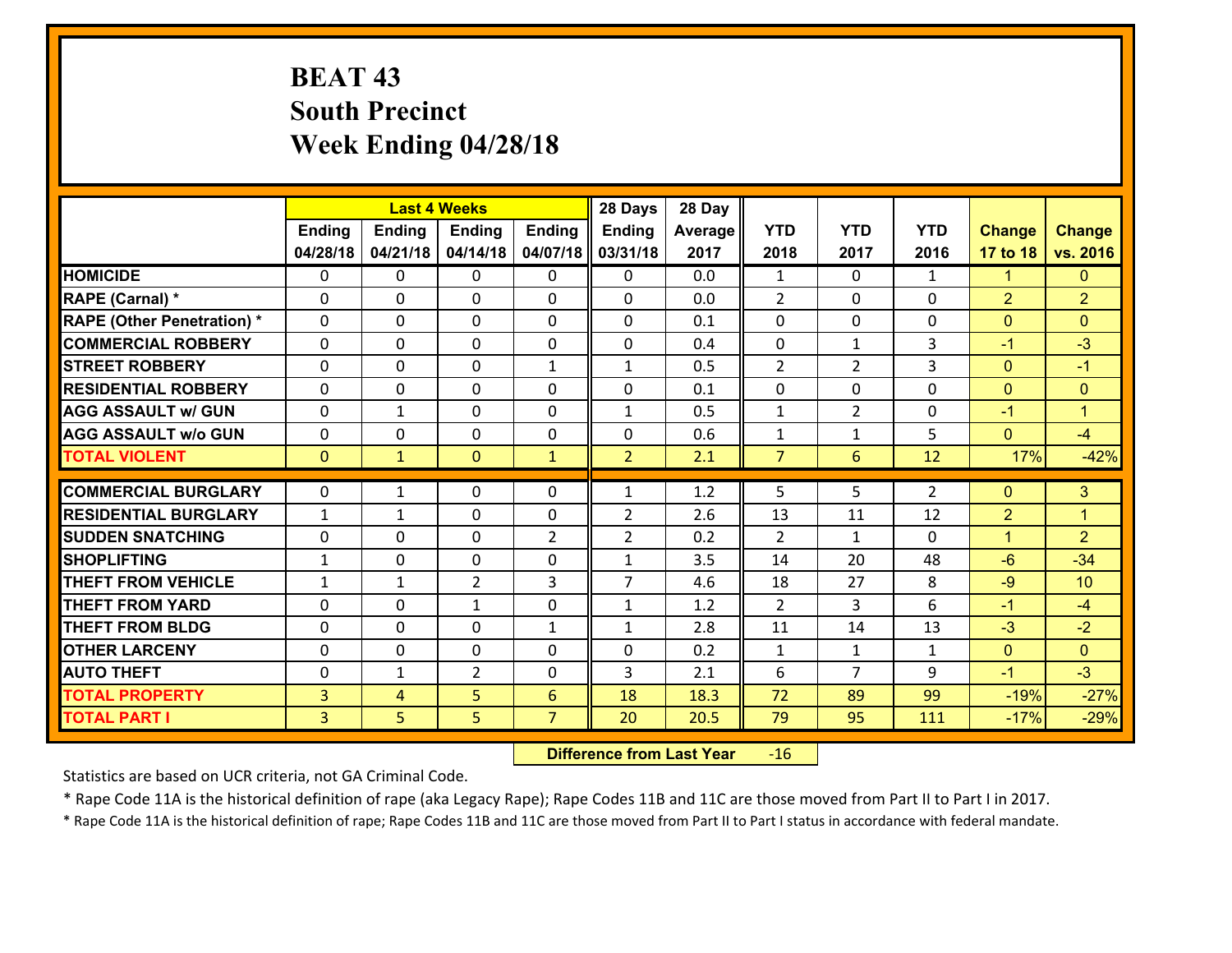# **BEAT 44 South Precinct Week Ending 04/28/18**

|                                   |                |                 | <b>Last 4 Weeks</b> |                | 28 Days        | 28 Day  |                         |                |                |                |                      |
|-----------------------------------|----------------|-----------------|---------------------|----------------|----------------|---------|-------------------------|----------------|----------------|----------------|----------------------|
|                                   | <b>Ending</b>  | <b>Ending</b>   | <b>Ending</b>       | <b>Ending</b>  | <b>Ending</b>  | Average | <b>YTD</b>              | <b>YTD</b>     | <b>YTD</b>     | <b>Change</b>  | <b>Change</b>        |
|                                   | 04/28/18       | 04/21/18        | 04/14/18            | 04/07/18       | 03/31/18       | 2017    | 2018                    | 2017           | 2016           | 17 to 18       | vs. 2016             |
| <b>HOMICIDE</b>                   | $\mathbf{0}$   | 0               | 0                   | 0              | $\mathbf{0}$   | 0.1     | $\mathbf 0$             | $\Omega$       | $\mathbf{1}$   | $\mathbf{0}$   | $-1$                 |
| RAPE (Carnal) *                   | $\mathbf{1}$   | 0               | $\mathbf{0}$        | 0              | $\mathbf{1}$   | 0.1     | 1                       | 0              | $\mathbf{1}$   | $\mathbf{1}$   | $\mathbf{0}$         |
| <b>RAPE (Other Penetration) *</b> | $\Omega$       | 0               | $\Omega$            | $\Omega$       | $\Omega$       | 0.0     | $\mathbf{1}$            | $\Omega$       | $\Omega$       | $\mathbf{1}$   | $\blacktriangleleft$ |
| <b>COMMERCIAL ROBBERY</b>         | $\Omega$       | $\Omega$        | $\mathbf 0$         | $\mathbf{1}$   | $\mathbf{1}$   | 0.2     | $\mathbf{1}$            | $\Omega$       | $\Omega$       | $\mathbf{1}$   | $\blacktriangleleft$ |
| <b>STREET ROBBERY</b>             | 0              | 0               | $\mathbf 0$         | $\mathbf{1}$   | $\mathbf{1}$   | 0.6     | $\mathbf 1$             | $\mathbf{1}$   | $\overline{2}$ | $\mathbf{0}$   | $-1$                 |
| <b>RESIDENTIAL ROBBERY</b>        | 0              | 0               | 1                   | 0              | $\mathbf{1}$   | 0.0     | $\overline{2}$          | 0              | 0              | $\overline{2}$ | $\overline{2}$       |
| <b>AGG ASSAULT w/ GUN</b>         | 0              | 0               | $\mathbf{1}$        | 0              | $\mathbf{1}$   | 0.7     | $\overline{3}$          | 5              | $\mathbf{1}$   | $-2$           | $\overline{2}$       |
| <b>AGG ASSAULT w/o GUN</b>        | 0              | 0               | $\mathbf 0$         | 0              | 0              | 0.5     | $\overline{\mathbf{3}}$ | $\mathbf{1}$   | 3              | $\overline{2}$ | $\overline{0}$       |
| <b>TOTAL VIOLENT</b>              | $\mathbf{1}$   | $\overline{0}$  | $\overline{2}$      | $\overline{2}$ | 5              | 2.1     | 12                      | $\overline{7}$ | 8              | 71%            | 50%                  |
| <b>COMMERCIAL BURGLARY</b>        | $\Omega$       |                 |                     |                |                |         |                         |                |                |                | $\blacktriangleleft$ |
|                                   |                | 0               | 0                   | $\mathbf{1}$   | $\mathbf{1}$   | 0.5     | 1                       | $\mathbf{1}$   | 0              | $\mathbf{0}$   |                      |
| <b>RESIDENTIAL BURGLARY</b>       | $\Omega$       | 1               | $\mathbf{0}$        | $\mathbf{1}$   | $\overline{2}$ | 3.9     | 8                       | 14             | 18             | $-6$           | $-10$                |
| <b>SUDDEN SNATCHING</b>           | $\Omega$       | 0               | $\mathbf 0$         | $\Omega$       | $\Omega$       | 0.0     | $\Omega$                | $\Omega$       | $\Omega$       | $\Omega$       | $\Omega$             |
| <b>SHOPLIFTING</b>                | $\mathbf{1}$   | 4               | 1                   | $\overline{2}$ | 8              | 3.4     | 24                      | 6              | 4              | 18             | 20                   |
| <b>THEFT FROM VEHICLE</b>         | $\overline{2}$ | 0               | $\overline{2}$      | $\mathbf{1}$   | 5              | 8.6     | 22                      | 21             | 18             | $\mathbf{1}$   | $\overline{4}$       |
| <b>THEFT FROM YARD</b>            | 0              | 0               | $\mathbf{1}$        | 0              | $\mathbf{1}$   | 1.7     | 4                       | $\overline{3}$ | 5              | $\mathbf{1}$   | $-1$                 |
| <b>THEFT FROM BLDG</b>            | 0              | 0               | $\mathbf 0$         | 0              | 0              | 2.7     | 3                       | 11             | 8              | $-8$           | $-5$                 |
| <b>OTHER LARCENY</b>              | 0              | 0               | $\mathbf 0$         | 0              | 0              | 0.5     | 3                       | 3              | $\overline{2}$ | $\mathbf{0}$   | $\mathbf{1}$         |
| <b>AUTO THEFT</b>                 | 0              | 1               | 0                   | $\mathbf{1}$   | $\overline{2}$ | 3.0     | $\overline{7}$          | 5              | 11             | $\overline{2}$ | $-4$                 |
| <b>TOTAL PROPERTY</b>             | 3              | 6               | 4                   | 6              | 19             | 24.2    | 72                      | 64             | 66             | 13%            | 9%                   |
| <b>TOTAL PART I</b>               | $\overline{4}$ | $6\overline{6}$ | 6                   | 8              | 24             | 26.4    | 84                      | 71             | 74             | 18%            | 14%                  |

 **Difference from Last Year**r 13

Statistics are based on UCR criteria, not GA Criminal Code.

\* Rape Code 11A is the historical definition of rape (aka Legacy Rape); Rape Codes 11B and 11C are those moved from Part II to Part I in 2017.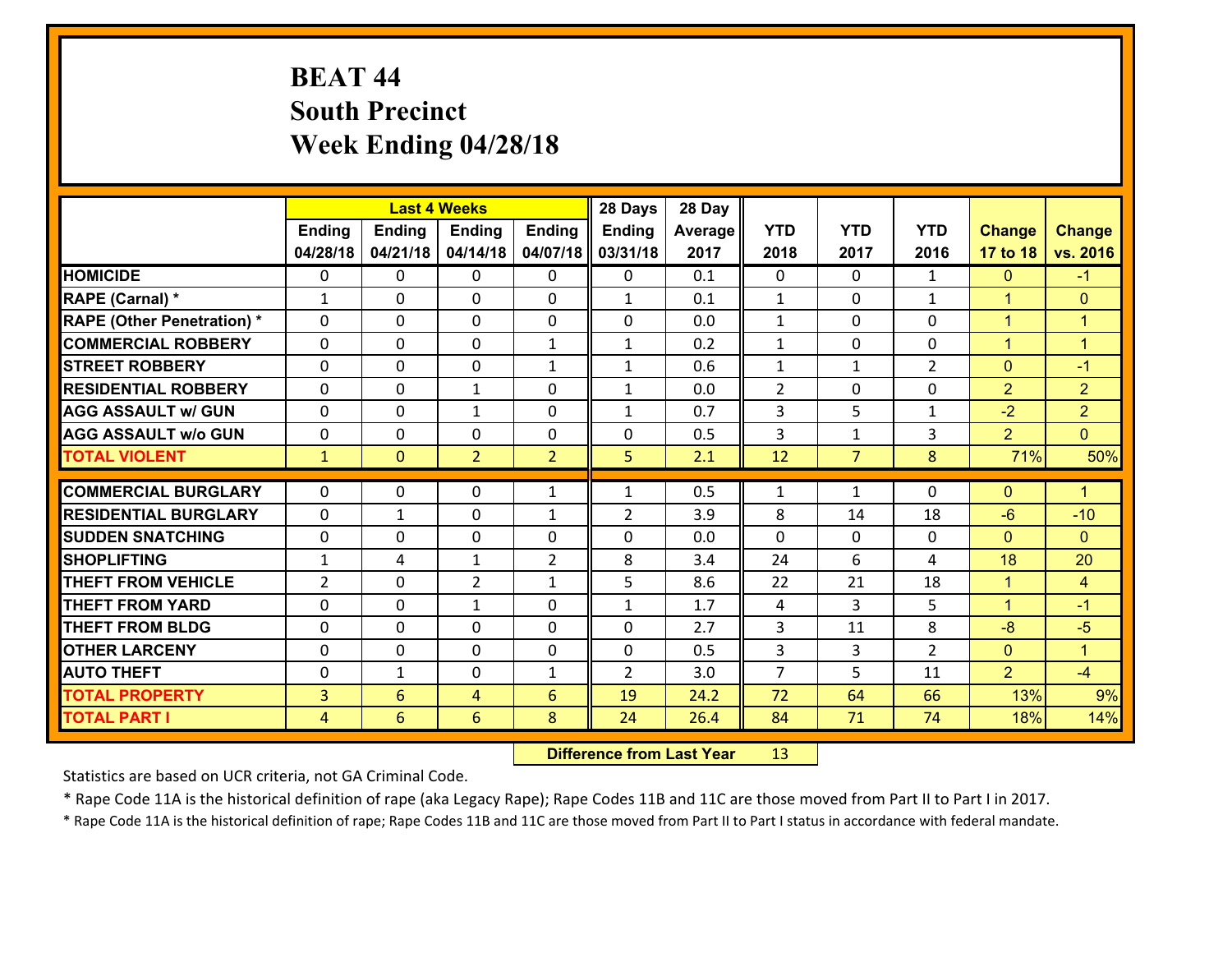# **BEAT 45 South Precinct Week Ending 04/28/18**

|                                   |                |                | <b>Last 4 Weeks</b> |               | 28 Days        | 28 Day  |                |                |                |                |                      |
|-----------------------------------|----------------|----------------|---------------------|---------------|----------------|---------|----------------|----------------|----------------|----------------|----------------------|
|                                   | <b>Ending</b>  | <b>Ending</b>  | <b>Ending</b>       | <b>Ending</b> | <b>Ending</b>  | Average | <b>YTD</b>     | <b>YTD</b>     | <b>YTD</b>     | <b>Change</b>  | <b>Change</b>        |
|                                   | 04/28/18       | 04/21/18       | 04/14/18            | 04/07/18      | 03/31/18       | 2017    | 2018           | 2017           | 2016           | 17 to 18       | vs. 2016             |
| <b>HOMICIDE</b>                   | 0              | $\Omega$       | $\Omega$            | 0             | $\Omega$       | 0.1     | $\Omega$       | $\mathbf{1}$   | 0              | $-1$           | $\mathbf{0}$         |
| RAPE (Carnal) *                   | $\Omega$       | $\mathbf{1}$   | $\mathbf{0}$        | 0             | $\mathbf{1}$   | 0.1     | 2              | 0              | $\mathbf{1}$   | $\overline{2}$ | $\blacktriangleleft$ |
| <b>RAPE (Other Penetration) *</b> | $\Omega$       | $\Omega$       | $\mathbf{0}$        | $\mathbf{1}$  | $\mathbf{1}$   | 0.1     | $\mathbf{1}$   | $\mathbf{1}$   | $\mathbf{1}$   | $\mathbf{0}$   | $\mathbf{0}$         |
| <b>COMMERCIAL ROBBERY</b>         | 0              | 0              | 0                   | $\Omega$      | $\mathbf{0}$   | 0.2     | $\mathbf{1}$   | $\mathbf{1}$   | $\Omega$       | $\mathbf 0$    | $\mathbf{1}$         |
| <b>STREET ROBBERY</b>             | 0              | 0              | $\mathbf 0$         | 0             | 0              | 0.5     | $\mathbf 0$    | $\mathbf{1}$   | 0              | $-1$           | $\mathbf{0}$         |
| <b>RESIDENTIAL ROBBERY</b>        | $\Omega$       | $\Omega$       | $\mathbf 0$         | $\Omega$      | $\Omega$       | 0.1     | $\Omega$       | $\Omega$       | $\Omega$       | $\mathbf{0}$   | $\mathbf{0}$         |
| <b>AGG ASSAULT w/ GUN</b>         | 0              | $\Omega$       | $\mathbf 0$         | $\Omega$      | 0              | 0.6     | $\mathbf 0$    | 3              | 0              | $-3$           | $\mathbf{0}$         |
| <b>AGG ASSAULT w/o GUN</b>        | 0              | $\mathbf{1}$   | $\mathbf 0$         | 0             | $\mathbf{1}$   | 0.2     | 3              | $\mathbf 0$    | $\overline{2}$ | 3              | $\mathbf{1}$         |
| <b>TOTAL VIOLENT</b>              | $\mathbf{0}$   | $\overline{2}$ | $\mathbf{0}$        | $\mathbf{1}$  | 3              | 1.8     | $\overline{7}$ | $\overline{7}$ | 4              | $0\%$          | 75%                  |
| <b>COMMERCIAL BURGLARY</b>        | $\Omega$       | $\Omega$       | $\mathbf{0}$        | $\Omega$      | 0              | 0.3     | $\mathbf{1}$   | 3              | $\mathbf{1}$   | $-2$           | $\mathbf{0}$         |
| <b>RESIDENTIAL BURGLARY</b>       | $\mathbf{1}$   | $\overline{2}$ | 0                   | $\mathbf{1}$  | 4              | 2.8     | 18             | 15             | 9              | 3              | 9                    |
| <b>SUDDEN SNATCHING</b>           | 0              | 0              | 0                   | $\Omega$      | 0              | 0.0     | $\mathbf 0$    | $\mathbf{0}$   | 0              | $\mathbf{0}$   | $\mathbf{0}$         |
| <b>SHOPLIFTING</b>                | $\overline{2}$ | $\overline{2}$ | 3                   | 0             | $\overline{7}$ | 5.8     | 17             | 22             | 29             | $-5$           | $-12$                |
| <b>THEFT FROM VEHICLE</b>         | 0              | 3              | $\mathbf{1}$        | $\mathbf{1}$  | 5              | 4.4     | 20             | 25             | 9              | $-5$           | 11                   |
| <b>THEFT FROM YARD</b>            | $\mathbf{1}$   | $\mathbf{1}$   | $\mathbf 0$         | $\Omega$      | $\overline{2}$ | 1.1     | 4              | 5              | 5              | $-1$           | $-1$                 |
| <b>THEFT FROM BLDG</b>            | 0              | $\mathbf{1}$   | $\mathbf 0$         | $\Omega$      | $\mathbf{1}$   | 1.2     | 3              | $\overline{7}$ | 3              | $-4$           | $\mathbf{0}$         |
| <b>OTHER LARCENY</b>              | 0              | 0              | $\mathbf 0$         | 0             | 0              | 0.6     | $\mathbf{1}$   | $\overline{2}$ | 0              | $-1$           | $\mathbf{1}$         |
| <b>AUTO THEFT</b>                 | 0              | 0              | $\overline{2}$      | $\mathbf{1}$  | 3              | 1.8     | 8              | 3              | 6              | 5              | $\overline{2}$       |
| <b>TOTAL PROPERTY</b>             | 4              | 9              | 6                   | 3             | 22             | 18.0    | 72             | 82             | 62             | $-12%$         | 16%                  |
| <b>TOTAL PART I</b>               | $\overline{4}$ | 11             | $6\phantom{1}$      | 4             | 25             | 19.8    | 79             | 89             | 66             | $-11%$         | 20%                  |

 **Difference from Last Year**r -10

Statistics are based on UCR criteria, not GA Criminal Code.

\* Rape Code 11A is the historical definition of rape (aka Legacy Rape); Rape Codes 11B and 11C are those moved from Part II to Part I in 2017.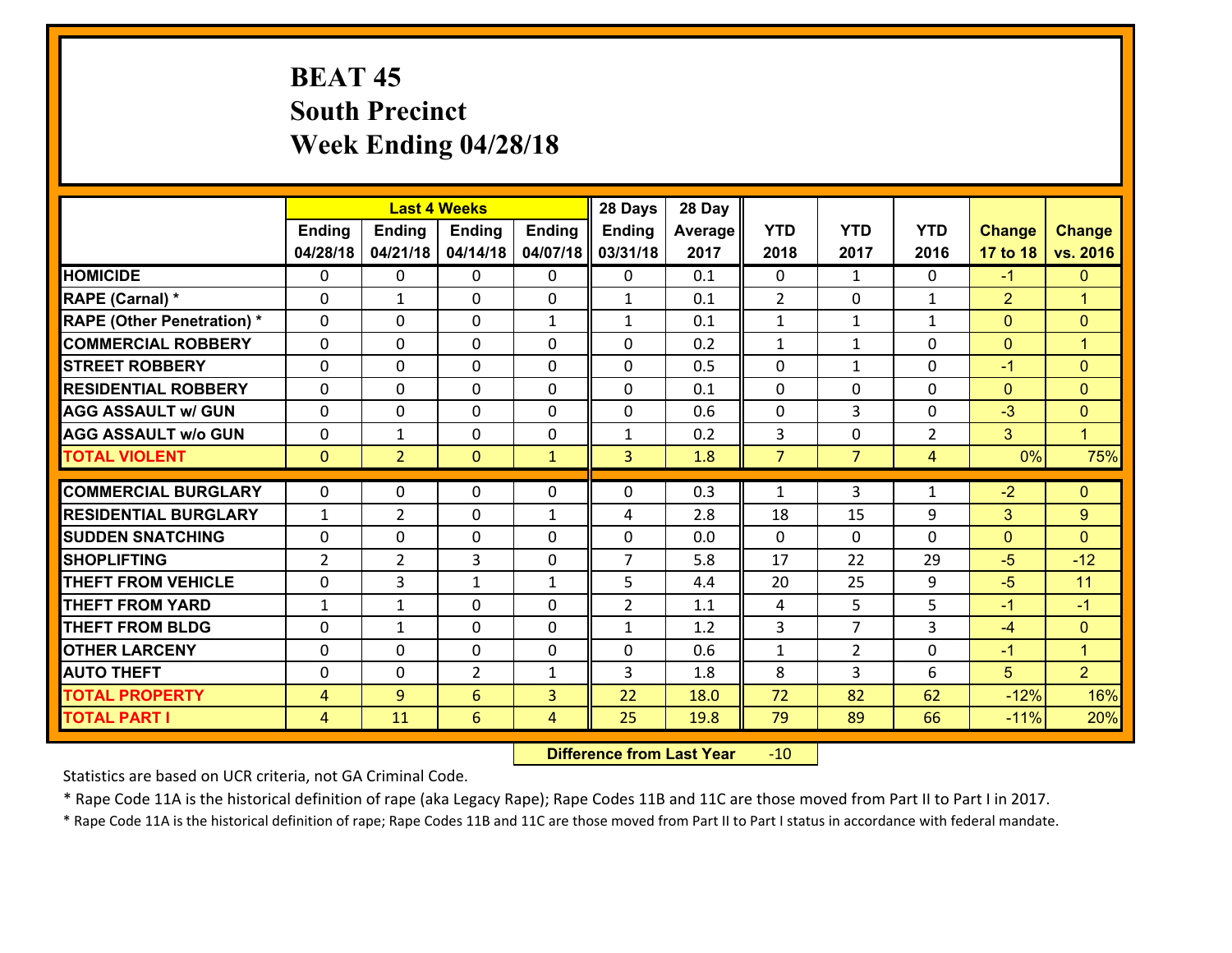# **BEAT 46 South Precinct Week Ending 04/28/18**

|                                              |              |                                  | <b>Last 4 Weeks</b> |                | 28 Days        | 28 Day       |                |                |                |                      |                      |
|----------------------------------------------|--------------|----------------------------------|---------------------|----------------|----------------|--------------|----------------|----------------|----------------|----------------------|----------------------|
|                                              | Ending       | <b>Ending</b>                    | <b>Ending</b>       | <b>Ending</b>  | Ending         | Average      | <b>YTD</b>     | <b>YTD</b>     | <b>YTD</b>     | <b>Change</b>        | <b>Change</b>        |
|                                              | 04/28/18     | 04/21/18                         | 04/14/18            | 04/07/18       | 03/31/18       | 2017         | 2018           | 2017           | 2016           | 17 to 18             | vs. 2016             |
| <b>HOMICIDE</b>                              | $\mathbf{0}$ | 0                                | $\mathbf{0}$        | 0              | $\mathbf{0}$   | 0.2          | $\mathbf{0}$   | $\Omega$       | $\Omega$       | $\mathbf{0}$         | $\mathbf{0}$         |
| RAPE (Carnal) *                              | $\Omega$     | 0                                | $\mathbf 0$         | $\Omega$       | 0              | 0.2          | 1              | $\Omega$       | $\mathbf{1}$   | $\blacktriangleleft$ | $\overline{0}$       |
| <b>RAPE (Other Penetration) *</b>            | $\Omega$     | $\Omega$                         | $\mathbf 0$         | $\Omega$       | $\Omega$       | 0.2          | $\overline{2}$ | $\mathbf{1}$   | $\Omega$       | $\blacktriangleleft$ | $\overline{2}$       |
| <b>COMMERCIAL ROBBERY</b>                    | 0            | 0                                | $\mathbf 0$         | 0              | 0              | 0.4          | $\overline{2}$ | 3              | $\overline{2}$ | $-1$                 | $\overline{0}$       |
| <b>STREET ROBBERY</b>                        | $\mathbf{0}$ | 0                                | $\mathbf{1}$        | $\Omega$       | $\mathbf{1}$   | 0.5          | 2              | 3              | 4              | $-1$                 | $-2$                 |
| <b>RESIDENTIAL ROBBERY</b>                   | $\Omega$     | 0                                | $\mathbf 0$         | $\Omega$       | 0              | 0.1          | $\mathbf{0}$   | $\mathbf{1}$   | 0              | $-1$                 | $\Omega$             |
| <b>AGG ASSAULT w/ GUN</b>                    | $\Omega$     | $\Omega$                         | $\mathbf{1}$        | $\Omega$       | $\mathbf{1}$   | 0.5          | $\mathbf{1}$   | $\mathbf{1}$   | $\mathbf{1}$   | $\overline{0}$       | $\Omega$             |
| <b>AGG ASSAULT w/o GUN</b>                   | 0            | 0                                | $\mathbf 0$         | $\Omega$       | 0              | 1.2          | 0              | 3              | $\mathbf{1}$   | $-3$                 | $-1$                 |
| <b>TOTAL VIOLENT</b>                         | $\mathbf{0}$ | $\mathbf{0}$                     | $\overline{2}$      | $\mathbf{0}$   | $\overline{2}$ | 3.2          | 8              | 12             | 9              | $-33%$               | $-11%$               |
| <b>COMMERCIAL BURGLARY</b>                   | 0            | $\overline{2}$                   | $\mathbf{0}$        | 0              | $\overline{2}$ | 0.5          | 6              | 4              | 0              | $\overline{2}$       | 6                    |
| <b>RESIDENTIAL BURGLARY</b>                  | $\mathbf{1}$ | 0                                | $\mathbf 0$         | $\mathbf{1}$   | $\overline{2}$ | 2.4          | 15             | $\overline{7}$ | 6              | 8                    | $9^{\circ}$          |
| <b>ISUDDEN SNATCHING</b>                     |              |                                  |                     |                |                |              |                |                |                |                      |                      |
|                                              |              |                                  |                     |                |                |              |                |                |                |                      |                      |
|                                              | 0            | 0                                | $\mathbf 0$         | 0              | 0              | 0.2          | $\mathbf{1}$   | $\mathbf{1}$   | $\mathbf{1}$   | $\mathbf{0}$         | $\overline{0}$       |
| <b>SHOPLIFTING</b>                           | 1            | 1                                | 5                   | $\overline{2}$ | 9              | 10.0         | 39             | 43             | 22             | $-4$                 | 17                   |
| <b>THEFT FROM VEHICLE</b>                    | $\mathbf{1}$ | 0                                | $\mathbf{1}$        | $\mathbf{1}$   | 3              | 6.2          | 13             | 21             | 14             | $-8$                 | $-1$                 |
| <b>THEFT FROM YARD</b>                       | $\mathbf{1}$ | $\Omega$                         | $\mathbf 0$         | $\overline{2}$ | 3              | 1.1          | 4              | 4              | 8              | $\mathbf{0}$         | $-4$                 |
| <b>THEFT FROM BLDG</b>                       | $\mathbf{0}$ | 0                                | 1                   | $\overline{2}$ | 3              | 2.5          | 8              | 13             | $\overline{7}$ | $-5$                 | $\blacktriangleleft$ |
| <b>OTHER LARCENY</b>                         | 0            | 0                                | $\mathbf 0$         | 0              | 0              | 0.5          | $\mathbf{1}$   | $\overline{2}$ | $\overline{2}$ | $-1$                 | $-1$                 |
| <b>AUTO THEFT</b>                            | $\mathbf{1}$ | 0                                | $\mathbf{1}$        | 0              | $\overline{2}$ | 3.0          | 16             | 18             | 4              | $-2$                 | 12                   |
| <b>TOTAL PROPERTY</b><br><b>TOTAL PART I</b> | 5<br>5       | $\overline{3}$<br>$\overline{3}$ | 8<br>10             | 8<br>8         | 24<br>26       | 26.3<br>29.5 | 103<br>111     | 113<br>125     | 64<br>73       | $-9%$<br>$-11%$      | 61%<br>52%           |

 **Difference from Last Year**r -14

Statistics are based on UCR criteria, not GA Criminal Code.

\* Rape Code 11A is the historical definition of rape (aka Legacy Rape); Rape Codes 11B and 11C are those moved from Part II to Part I in 2017.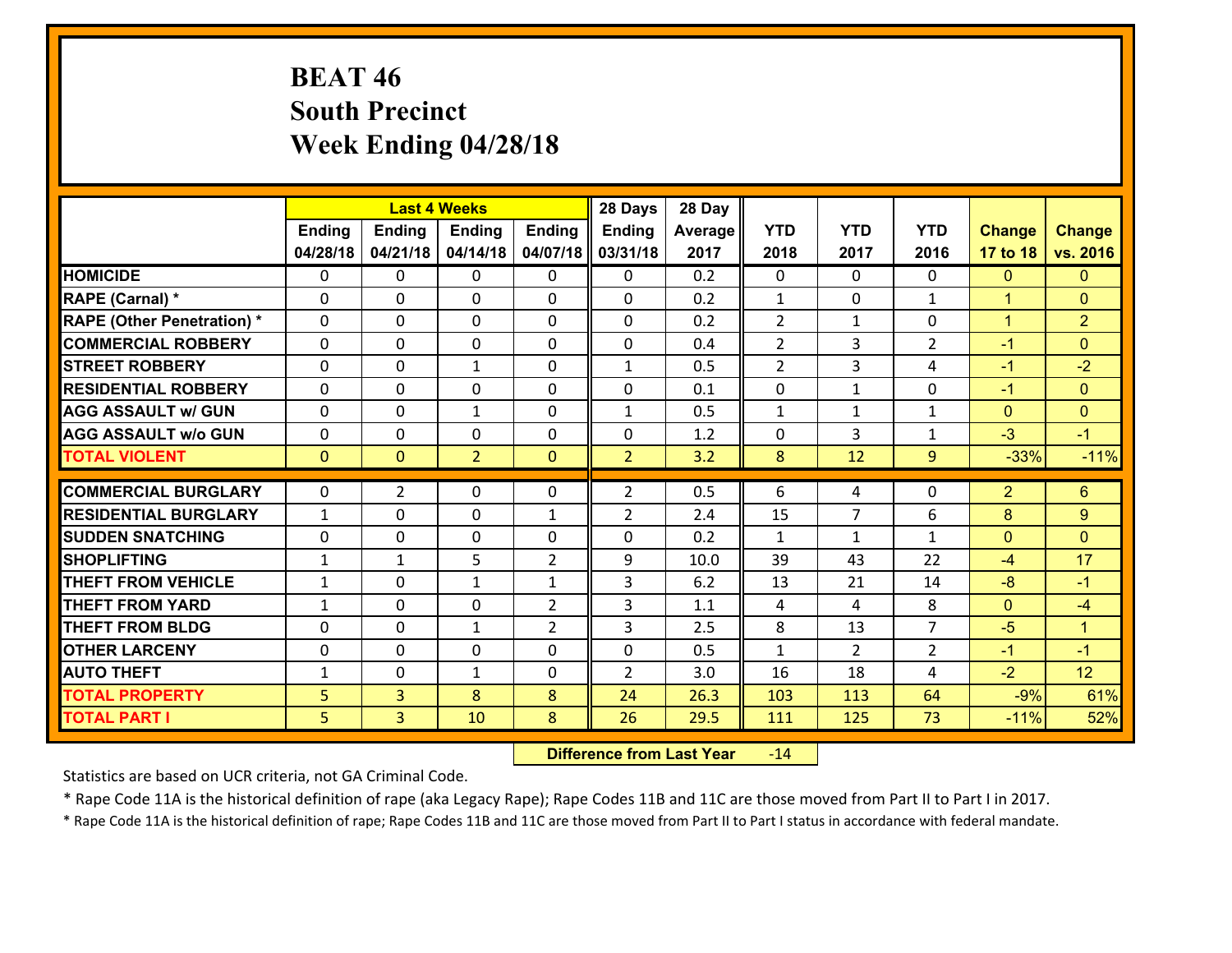# **BEAT 47 South Precinct Week Ending 04/28/18**

|                                   |              |                | <b>Last 4 Weeks</b> |                | 28 Days        | 28 Day  |                |              |                |                      |                      |
|-----------------------------------|--------------|----------------|---------------------|----------------|----------------|---------|----------------|--------------|----------------|----------------------|----------------------|
|                                   | Ending       | <b>Ending</b>  | <b>Ending</b>       | <b>Ending</b>  | <b>Ending</b>  | Average | <b>YTD</b>     | <b>YTD</b>   | <b>YTD</b>     | <b>Change</b>        | <b>Change</b>        |
|                                   | 04/28/18     | 04/21/18       | 04/14/18            | 04/07/18       | 03/31/18       | 2017    | 2018           | 2017         | 2016           | 17 to 18             | vs. 2016             |
| <b>HOMICIDE</b>                   | $\Omega$     | 0              | 0                   | 0              | 0              | 0.0     | $\Omega$       | $\Omega$     | 0              | $\mathbf{0}$         | $\mathbf{0}$         |
| RAPE (Carnal) *                   | $\Omega$     | 0              | $\mathbf 0$         | 0              | 0              | 0.2     | $\mathbf 0$    | $\mathbf{1}$ | $\Omega$       | $-1$                 | $\mathbf{0}$         |
| <b>RAPE (Other Penetration) *</b> | $\Omega$     | 0              | $\mathbf{0}$        | $\Omega$       | $\Omega$       | 0.0     | $\Omega$       | $\Omega$     | $\Omega$       | $\mathbf{0}$         | $\mathbf{0}$         |
| <b>COMMERCIAL ROBBERY</b>         | $\Omega$     | 0              | $\mathbf 0$         | $\Omega$       | $\Omega$       | 0.1     | $\Omega$       | $\Omega$     | $\Omega$       | $\mathbf{0}$         | $\mathbf{0}$         |
| <b>STREET ROBBERY</b>             | $\Omega$     | 0              | $\mathbf{0}$        | $\Omega$       | $\Omega$       | 0.0     | $\Omega$       | $\Omega$     | $\Omega$       | $\mathbf{0}$         | $\mathbf{0}$         |
| <b>RESIDENTIAL ROBBERY</b>        | $\Omega$     | 0              | $\mathbf{0}$        | $\Omega$       | $\Omega$       | 0.0     | $\Omega$       | $\Omega$     | $\Omega$       | $\mathbf{0}$         | $\mathbf{0}$         |
| <b>AGG ASSAULT w/ GUN</b>         | 0            | 0              | $\mathbf 0$         | $\Omega$       | 0              | 0.2     | 0              | $\Omega$     | $\Omega$       | $\mathbf{0}$         | $\mathbf{0}$         |
| <b>AGG ASSAULT w/o GUN</b>        | $\mathbf{0}$ | 0              | 0                   | 0              | 0              | 0.3     | 0              | 0            | $\Omega$       | $\mathbf{0}$         | $\mathbf{0}$         |
| <b>TOTAL VIOLENT</b>              | $\mathbf{0}$ | $\overline{0}$ | $\mathbf{0}$        | $\overline{0}$ | $\mathbf{0}$   | 0.7     | $\mathbf{0}$   | $\mathbf{1}$ | $\overline{0}$ | $-100%$              | #DIV/0!              |
| <b>COMMERCIAL BURGLARY</b>        |              |                |                     |                |                |         |                |              |                |                      |                      |
|                                   |              |                |                     |                |                |         |                |              |                |                      |                      |
|                                   | $\mathbf{0}$ | 0              | 0                   | 0              | $\Omega$       | 0.3     | 0              | $\mathbf{1}$ | 0              | $-1$                 | $\mathbf{0}$         |
| <b>RESIDENTIAL BURGLARY</b>       | $\mathbf{1}$ | 0              | $\mathbf 0$         | $\Omega$       | $\mathbf{1}$   | 0.7     | 5              | $\Omega$     | 5              | 5                    | $\mathbf{0}$         |
| <b>SUDDEN SNATCHING</b>           | 0            | 0              | $\mathbf{0}$        | 0              | $\Omega$       | 0.0     | $\mathbf{0}$   | $\Omega$     | $\Omega$       | $\mathbf{0}$         | $\mathbf{0}$         |
| <b>SHOPLIFTING</b>                | $\Omega$     | 0              | $\mathbf 0$         | $\Omega$       | 0              | 0.9     | $\mathbf{1}$   | $\Omega$     | $\Omega$       | $\mathbf{1}$         | $\overline{1}$       |
| <b>THEFT FROM VEHICLE</b>         | 0            | 0              | $\mathbf{1}$        | $\mathbf{1}$   | $\overline{2}$ | 2.7     | 10             | $\mathbf{1}$ | 3              | $9^{\circ}$          | $\overline{7}$       |
| <b>THEFT FROM YARD</b>            | 0            | 0              | $\mathbf{0}$        | $\Omega$       | $\Omega$       | 0.7     | 2              | 3            | $\Omega$       | $-1$                 | $\overline{2}$       |
| <b>THEFT FROM BLDG</b>            | $\Omega$     | 0              | $\Omega$            | $\Omega$       | $\Omega$       | 0.9     | $\overline{2}$ | 6            | $\Omega$       | $-4$                 | $\overline{2}$       |
| <b>OTHER LARCENY</b>              | 0            | 0              | $\mathbf{0}$        | $\Omega$       | $\Omega$       | 0.3     | 0              | 2            | $\Omega$       | $-2$                 | $\mathbf{0}$         |
| <b>AUTO THEFT</b>                 | 0            | 0              | $\mathbf{0}$        | $\Omega$       | $\Omega$       | 0.9     | $\mathbf{1}$   | 0            | $\Omega$       | $\blacktriangleleft$ | $\blacktriangleleft$ |
| <b>TOTAL PROPERTY</b>             | $\mathbf{1}$ | $\overline{0}$ | $\mathbf{1}$        | $\mathbf{1}$   | 3              | 7.4     | 21             | 13           | 8              | 62%                  | 163%                 |
| <b>TOTAL PART I</b>               | $\mathbf{1}$ | $\mathbf{0}$   | $\mathbf{1}$        | $\mathbf{1}$   | 3 <sup>1</sup> | 8.1     | 21             | 14           | 8              | 50%                  | 163%                 |

**12. Difference from Last Year 7**  $7 \quad \blacksquare$ 

Statistics are based on UCR criteria, not GA Criminal Code.

\* Rape Code 11A is the historical definition of rape (aka Legacy Rape); Rape Codes 11B and 11C are those moved from Part II to Part I in 2017.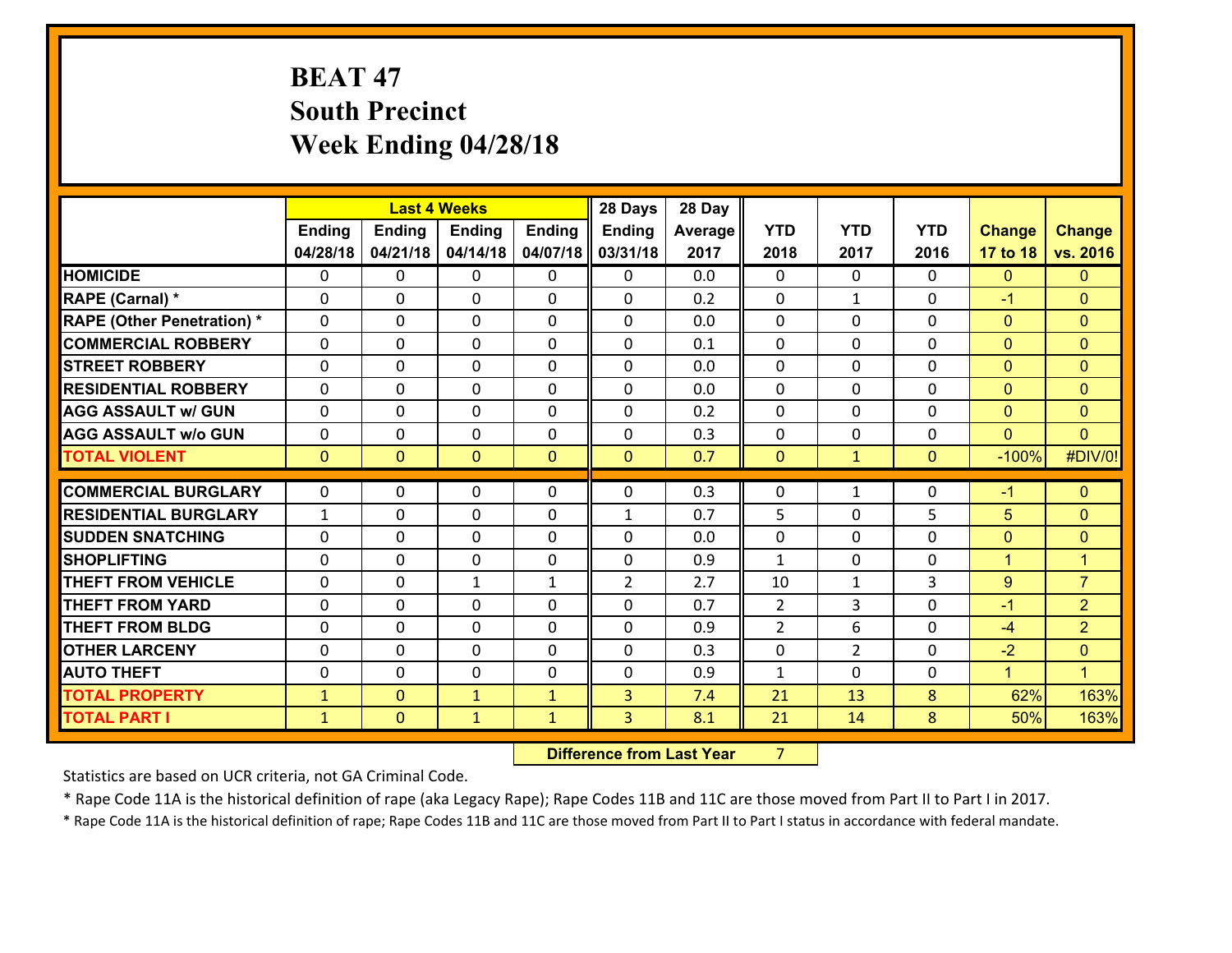

#### **COMPSTATEAST PRECINCTWeek Ending 04/28/18**

**PRECINCT COMMANDER:**

**CAPT. GEORGE GUNDICH**



|                                                                                                  | <b>Week</b><br><b>Ending</b> | <b>Week</b><br><b>Ending</b> | Weekly<br>Avg   | 28-Day<br><b>Ending</b>                | $28$ -Day<br><b>Ending</b> | Avg<br>28-Day   | <b>YTD</b>                                   | <b>YTD</b>      | <b>YTD</b>      | <b>Change</b>   | <b>Change</b>            |
|--------------------------------------------------------------------------------------------------|------------------------------|------------------------------|-----------------|----------------------------------------|----------------------------|-----------------|----------------------------------------------|-----------------|-----------------|-----------------|--------------------------|
|                                                                                                  | 04/28/18                     | 04/21/18                     | 2017            | 04/28/18                               | 03/31/18                   | 2017            | 2018                                         | 2017            | 2016            | 17 to 18        | vs. 2016                 |
| <b>HOMICIDE</b>                                                                                  |                              | 0                            | $\Omega$        | $\mathbf{2}$                           | 1                          | 1               | 6                                            | 6               | 4               | 0               | $\overline{2}$           |
| RAPE (Carnal) *                                                                                  | 1                            | 0                            | $\mathbf 0$     | 3                                      | $\overline{2}$             | $\mathbf{0}$    | 6                                            | $\mathbf 1$     | $\overline{2}$  | 5               | $\overline{4}$           |
| <b>RAPE (Other Penetration) *</b>                                                                | $\mathbf{0}$                 | 0                            | 0               | 0                                      | 1                          | $\mathbf{1}$    | 3                                            | 6               | 3               | $-3$            | $\mathbf{0}$             |
| <b>COMMERCIAL ROBBERY</b>                                                                        | $\mathbf{0}$                 | 0                            | $\overline{1}$  | $\mathbf{0}$                           | $\Omega$                   | $\overline{2}$  | $\overline{2}$                               | $\overline{16}$ | $\overline{4}$  | $-14$           | $-2$                     |
| <b>STREET ROBBERY</b>                                                                            | $\mathbf 0$                  | 5                            | 1               | 9                                      | 4                          | 3               | 15                                           | 13              | 37              | $\overline{2}$  | $-22$                    |
| <b>RESIDENTIAL ROBBERY</b>                                                                       | $\mathbf 0$                  | $\overline{0}$               | $\mathbf{0}$    | 0                                      | $\mathbf 0$                | 1               | $\mathbf 0$                                  | $\overline{3}$  | $\mathbf 1$     | $-3$            | $-1$                     |
| <b>AGG ASSAULT w/ GUN</b>                                                                        | $\mathbf{0}$                 | $\mathbf{1}$                 | $\overline{1}$  | $\overline{2}$                         | $\overline{2}$             | $\overline{4}$  | 15                                           | $\overline{23}$ | 45              | $-8$            | $-30$                    |
| <b>AGG ASSAULT w/o GUN</b>                                                                       | 1                            | 1                            | $\overline{1}$  | 8                                      | $\overline{8}$             | 5               | 25                                           | $\overline{23}$ | $\overline{14}$ | $\overline{2}$  | 11                       |
| <b>TOTAL VIOLENT</b>                                                                             | 3                            | $\overline{7}$               | 4               | $\overline{24}$                        | $\overline{18}$            | $\overline{17}$ | $\overline{72}$                              | 91              | 110             | $-21%$          | $-35%$                   |
| <b>COMMERCIAL BURGLARY</b>                                                                       | 1                            | 0                            | $\mathbf{0}$    | $\mathbf{2}$                           | 2                          | $\overline{2}$  | 8                                            | 5               | $\overline{25}$ | 3               | -17                      |
| <b>RESIDENTIAL BURGLARY</b>                                                                      | 6                            | $\overline{2}$               | 5               | 15                                     | $\overline{31}$            | $\overline{18}$ | 86                                           | 83              | 132             | $\overline{3}$  | $-46$                    |
| <b>SUDDEN SNATCHING</b>                                                                          | $\mathbf 0$                  | 1                            | $\mathbf{0}$    | $\overline{2}$                         | $\Omega$                   | $\mathbf 1$     | 5                                            | 6               | 0               | $-1$            | 5                        |
| <b>SHOPLIFTING</b>                                                                               | 10                           | 3                            | 5               | 26                                     | $\overline{23}$            | $\overline{22}$ | $\overline{97}$                              | $\overline{90}$ | $\overline{93}$ | $\overline{7}$  | $\overline{4}$           |
| <b>THEFT FROM VEHICLE</b>                                                                        | 6                            | $\overline{3}$               | $\overline{7}$  | $\overline{28}$                        | $\overline{21}$            | $\overline{27}$ | 89                                           | 117             | 88              | $-28$           | $\overline{1}$           |
| <b>THEFT FROM YARD</b>                                                                           | 6                            | 3                            | $\mathbf{3}$    | 14                                     | $\overline{12}$            | 10              | 41                                           | $\overline{36}$ | $\overline{32}$ | 5               | 9                        |
| <b>THEFT FROM BLDG</b>                                                                           | $\overline{\mathbf{5}}$      | $\overline{2}$               | 3               | $\overline{11}$                        | $\overline{12}$            | $\overline{12}$ | 53                                           | $\overline{53}$ | $\overline{72}$ | $\overline{0}$  | $-19$                    |
| <b>OTHER LARCENY</b>                                                                             | 3                            | 0                            | $\mathbf{1}$    | 8                                      | $\overline{4}$             | $\overline{2}$  | $\overline{25}$                              | $\overline{15}$ | $\overline{7}$  | 10              | $\overline{18}$          |
| <b>AUTO THEFT</b>                                                                                | 3                            | $\overline{2}$               | 3               | 12                                     | 19                         | 11              | 63                                           | 50              | 60              | $\overline{13}$ | $\overline{3}$           |
| <b>TOTAL PROPERTY</b>                                                                            | 40                           | 16                           | $\overline{27}$ | 118                                    | 124                        | 106             | 467                                          | 455             | 509             | 3%              | $-8%$                    |
| <b>TOTAL PART I</b>                                                                              | 43                           | $\overline{23}$              | 31              | 142                                    | $\overline{142}$           | 123             | 539                                          | 546             | 619             | $-1%$           | $-13%$                   |
| Statistics are based on UCR criteria, not GA Criminal Code, and are                              |                              |                              |                 | <b>Difference from Last Year</b><br>-7 |                            |                 |                                              |                 |                 |                 | Last Week   Year-to-Date |
| preliminary, based on RMS data at the time prepared, and are subject to change.                  |                              |                              |                 |                                        |                            |                 | <b>At-Fault Police Vehicle Accidents</b>     |                 |                 |                 | 4                        |
| Cell Shading: white is within 0.6 standard deviation of the mean; red is above; green is below.  |                              |                              |                 |                                        |                            |                 | <b>Not At-Fault Police Vehicle Accidents</b> |                 |                 | 0               | $\overline{2}$           |
| * Code 11A is the pre-2016 definition of rape; Codes 11B and 11C are by federal mandate in 2016. |                              |                              |                 |                                        |                            |                 | <b>Total Police Vehicle Accidents</b>        |                 |                 | 1               | 6                        |
|                                                                                                  | Week                         | <b>Week</b>                  | Weekly          | 28-Day                                 | $28-Day$                   | Avg             |                                              |                 |                 |                 |                          |
| <b>Citizen Initiated Calls</b>                                                                   | Ending                       | Ending                       | Avg             | Ending                                 | <b>Ending</b>              | 28-Day          | <b>YTD</b>                                   | <b>YTD</b>      | <b>YTD</b>      | <b>Change</b>   | <b>Change</b>            |
|                                                                                                  | 04/28/18                     | 04/21/18                     | 2017            | 04/28/18                               | 03/31/18                   | 2017            | 2018                                         | 2017            | 2016            | <b>17 to 18</b> | vs. 2016                 |
| <b>Midnight Shift</b>                                                                            | 102                          | 86                           | 114             | 377                                    | 356                        | 455             | 1499                                         | 1743            | 1704            | $-244$          | $-205$                   |
| Day Shift                                                                                        | 291                          | $\overline{243}$             | 282             | 1047                                   | 1113                       | 1127            | 4275                                         | 4176            | 4270            | 99              | 5                        |
| <b>Afternoon Shift</b>                                                                           | 267                          | 277                          | 294             | 1155                                   | 1114                       | 1177            | 4393                                         | 4499            | 4572            | $-106$          | $-179$                   |
| <b>TOTAL CITIZEN CFS</b>                                                                         | 660                          | 660                          | 690             | 2579                                   | 2583                       | 2758            | 10167                                        | 10418           | 10546           | $-2.4%$         | $-3.6%$                  |
| <b>53S ShotSpotter Calls</b>                                                                     | 6                            | $\overline{2}$               | $\overline{7}$  | $\overline{11}$                        | $\overline{16}$            | 29              | 105                                          | 150             | 232             | $-45$           | $-127$                   |
| <b>Sig 53 Shots Fired Calls</b>                                                                  | 17                           | 8                            | 16              | 50                                     | 57                         | 62              | 238                                          | 311             | 428             | $-73$           | $-190$                   |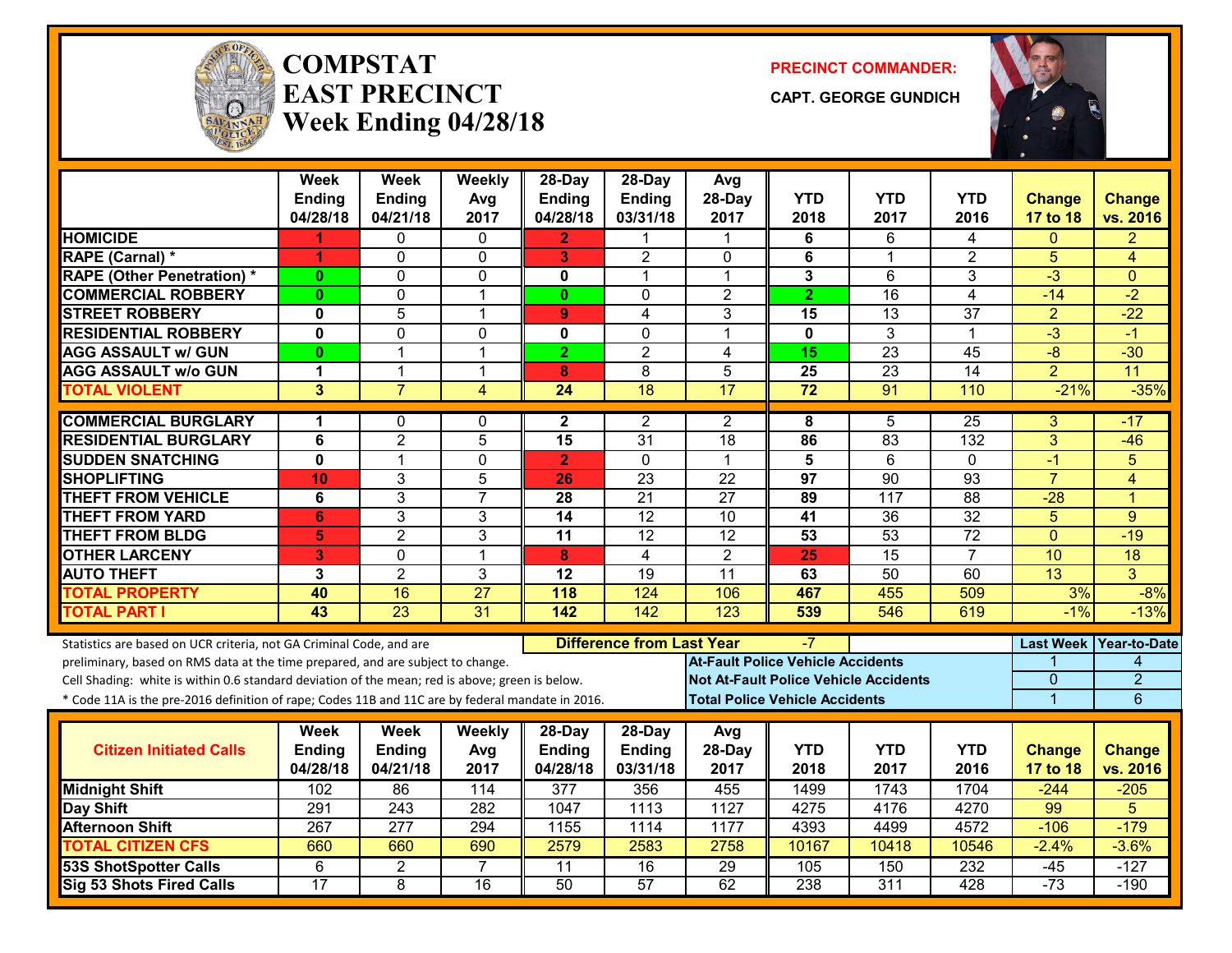# **BEAT 51 East Precinct Week Ending 04/28/18**

|                                               |                   |               | <b>Last 4 Weeks</b>      |                   | 28 Days                    | 28 Day     |                                |                    |              |                      |                      |
|-----------------------------------------------|-------------------|---------------|--------------------------|-------------------|----------------------------|------------|--------------------------------|--------------------|--------------|----------------------|----------------------|
|                                               | <b>Ending</b>     | <b>Ending</b> | <b>Ending</b>            | <b>Ending</b>     | Ending                     | Average    | <b>YTD</b>                     | <b>YTD</b>         | <b>YTD</b>   | <b>Change</b>        | <b>Change</b>        |
|                                               | 04/28/18          | 04/21/18      | 04/14/18                 | 04/07/18          | 03/31/18                   | 2017       | 2018                           | 2017               | 2016         | 17 to 18             | vs. 2016             |
| <b>HOMICIDE</b>                               | $\Omega$          | 0             | $\mathbf{0}$             | 0                 | 0                          | 0.0        | 1                              | $\mathbf{1}$       | $\Omega$     | $\mathbf{0}$         | $\blacktriangleleft$ |
| RAPE (Carnal) *                               | $\Omega$          | 0             | $\mathbf{0}$             | $\mathbf{1}$      | $\mathbf{1}$               | 0.0        | 2                              | $\Omega$           | $\Omega$     | $\overline{2}$       | $\overline{2}$       |
| <b>RAPE (Other Penetration) *</b>             | $\Omega$          | 0             | $\mathbf 0$              | 0                 | 0                          | 0.0        | $\mathbf{1}$                   | $\mathbf{1}$       | 0            | $\mathbf{0}$         | $\overline{1}$       |
| <b>COMMERCIAL ROBBERY</b>                     | 0                 | 0             | 0                        | 0                 | 0                          | 0.0        | 0                              | $\mathbf{1}$       | 1            | $-1$                 | $-1$                 |
| <b>STREET ROBBERY</b>                         | $\Omega$          | 0             | $\overline{2}$           | 0                 | $\overline{2}$             | 0.1        | 5                              | 4                  | 3            | $\mathbf{1}$         | $\overline{2}$       |
| <b>RESIDENTIAL ROBBERY</b>                    | 0                 | 0             | $\mathbf 0$              | 0                 | 0                          | 0.0        | $\mathbf 0$                    | $\mathbf{1}$       | 0            | $-1$                 | $\mathbf{0}$         |
| <b>AGG ASSAULT w/ GUN</b>                     | 0                 | 0             | $\mathbf 0$              | 0                 | 0                          | 0.1        | $\overline{2}$                 | 6                  | 15           | $-4$                 | $-13$                |
| <b>AGG ASSAULT w/o GUN</b>                    | 4                 | 1             | $\mathbf{1}$             | 0                 | 6                          | 0.2        | 9                              | 5                  | 3            | $\overline{4}$       | $6\phantom{a}$       |
| <b>TOTAL VIOLENT</b>                          | $\overline{4}$    | $\mathbf{1}$  | $\overline{3}$           | $\mathbf{1}$      | 9                          | 0.6        | 20                             | 19                 | 22           | 5%                   | $-9%$                |
| <b>COMMERCIAL BURGLARY</b>                    | $\Omega$          | 0             | $\mathbf{0}$             | 0                 | $\Omega$                   | 0.1        | $\overline{2}$                 | $\mathbf{1}$       | 4            | $\blacktriangleleft$ | $-2$                 |
| <b>RESIDENTIAL BURGLARY</b>                   | $\Omega$          | 0             | $\mathbf 0$              | 0                 | $\Omega$                   | 0.5        | 5                              | 12                 | 10           | $-7$                 | $-5$                 |
|                                               |                   |               |                          | $\Omega$          |                            |            |                                |                    | $\Omega$     |                      | $\blacktriangleleft$ |
| <b>SUDDEN SNATCHING</b><br><b>SHOPLIFTING</b> | 0<br>$\mathbf{1}$ | 0<br>0        | $\mathbf{0}$<br>$\Omega$ | $\mathbf{1}$      | $\Omega$<br>$\overline{2}$ | 0.1<br>0.4 | $\mathbf{1}$<br>$\overline{7}$ | $\mathbf{1}$<br>14 | 13           | $\mathbf{0}$<br>$-7$ | $-6$                 |
| <b>THEFT FROM VEHICLE</b>                     | 0                 | 5             | $\mathbf 0$              | $\mathbf{1}$      | 6                          | 0.4        | 16                             | 8                  | 10           | 8                    | 6                    |
| <b>THEFT FROM YARD</b>                        | $\mathbf{0}$      | 0             |                          |                   | $\overline{2}$             | 0.2        |                                | $\overline{2}$     | 8            | $\overline{2}$       | $-4$                 |
| <b>THEFT FROM BLDG</b>                        | 0                 | 0             | 1<br>$\mathbf{1}$        | $\mathbf{1}$<br>0 | $\mathbf{1}$               | 0.4        | 4<br>9                         | 6                  | 12           | 3                    | $-3$                 |
|                                               |                   |               |                          |                   |                            |            |                                |                    |              |                      |                      |
| <b>OTHER LARCENY</b>                          | $\overline{3}$    | 0             | $\mathbf 0$              | $\mathbf{1}$      | 4                          | 0.1        | 8                              | 3                  | $\mathbf{1}$ | 5                    | $\overline{7}$       |
| <b>AUTO THEFT</b>                             | $\mathbf{0}$      | 0             | $\overline{2}$           | 0                 | $\overline{2}$             | 0.3        | 10                             | 5                  | 9            | 5                    | $\mathbf{1}$         |
| <b>TOTAL PROPERTY</b>                         | $\overline{4}$    | 5             | 4                        | $\overline{4}$    | 17                         | 2.5        | 62                             | 52                 | 67           | 19%                  | $-7%$                |
| <b>TOTAL PART I</b>                           | 8                 | 6             | $\overline{7}$           | 5                 | 26                         | 3.1        | 82                             | 71                 | 89           | 15%                  | $-8%$                |

 **Difference from Last Year**r 11

Statistics are based on UCR criteria, not GA Criminal Code.

\* Rape Code 11A is the historical definition of rape (aka Legacy Rape); Rape Codes 11B and 11C are those moved from Part II to Part I in 2017.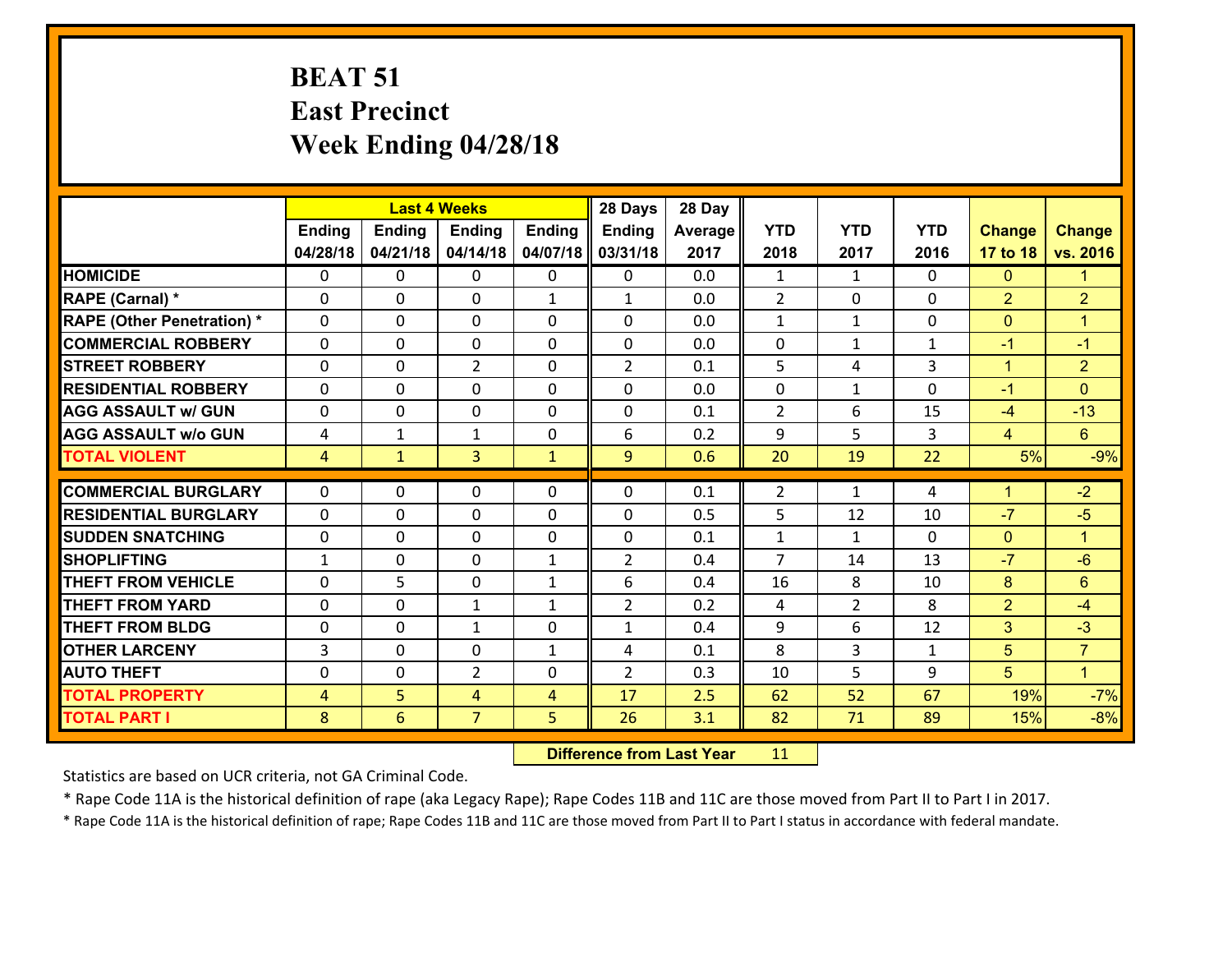# **BEAT 52 East Precinct Week Ending 04/28/18**

|                                   | <b>Last 4 Weeks</b> |                |                |               | 28 Days        | 28 Day  |                |                |              |                |                      |
|-----------------------------------|---------------------|----------------|----------------|---------------|----------------|---------|----------------|----------------|--------------|----------------|----------------------|
|                                   | <b>Ending</b>       | <b>Ending</b>  | <b>Ending</b>  | <b>Ending</b> | Ending         | Average | <b>YTD</b>     | <b>YTD</b>     | <b>YTD</b>   | <b>Change</b>  | <b>Change</b>        |
|                                   | 04/28/18            | 04/21/18       | 04/14/18       | 04/07/18      | 03/31/18       | 2017    | 2018           | 2017           | 2016         | 17 to 18       | vs. 2016             |
| <b>HOMICIDE</b>                   | $\Omega$            | 0              | $\mathbf{0}$   | $\Omega$      | $\mathbf{0}$   | 0.0     | $\Omega$       | $\Omega$       | $\mathbf{1}$ | $\Omega$       | $-1$                 |
| RAPE (Carnal) *                   | $\Omega$            | 1              | $\mathbf{0}$   | $\Omega$      | $\mathbf{1}$   | 0.1     | $\mathbf{1}$   | $\mathbf{0}$   | $\Omega$     | $\mathbf{1}$   | $\overline{1}$       |
| <b>RAPE (Other Penetration) *</b> | $\Omega$            | 0              | $\mathbf 0$    | 0             | 0              | 0.2     | 0              | $\mathbf{1}$   | $\Omega$     | $-1$           | $\mathbf{0}$         |
| <b>COMMERCIAL ROBBERY</b>         | 0                   | 0              | $\mathbf 0$    | 0             | 0              | 0.0     | $\mathbf{1}$   | $\mathbf 0$    | $\Omega$     | $\mathbf{1}$   | $\blacktriangleleft$ |
| <b>STREET ROBBERY</b>             | $\mathbf{1}$        | 1              | $\mathbf 0$    | 0             | $\overline{2}$ | 1.1     | $\overline{2}$ | 5              | 10           | $-3$           | $-8$                 |
| <b>RESIDENTIAL ROBBERY</b>        | 0                   | 0              | $\mathbf 0$    | 0             | 0              | 0.3     | $\mathbf 0$    | $\mathbf{1}$   | 0            | $-1$           | $\overline{0}$       |
| <b>AGG ASSAULT w/ GUN</b>         | 0                   | 0              | $\mathbf 0$    | 0             | 0              | 0.5     | $\overline{2}$ | 3              | 12           | $-1$           | $-10$                |
| <b>AGG ASSAULT w/o GUN</b>        | 0                   | 0              | 0              | 0             | 0              | 1.2     | 4              | 5              | 1            | $-1$           | 3 <sup>1</sup>       |
| <b>TOTAL VIOLENT</b>              | $\mathbf{1}$        | $\overline{2}$ | $\overline{0}$ | $\mathbf{0}$  | $\overline{3}$ | 3.4     | 10             | 15             | 24           | $-33%$         | $-58%$               |
|                                   |                     |                |                |               |                |         |                |                |              |                |                      |
| <b>COMMERCIAL BURGLARY</b>        | $\Omega$            | 0              | $\mathbf{0}$   | 0             | 0              | 0.2     | 0              | $\mathbf{1}$   | $\Omega$     | $-1$           | $\mathbf{0}$         |
| <b>RESIDENTIAL BURGLARY</b>       | $\mathbf{1}$        | 0              | $\mathbf 0$    | 4             | 5              | 2.6     | 22             | 8              | 19           | 14             | 3                    |
| <b>SUDDEN SNATCHING</b>           | $\Omega$            | 0              | $\mathbf 0$    | 0             | 0              | 0.3     | $\mathbf 0$    | $\overline{2}$ | 0            | $-2$           | $\mathbf{0}$         |
| <b>SHOPLIFTING</b>                | 0                   | 0              | $\mathbf 0$    | 0             | 0              | 0.3     | 0              | $\overline{2}$ | 0            | $-2$           | $\mathbf{0}$         |
| <b>THEFT FROM VEHICLE</b>         | 0                   | 0              | 1              | 0             | $\mathbf{1}$   | 7.2     | 10             | 31             | 8            | $-21$          | 2 <sup>1</sup>       |
| <b>THEFT FROM YARD</b>            | $\mathbf 0$         | 0              | 1              | $\mathbf{1}$  | $\overline{2}$ | 1.8     | 5              | 10             | 6            | $-5$           | $-1$                 |
| <b>THEFT FROM BLDG</b>            | $\mathbf{1}$        | 1              | $\mathbf 0$    | $\Omega$      | $\overline{2}$ | 1.3     | 6              | $\overline{7}$ | 8            | $-1$           | $-2$                 |
| <b>OTHER LARCENY</b>              | $\mathbf 0$         | 0              | $\mathbf 0$    | $\Omega$      | 0              | 0.5     | 5              | $\overline{3}$ | 3            | $\overline{2}$ | 2 <sup>1</sup>       |
| <b>AUTO THEFT</b>                 | $\mathbf{1}$        | 0              | $\mathbf 0$    | 0             | $\mathbf{1}$   | 2.5     | 14             | 8              | 4            | $6^{\circ}$    | 10 <sup>1</sup>      |
| <b>TOTAL PROPERTY</b>             | $\overline{3}$      | $\mathbf{1}$   | $\overline{2}$ | 5             | 11             | 16.6    | 62             | 72             | 48           | $-14%$         | 29%                  |
| <b>TOTAL PART I</b>               | $\overline{4}$      | $\overline{3}$ | $\overline{2}$ | 5             | 14             | 20.0    | 72             | 87             | 72           | $-17%$         | 0%                   |

 **Difference from Last Year**r -15

Statistics are based on UCR criteria, not GA Criminal Code.

\* Rape Code 11A is the historical definition of rape (aka Legacy Rape); Rape Codes 11B and 11C are those moved from Part II to Part I in 2017.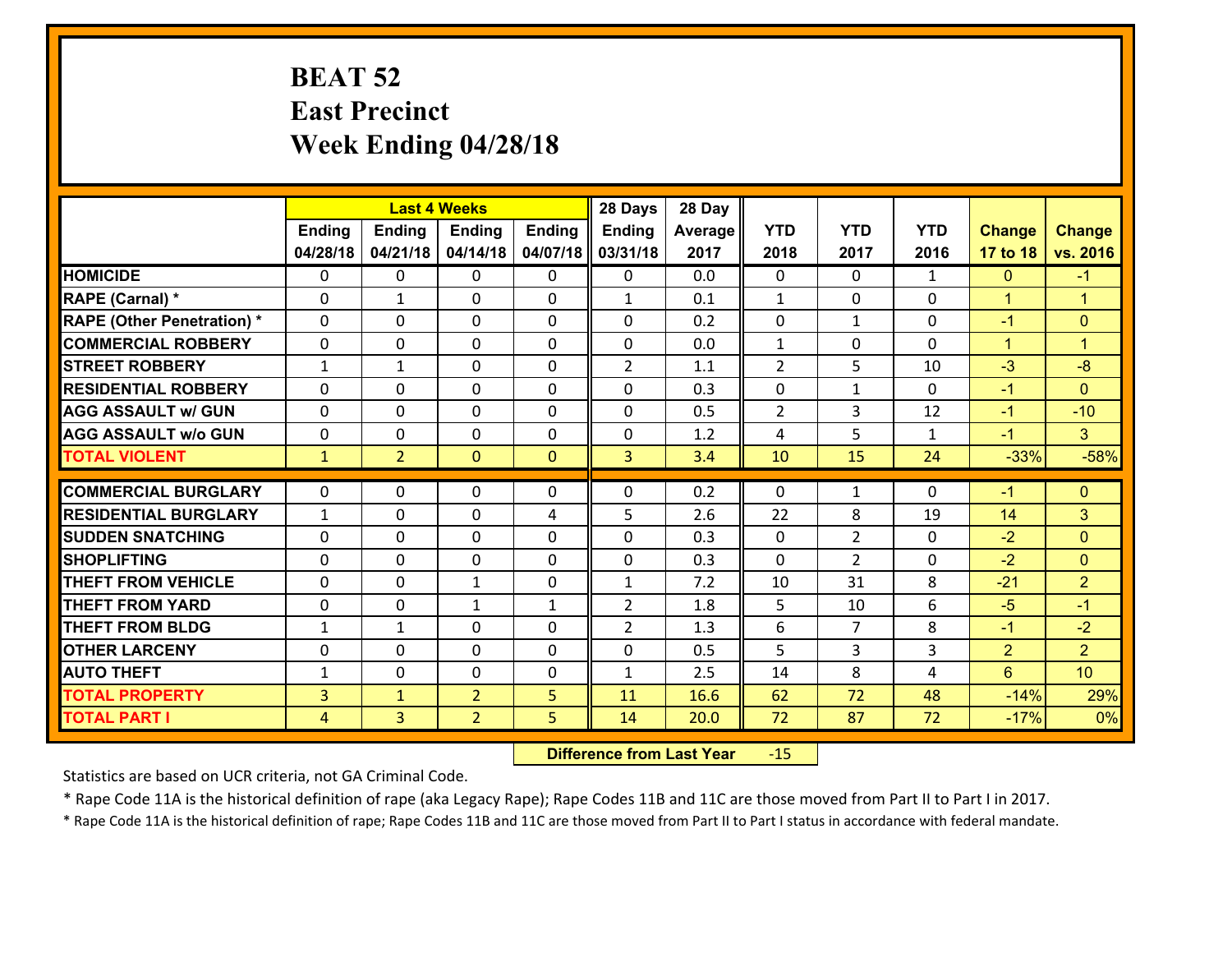# **BEAT 53 East Precinct Week Ending 04/28/18**

|                                               |                          | <b>Last 4 Weeks</b>          |                          |                | 28 Days        | 28 Day         |                                |                          |                   |                                |                      |
|-----------------------------------------------|--------------------------|------------------------------|--------------------------|----------------|----------------|----------------|--------------------------------|--------------------------|-------------------|--------------------------------|----------------------|
|                                               | Ending                   | <b>Ending</b>                | <b>Ending</b>            | Ending         | <b>Ending</b>  | <b>Average</b> | <b>YTD</b>                     | <b>YTD</b>               | <b>YTD</b>        | <b>Change</b>                  | <b>Change</b>        |
|                                               | 04/28/18                 | 04/21/18                     | 04/14/18                 | 04/07/18       | 03/31/18       | 2017           | 2018                           | 2017                     | 2016              | 17 to 18                       | vs. 2016             |
| <b>HOMICIDE</b>                               | $\Omega$                 | 0                            | $\mathbf{0}$             | $\Omega$       | 0              | 0.5            | $\Omega$                       | 4                        | 0                 | $-4$                           | $\Omega$             |
| RAPE (Carnal) *                               | $\Omega$                 | 0                            | $\Omega$                 | $\Omega$       | $\Omega$       | 0.1            | $\mathbf{1}$                   | 0                        | $\mathbf{1}$      | $\mathbf{1}$                   | $\Omega$             |
| <b>RAPE (Other Penetration) *</b>             | $\Omega$                 | 0                            | 0                        | 0              | 0              | 0.2            | $\mathbf 0$                    | $\overline{2}$           | $\overline{2}$    | $-2$                           | $-2$                 |
| <b>COMMERCIAL ROBBERY</b>                     | 0                        | 0                            | 0                        | 0              | 0              | 0.1            | $\mathbf{0}$                   | 0                        | 0                 | $\mathbf{0}$                   | $\mathbf{0}$         |
| <b>STREET ROBBERY</b>                         | $\Omega$                 | 0                            | $\mathbf{1}$             | 0              | $\mathbf{1}$   | 0.3            | $\overline{3}$                 | $\Omega$                 | $\overline{7}$    | 3                              | $-4$                 |
| <b>RESIDENTIAL ROBBERY</b>                    | 0                        | 0                            | 0                        | 0              | 0              | 0.2            | 0                              | 0                        | $\mathbf{1}$      | $\mathbf{0}$                   | $-1$                 |
| <b>AGG ASSAULT w/ GUN</b>                     | 0                        | 0                            | $\mathbf 0$              | 0              | 0              | 1.7            | $\overline{2}$                 | 4                        | 4                 | $-2$                           | $-2$                 |
| <b>AGG ASSAULT W/o GUN</b>                    | $\mathbf{1}$             | 0                            | 0                        | 0              | 1              | 1.2            | 5                              | 5                        | $\mathbf{1}$      | $\overline{0}$                 | $\overline{4}$       |
| <b>TOTAL VIOLENT</b>                          | $\mathbf{1}$             | $\mathbf{0}$                 | $\mathbf{1}$             | $\mathbf{0}$   | $\overline{2}$ | 4.3            | 11                             | 15                       | 16                | $-27%$                         | $-31%$               |
| <b>COMMERCIAL BURGLARY</b>                    | $\Omega$                 | 0                            | 0                        | $\mathbf{0}$   | 0              | 0.1            | $\mathbf{1}$                   | $\Omega$                 | 2                 | $\blacktriangleleft$           | $-1$                 |
| <b>RESIDENTIAL BURGLARY</b>                   | $\Omega$                 | 0                            | $\mathbf{1}$             | 0              |                | 2.5            | 15                             | $\overline{7}$           | 27                | 8                              | $-12$                |
|                                               |                          | 0                            |                          | $\Omega$       | $\mathbf{1}$   |                |                                |                          |                   |                                | $\blacktriangleleft$ |
| <b>SUDDEN SNATCHING</b><br><b>SHOPLIFTING</b> | $\mathbf{0}$<br>$\Omega$ | $\Omega$                     | $\mathbf{0}$<br>$\Omega$ | $\Omega$       | 0<br>$\Omega$  | 0.2<br>0.1     | $\mathbf{1}$<br>$\overline{2}$ | $\mathbf{1}$<br>$\Omega$ | 0<br>$\mathbf{1}$ | $\mathbf{0}$<br>$\overline{2}$ | $\blacktriangleleft$ |
| <b>THEFT FROM VEHICLE</b>                     | $\overline{2}$           | $\mathbf{1}$                 | $\mathbf{0}$             | $\mathbf{1}$   | 4              | 6.3            | 19                             | 15                       | 18                | $\overline{4}$                 | $\blacktriangleleft$ |
| <b>THEFT FROM YARD</b>                        | 0                        |                              |                          | $\overline{2}$ | 3              | 2.2            |                                | 8                        | 5                 | $\overline{2}$                 | 5                    |
| <b>THEFT FROM BLDG</b>                        | 0                        | $\mathbf{1}$<br>$\mathbf{1}$ | 0<br>$\mathbf{0}$        | 0              | $\mathbf{1}$   | 4.4            | 10<br>10                       | 12                       | 20                | $-2$                           | $-10$                |
|                                               |                          |                              |                          |                |                |                |                                |                          |                   |                                |                      |
| <b>OTHER LARCENY</b>                          | 0                        | $\mathbf{1}$                 | 0                        | 0              | $\mathbf{1}$   | 0.3            | 3                              | $\overline{2}$           | 0                 | $\mathbf{1}$                   | 3 <sup>1</sup>       |
| <b>AUTO THEFT</b>                             | $\mathbf{1}$             | 0                            | 0                        | $\mathbf{1}$   | $\overline{2}$ | 2.7            | 11                             | 9                        | 14                | $\overline{2}$                 | $-3$                 |
| <b>TOTAL PROPERTY</b>                         | $\overline{3}$           | 4                            | $\mathbf{1}$             | $\overline{4}$ | 12             | 18.7           | 72                             | 54                       | 87                | 33%                            | $-17%$               |
| <b>TOTAL PART I</b>                           | $\overline{4}$           | 4                            | $\overline{2}$           | $\overline{4}$ | 14             | 23.0           | 83                             | 69                       | 103               | 20%                            | $-19%$               |

 **Difference from Last Year**r 14

Statistics are based on UCR criteria, not GA Criminal Code.

\* Rape Code 11A is the historical definition of rape (aka Legacy Rape); Rape Codes 11B and 11C are those moved from Part II to Part I in 2017.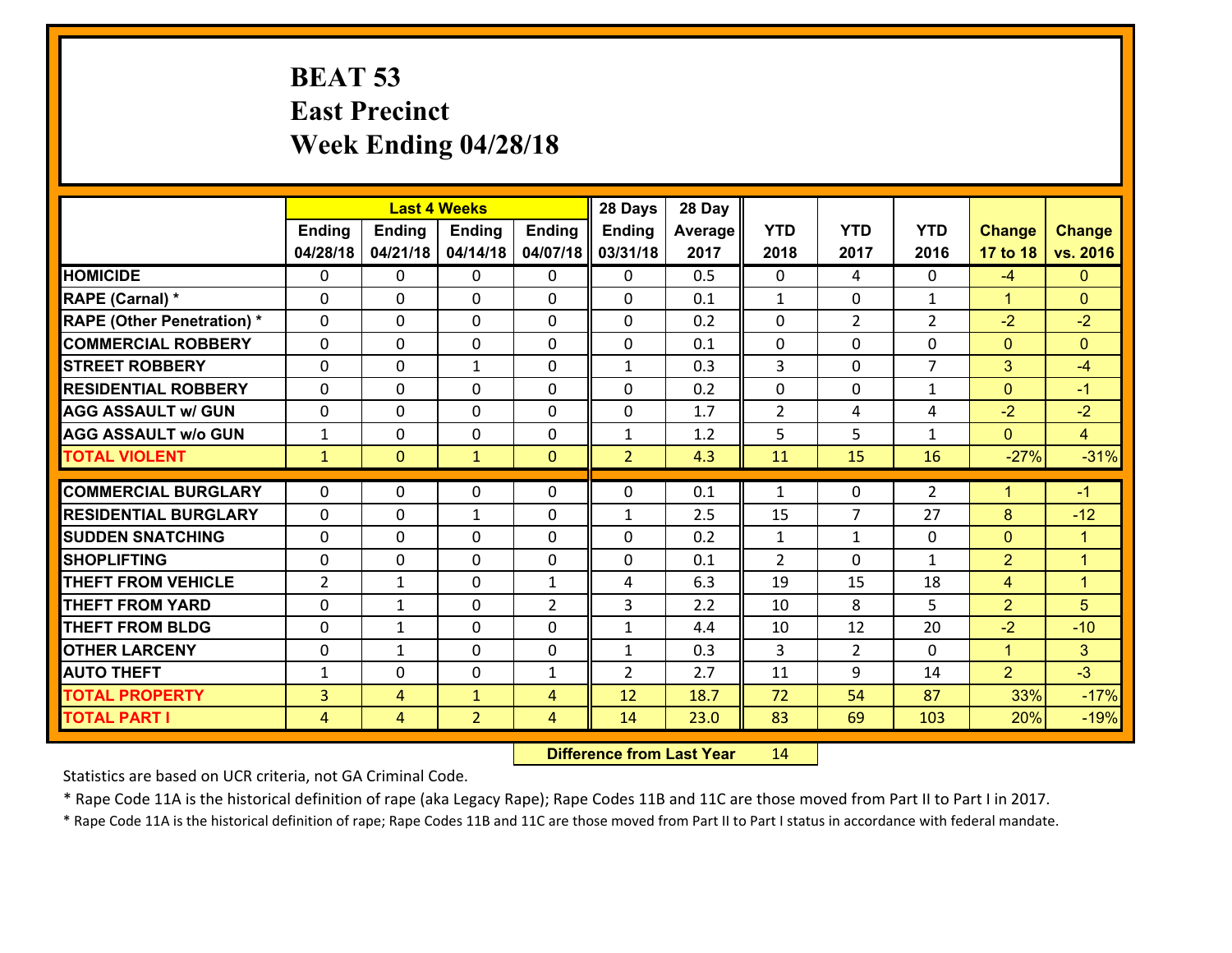# **BEAT 54 East Precinct Week Ending 04/28/18**

|                                   |                | <b>Last 4 Weeks</b> |                |                | 28 Days        | 28 Day  |                |                |                |                |                      |
|-----------------------------------|----------------|---------------------|----------------|----------------|----------------|---------|----------------|----------------|----------------|----------------|----------------------|
|                                   | Ending         | <b>Ending</b>       | <b>Ending</b>  | Ending         | <b>Ending</b>  | Average | <b>YTD</b>     | <b>YTD</b>     | <b>YTD</b>     | <b>Change</b>  | <b>Change</b>        |
|                                   | 04/28/18       | 04/21/18            | 04/14/18       | 04/07/18       | 03/31/18       | 2017    | 2018           | 2017           | 2016           | 17 to 18       | vs. 2016             |
| <b>HOMICIDE</b>                   | $\mathbf{0}$   | $\mathbf{1}$        | 0              | $\mathbf{1}$   | $\overline{2}$ | 0.2     | 4              | $\mathbf{1}$   | $\mathbf{1}$   | 3              | 3                    |
| RAPE (Carnal) *                   | $\Omega$       | 0                   | 0              | $\mathbf{0}$   | $\Omega$       | 0.1     | $\mathbf{0}$   | 0              | 0              | $\mathbf{0}$   | $\mathbf{0}$         |
| <b>RAPE (Other Penetration) *</b> | $\Omega$       | 0                   | $\Omega$       | $\Omega$       | $\Omega$       | 0.1     | $\Omega$       | $\Omega$       | $\mathbf{1}$   | $\Omega$       | $-1$                 |
| <b>COMMERCIAL ROBBERY</b>         | $\Omega$       | $\Omega$            | $\mathbf{0}$   | 0              | $\Omega$       | 0.9     | $\mathbf{1}$   | 9              | $\Omega$       | $-8$           | $\blacktriangleleft$ |
| <b>STREET ROBBERY</b>             | $\mathbf{1}$   | 0                   | $\overline{2}$ | 0              | 3              | 0.8     | 3              | $\overline{2}$ | 11             | $\mathbf{1}$   | $-8$                 |
| <b>RESIDENTIAL ROBBERY</b>        | $\Omega$       | 0                   | 0              | 0              | 0              | 0.0     | $\mathbf 0$    | $\Omega$       | $\mathbf{0}$   | $\mathbf{0}$   | $\Omega$             |
| <b>AGG ASSAULT w/ GUN</b>         | $\mathbf{1}$   | 0                   | $\mathbf{1}$   | 0              | $\overline{2}$ | 1.1     | $\overline{7}$ | 5              | 10             | $\overline{2}$ | $-3$                 |
| <b>AGG ASSAULT W/o GUN</b>        | 0              | 0                   | 0              | 0              | 0              | 0.8     | $\overline{2}$ | $\overline{7}$ | $\overline{2}$ | $-5$           | $\overline{0}$       |
| <b>TOTAL VIOLENT</b>              | 2 <sup>1</sup> | $\mathbf{1}$        | 3              | $\mathbf{1}$   | $\overline{7}$ | 4.0     | 17             | 24             | 25             | $-29%$         | $-32%$               |
| <b>COMMERCIAL BURGLARY</b>        | $\Omega$       | $\mathbf{1}$        | 0              | $\mathbf{0}$   |                | 0.7     | 1              | $\overline{2}$ | $\overline{7}$ | $-1$           | $-6$                 |
|                                   |                |                     |                |                | $\mathbf{1}$   |         |                |                |                |                |                      |
| <b>RESIDENTIAL BURGLARY</b>       | 4              | 0                   | $\mathbf{1}$   | $\Omega$       | 5              | 5.1     | 25             | 19             | 37             | 6              | $-12$                |
| <b>SUDDEN SNATCHING</b>           | $\Omega$       | 0                   | $\mathbf{0}$   | $\Omega$       | $\Omega$       | 0.1     | $\Omega$       | $\Omega$       | $\Omega$       | $\Omega$       | $\Omega$             |
| <b>SHOPLIFTING</b>                | $\mathbf{1}$   | 3                   | $\overline{2}$ | 2              | 8              | 5.0     | 27             | 8              | 25             | 19             | $\overline{2}$       |
| <b>THEFT FROM VEHICLE</b>         | 1              | $\mathbf{1}$        | $\mathbf{1}$   | $\overline{2}$ | 5              | 5.3     | 16             | 26             | 26             | $-10$          | $-10$                |
| <b>THEFT FROM YARD</b>            | 0              | $\mathbf{1}$        | 0              | $\mathbf{1}$   | $\overline{2}$ | 2.3     | 10             | 5              | 4              | 5 <sup>5</sup> | $6^{\circ}$          |
| <b>THEFT FROM BLDG</b>            | $\mathbf{1}$   | 0                   | $\mathbf{1}$   | 3              | 5              | 2.3     | 12             | 15             | 11             | $-3$           | $\mathbf{1}$         |
| <b>OTHER LARCENY</b>              | $\mathbf{1}$   | 0                   | 0              | $\overline{2}$ | 3              | 0.2     | 5              | $\mathbf{1}$   | $\overline{2}$ | $\overline{4}$ | 3 <sup>1</sup>       |
| <b>AUTO THEFT</b>                 | $\mathbf{1}$   | 0                   | 0              | $\Omega$       | 1              | 1.9     | 13             | 15             | 14             | $-2$           | $-1$                 |
| <b>TOTAL PROPERTY</b>             | 9              | 6                   | 5              | 10             | 30             | 22.9    | 109            | 91             | 126            | 20%            | $-13%$               |
| <b>TOTAL PART I</b>               | 11             | $\overline{7}$      | 8              | 11             | 37             | 26.8    | 126            | 115            | 151            | 10%            | $-17%$               |

 **Difference from Last Year**r 11

Statistics are based on UCR criteria, not GA Criminal Code.

\* Rape Code 11A is the historical definition of rape (aka Legacy Rape); Rape Codes 11B and 11C are those moved from Part II to Part I in 2017.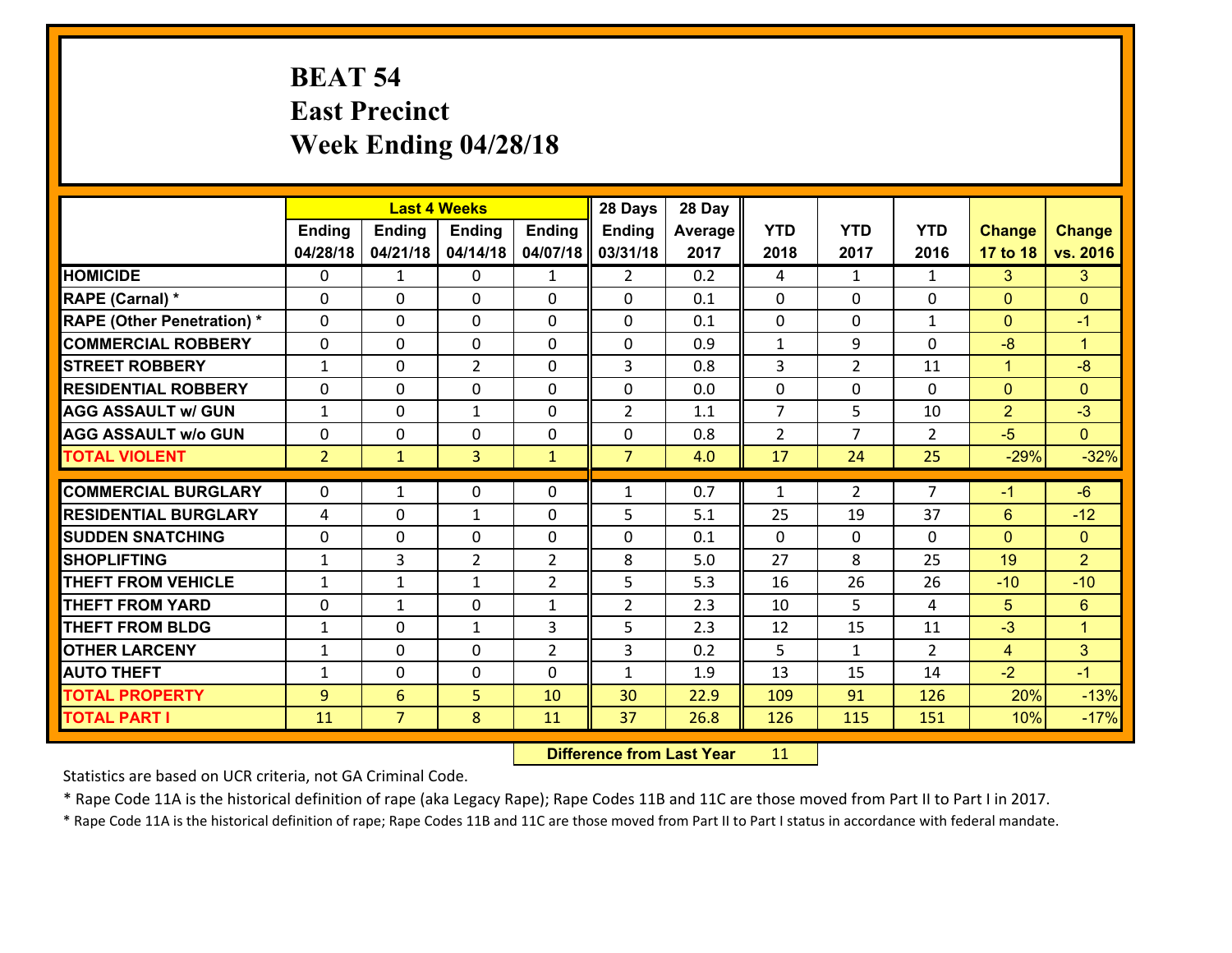### **BEAT 55 East Precinct Week Ending 04/28/18**

|                                   |               |                | <b>Last 4 Weeks</b> |                | 28 Days        | 28 Day  |                |                |                |               |                      |
|-----------------------------------|---------------|----------------|---------------------|----------------|----------------|---------|----------------|----------------|----------------|---------------|----------------------|
|                                   | <b>Ending</b> | <b>Ending</b>  | <b>Ending</b>       | <b>Ending</b>  | Ending         | Average | <b>YTD</b>     | <b>YTD</b>     | <b>YTD</b>     | <b>Change</b> | <b>Change</b>        |
|                                   | 04/28/18      | 04/21/18       | 04/14/18            | 04/07/18       | 03/31/18       | 2017    | 2018           | 2017           | 2016           | 17 to 18      | vs. 2016             |
| <b>HOMICIDE</b>                   | $\Omega$      | 0              | $\mathbf{0}$        | $\Omega$       | 0              | 0.0     | $\mathbf{1}$   | $\Omega$       | $\Omega$       | 1             | 1.                   |
| RAPE (Carnal) *                   | $\Omega$      | 0              | $\mathbf{0}$        | $\Omega$       | 0              | 0.0     | 0              | 0              | $\Omega$       | $\mathbf{0}$  | $\mathbf{0}$         |
| <b>RAPE (Other Penetration) *</b> | $\Omega$      | 0              | $\mathbf 0$         | 0              | 0              | 0.0     | $\mathbf{0}$   | 0              | 0              | $\mathbf{0}$  | $\mathbf{0}$         |
| <b>COMMERCIAL ROBBERY</b>         | 0             | 0              | $\mathbf 0$         | 0              | 0              | 1.0     | $\mathbf 0$    | 6              | $\mathbf{1}$   | $-6$          | $-1$                 |
| <b>STREET ROBBERY</b>             | $\Omega$      | 0              | $\mathbf 0$         | 0              | 0              | 0.2     | $\mathbf{1}$   | $\mathbf{1}$   | 4              | $\mathbf{0}$  | $-3$                 |
| <b>RESIDENTIAL ROBBERY</b>        | 0             | 0              | $\mathbf 0$         | 0              | 0              | 0.0     | $\mathbf 0$    | $\mathbf{1}$   | 0              | $-1$          | $\mathbf{0}$         |
| <b>AGG ASSAULT w/ GUN</b>         | 0             | 0              | $\mathbf 0$         | 0              | 0              | 0.5     | $\mathbf{1}$   | 3              | $\overline{2}$ | $-2$          | $-1$                 |
| <b>AGG ASSAULT w/o GUN</b>        | 0             | 0              | 0                   | $\mathbf{1}$   | $\mathbf{1}$   | 0.5     | 3              | $\Omega$       | 4              | 3             | $-1$                 |
| <b>TOTAL VIOLENT</b>              | $\mathbf{0}$  | $\overline{0}$ | $\mathbf{O}$        | $\mathbf{1}$   | $\mathbf{1}$   | 2.2     | 6              | 11             | 11             | $-45%$        | $-45%$               |
| <b>COMMERCIAL BURGLARY</b>        | $\Omega$      | 0              |                     |                |                | 0.3     | 3              | $\Omega$       | 6              | 3             | $-3$                 |
|                                   |               |                | 0                   | $\mathbf{1}$   | $\mathbf{1}$   |         |                |                |                |               |                      |
| <b>RESIDENTIAL BURGLARY</b>       | $\Omega$      | 1              | $\mathbf 0$         | $\mathbf{1}$   | $\overline{2}$ | 3.4     | 8              | 21             | 11             | $-13$         | $-3$                 |
| <b>SUDDEN SNATCHING</b>           | $\Omega$      | 0              | $\mathbf{1}$        | 0              | $\mathbf{1}$   | 0.2     | $\mathbf{1}$   | $\mathbf{1}$   | $\Omega$       | $\mathbf{0}$  | $\blacktriangleleft$ |
| <b>SHOPLIFTING</b>                | 6             | $\mathbf{1}$   | $\mathbf{1}$        | $\overline{7}$ | 15             | 13.8    | 59             | 65             | 48             | $-6$          | 11                   |
| <b>THEFT FROM VEHICLE</b>         | 0             | 1              | $\mathbf 0$         | 0              | $\mathbf{1}$   | 4.1     | 12             | 20             | 15             | $-8$          | $-3$                 |
| <b>THEFT FROM YARD</b>            | $\mathbf{1}$  | $\mathbf{1}$   | 1                   | 0              | 3              | 1.5     | $\overline{7}$ | 6              | 5              | $\mathbf{1}$  | $\overline{2}$       |
| <b>THEFT FROM BLDG</b>            | $\Omega$      | $\Omega$       | $\mathbf 0$         | $\Omega$       | 0              | 1.5     | 5              | 6              | 14             | $-1$          | $-9$                 |
| <b>OTHER LARCENY</b>              | $\mathbf 0$   | 0              | $\mathbf 0$         | $\Omega$       | 0              | 0.6     | $\overline{2}$ | $\overline{2}$ | $\Omega$       | $\mathbf{0}$  | $\overline{2}$       |
| <b>AUTO THEFT</b>                 | $\mathbf{1}$  | 1              | $\mathbf 0$         | $\mathbf{1}$   | 3              | 1.7     | 9              | 4              | 10             | 5             | $-1$                 |
| <b>TOTAL PROPERTY</b>             | 8             | 5              | $\overline{3}$      | 10             | 26             | 27.2    | 106            | 125            | 109            | $-15%$        | $-3%$                |
| <b>TOTAL PART I</b>               | 8             | 5              | 3                   | 11             | 27             | 29.4    | 112            | 136            | 120            | $-18%$        | $-7%$                |

 **Difference from Last Year**‐24

Statistics are based on UCR criteria, not GA Criminal Code.

\* Rape Code 11A is the historical definition of rape (aka Legacy Rape); Rape Codes 11B and 11C are those moved from Part II to Part I in 2017.